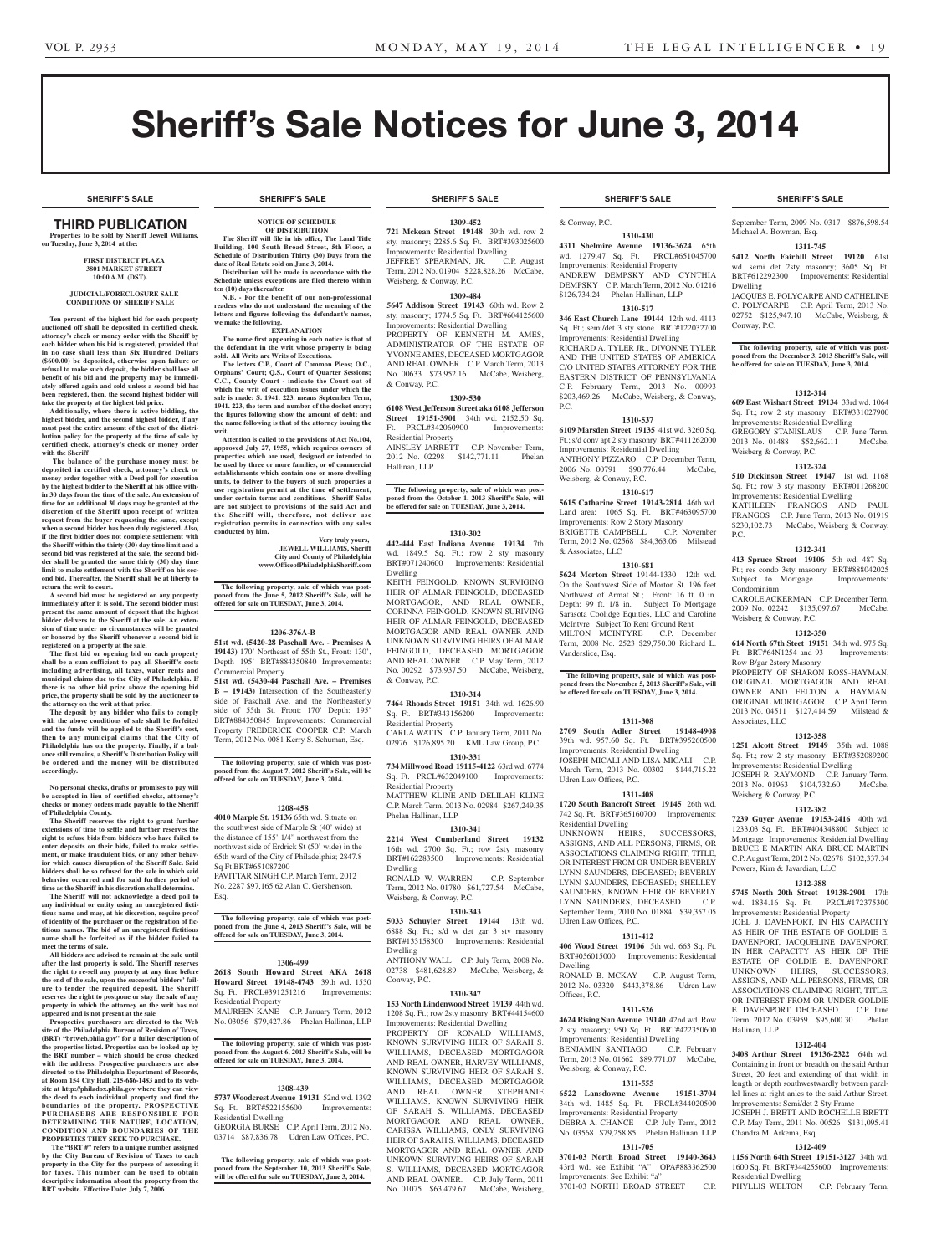2013 No. 00105 \$151,458.43 Law Offices of Gregory Javardian

# **1312-420**

**1669 East Hunting Park Avenue 19124**  33rd wd. 1275 Sq. Ft. BRT#332089900 Improvements: Residential Property JOSE ANOTNIO GONZALEZ C.P. January Term, 2011 No. 03759 \$96,170.43 KML Law Group, P.C.

### **1312-430**

**4649 Whitaker Avenue 19120-4637** 42nd wd. 1557.13 Sq. Ft. BRT#421563700 Subject to Mortgage Improvements: Residential Dwelling DIANA M. BARANIECKI C.P. May Term, 2011 No. 02475 \$30,796.41 Powers, Kirn & Javardian, LLC

#### **1312-438**

**2923 South Juniper Street 19148-4950**  39th wd. 1376 Sq. Ft. OPA#395354000 Improvements: Residential Property ARTHUR P. JULIANO, III AND RENEE JULIANO C.P. February Term, 2013 No. 01079 \$128,912.98 Phelan Hallinan, LLP

#### **1312-469**

**7406 10 Large Street 19152** 56th wd. 3458.27 Sq. Ft. BRT#561214200 Improvements:

Residential Property ABRASH ARONBAYEV AND IOSIF

GAVRIELOV C.P. February Term, 2013 No. 002056 \$326,887.33 Christopher A. DeNardo, Esq.

# **1312-470**

**423 Knorr Street 19111-4614** 35th wd. 2500 Sq. Ft. OPA#353147100 Improvements: Residential Property

REGINALD SMITH C.P. February Term, 2013 No. 03235 \$95,352.34 Phelan Hallinan, LLP

#### **1312-473**

**6333 Vandike Street 19135-3305** 41st wd. 1336.50 Sq. Ft. OPA#411346000 Improvements: Residential Property FRANK MCCLAIN C.P. December Term, 2011 No. 02908 \$77,525.45 Phelan Hallinan, LLP

# **1312-494**

**1511 North 54th Street 19131** 44th wd. 1543 Sq. Ft. BRT#442361100 Improvements: Residential Property WENDELL GREEN C.P. June Term, 2013

No. 03495 \$111,118.90 KML Law Group, P.C.

#### **1312-502**

**6258 Algard Street 19135-3502** 55th wd. 1136 Sq. Ft. OPA#552344600 Improvements:

Residential Property CHRISTINA DIGUILIO C.P. February Term, 2013 No. 00677 \$99,449.25 Phelan Hallinan,

#### **1312-545**

LLP

**13009 Townsend Road, Unit L-2 19154-1001**  66th wd. PRCL#888660489 Improvements:

Condominium Unit RANDI S. HORN C.P. April Term, 2012 No. 02543 \$139,291.14 Phelan Hallinan, LLP

# **1312-562**

**1351 Saint Vincent Street 19111** S/D w detached garage 2 story mason BRT#532332400 Improvements: Residential Dwelling SHANE ROSENTHAL C.P. June Term, 2010 No. 02288 \$162,091.18 Federman & Associates, LLC

# **1312-600**

**7542 Woodbine Avenue 19151-2720** 34th wd. 1633.50 Sq. Ft. PRCL#343200000 Improvements: Residential Property DANA H. WILLIAMS C.P. April Term, 2013 No. 01199 \$88,037.47 Phelan Hallinan, LLP

**The following property, sale of which was post-**

**poned from the January 7, 2014 Sheriff's Sale, will be offered for sale on TUESDAY, June 3, 2014.**

# **1401-354**

**840-842 North Broad Street 19130-2234** 15th wd. Situate on the west side of Broad Street (as widened to 113 feet) at the distance of 78 feet northward from the north side of Parrish Street. Subject to Mortgage Improvements: Auto Repair Shop Masonry

EFEDUA E. OKOLO AND ROSEMARY OKOLO C.P. September Term, 2012 No. 01783 \$127,452.07 Emmanuel J. Argentieri, Esq.

# **1401-378**

**2626 Oakford Street 19146** 36th wd. 1818 Sq. Ft.; row 2 sty masonry BRT#362048700 Improvements: Residential Dwelling BRUCE POWELL AND SEDELLE POWELL C.P. September Term, 2009 No. 00354 \$75,859.32 McCabe, Weisberg, & Conway, P.C.

# **1401-424**

**5147 Oakland Street 19124** 23rd wd. 1214 Sq.

Ft.; row b/gar 2sty BRT#621399800 Subject to Rent Improvements: Residential Dwelling JOSEPH BIANCHIMANO AND THOMAS PRENDERGAST C.P. March Term, 2012 No. 04080 \$105,691.76 McCabe, Weisberg, & Conway, P.C.

# **1401-433**

**1751 North 29th Street 19121** 32nd wd. 1190 Sq. Ft.; row 2 sty masonry BRT#324179100 Improvements: Residential Dwelling JOYCE L. PAGE C.P. June Term, 2013 No. 01295 \$75,558.46 McCabe, Weisberg, & Conway, P.C.

# **1401-437**

**5231 Pine Street 19143** 60th wd. 1400 Sq. Ft.; row 2 sty masonry BRT#602128800 Improvements: Residential Dwelling ABDELLATIF CHAKRANE C.P. March Term, 2010 No. 00259 \$51,692.00 McCabe, Weisberg, & Conway, P.C.

# **1401-446**

**318 North Felton Street 19139** 34th wd. 1487.01 Sq. Ft. BRT#341258300 Improvements: Residential Property CHANTELLE NELSON Term, 2010 No. 04134 \$58,482.99 KML Law Group, P.C.

#### **1401-448**

**523 Burnham Road 19119** 22nd wd. 2650 Sq. Ft. BRT#223071900 Improvements: Residential Property JOHN C. CHIVERS C.P. May Term, 2012 No. 00685 \$94,008.94 KML Law Group, P.C.

# **1401-461**

**7300 Cresheim Road, Unit B-9 19119** 9th wd. 1019 Sq. Ft.. All that certain unit designated as Unit B-9 being a unit in "Cresheimbrook Condominium", a condominium located at 7302 Cresheim Road, in the 9th ward of the City of Philadelphia, Commonwealth of Pennsylvania designated in the Declaration Creating and Establishing Cresheimbrook Condominum, dated 4/3/1979 and recorded in the Department of Records in and for the County of Philadelphia on 4/6/1979 in Deed Book DCC 1924 page 454 and any amendments thereto and in the Declaration Plan of Cresheimbrook Condominimum, dated 4/\_\_/1979 and recorded as aforesaid on 04/16/1979 in Deed Book DCC 1924 page 478 and any amendments thereto. BRT#888200017 Subject to Mortgage Improvements: Residential Condominium SIGRID JOHNSON C.P. May Term, 2010 No. 4008 \$17,962.98 Hal A. Barrow, Esq.

#### **1401-467**

**1324 North 53rd Street 19131-4335** 44th wd. 1520 Sq. Ft. OPA#442336700 Improvements: Residential Property<br>LISA PEEK C.P. C.P. August Term, 2006 No. 02911 \$48,383.52 Phelan Hallinan, LLP

**1401-495 1641 South 26th Street 19145-1214** 

36th wd. 691.88 Sq. Ft. OPA#364213000 Improvements: Residential Property ROBERT CHAMBERS C.P. July Term, 2013 No. 00323 \$37,227.28 Phelan Hallinan, LLP

# **1401-506**

**2340 East Hazzard Road aka 2340 East Hazzard Street 19125** 31st wd. 966.84 Sq. Ft. BRT#314111200 Improvements: Residential Property CHRISTOPHER STORY C.P. April Term, 2009 No. 003565 \$144,870.32 Amy Glass,

# **1401-554**

Esq.

**1600 South 53rd Street 19143** 51st wd. On the corner formed by the intersection of the southwest side of 53rd Street with the southeast side of Greenway Avenue. Southwest corner of 53rd Street; front 16 ft 11 in; depth 67 ft, 0 in. OPA#512074200 Improvements: Commercial Property SANDRA WESTBROOK C.P. November

Term, 2008 No. 04081 \$127,201.50 Ron L. Woodman, Esq.

#### **1401-583 6659 Vandike Street 19135** 41st wd. 2021.25

Sq. Ft. BRT#411353700 Improvements: Residential Dwelling DANIEL MCILHENNY C.P. July Term, 2013 No. 03164 \$55,885.26 Udren Law Offices, P.C.

# **1401-616**

**528 West York Street 19133** 19th wd. 1854 Sq. Ft. BRT#191433700 Subject to Mortgage Improvements: Residential Property<br>MARIE CLAIRE BEAUVIL C.P. October

MARIE CLAIRE BEAUVIL Term, 2010 No. 3697 \$78,672.04 Scott A. Dietterick, Esq., Kimberly A. Bonner, Esq., Joel A. Ackerman, Esq., Ashleigh L. Marin, Esq., Ralph M. Salvia, Esq., Jaime R. Ackerman, Esq., Zucker, Goldberg & Ackerman, LLC

### **1401-623 A-B**

**400 West Cheltenham Avenue — Premises A — 19120** 61st wd. On southwesterly side of the intersection of southwest line of Cheltenham

# **SHERIFF'S SALE SHERIFF'S SALE SHERIFF'S SALE SHERIFF'S SALE SHERIFF'S SALE**

ASSOCIATIONS CLAIMING RIGHT, TITLE OR INTEREST FROM OR UNDER MARY L. GOODEN, DECEASED. C.P. February Term, 2012 No. 03097 \$73,728.52 Phelan

Residential Property

ERIC LEE C.P. June Term, 2013 No. 02379 \$90,675.70 Phelan Hallinan, L.L.P. **1402-411 6335 Morton Street 19144-1606** 22nd wd. 1324.51 Sq. Ft. OPA#592213035 Improvements: Residential Property ALONZO PICKERON AKA ALONZO PICKRON C.P. September Term, 2013 No. 00694 \$70,298.52 Phelan Hallinan, L.L.P. **1402-414 2552 East Somerset Street 19134-4743**  25th wd. 2000 Sq. Ft. OPA#251006000 Improvements: Residential Property JAMES R. RISPO C.P. June Term, 2013 No. 02382 \$91,604.49 Phelan Hallinan, L.L.P. **1402-415 2227 West Dauphin Street 19132-4704**  16th wd. 1170 Sq. Ft. BRT#162252800 Improvements: Residential Property

KEENA M. BRINKLEY C.P. April Term,<br>2012 No. 2026 \$84,761.24 Scott A. 2012 No. 2026 \$84,761.24 Dietterick, Esq., Kimberly A. Bonner, Esq., Joel A. Ackerman, Esq., Ashleigh L. Marin, Esq., Ralph M. Salvia, Esq., Jaime R. Ackerman, Esq., Zucker, Goldberg & Ackerman, L.L.C. **1402-419 1410 South 52nd Street 19143-5041** 51st wd. 1811 Sq. Ft. BRT#27 S 18219; Tax Acct #512009000 Subject to Mortgage Improvements: Residential Property ZAHAVA FISCH C.P. December Term, 2011 No. 2447 \$73,043.23 Scott A. Dietterick, Esq., Kimberly A. Bonner, Esq., Joel A. Ackerman, Esq., Ashleigh L. Marin, Esq., Ralph M. Salvia, Esq., Jaime R. Ackerman, Esq., Zucker, Goldberg & Ackerman, L.L.C. **1402-422 1948 South 23rd Street 19124** 48th wd. 1188 Sq. Ft. BRT#482259300 Improvements:

ROBERT D. WILSON C.P. October Term, 2009 No. 1636 \$78,890.39 Scott A. Dietterick, Esq., Kimberly A. Bonner, Esq., Joel A. Ackerman, Esq., Ashleigh L. Marin, Esq., Ralph M. Salvia, Esq., Jaime R. Ackerman, Esq., Zucker, Goldberg & Ackerman, L.L.C. **1402-427 3135 F Street 19134-2403** 33rd wd. 1120 Sq. Ft. BRT#331292500 Subject to Mortgage Improvements: Residential Property REGINA S. JONES, AS SOLE OWNER C.P. February Term, 2012 No. 1465 \$60,432.44 Scott A. Dietterick, Esq., Kimberly A. Bonner, Esq., Joel A. Ackerman, Esq., Ashleigh L. Marin, Esq., Ralph M. Salvia, Esq., Jaime R. Ackerman, Esq., Zucker, Goldberg &

**1402-429 2411 Bleigh Avenue aka 2411 Bleigh Street 19152-4309** 56th wd. 2583 Sq. Ft. BRT#561311300 Improvements: Residential

SHAHENA BEGUM AND MAMUNUR RASHID, WIFE AND HUSBAND, AS TENANTS BY THE ENTIRETY C.P. May Term, 2012 No. 2233 \$213,441.28 Scott A. Dietterick, Esq., Kimberly A. Bonner, Esq., Joel A. Ackerman, Esq., Ashleigh L. Marin, Esq., Ralph M. Salvia, Esq., Jaime R. Ackerman, Esq., Zucker, Goldberg & Ackerman, L.L.C. **1402-430 1235 Levick Street 19111** 53rd wd. 1530 Sq. Ft. BRT#531082900 Subject to Mortgage Improvements: Residential Property CHARLES A. SUDLER, JR. C.P. June Term, 2011 No. 3184 \$78,299.32 Scott A. Dietterick, Esq., Kimberly A. Bonner, Esq., Joel A. Ackerman, Esq., Ashleigh L. Marin, Esq., Ralph M. Salvia, Esq., Jaime R. Ackerman, Esq., Zucker, Goldberg & Ackerman, L.L.C. **1402-433 5918 Magnolia Street 19144-1114** 59th wd. 1146 Sq. Ft. BRT#592233200 Subject to Mortgage Improvements: Residential Property DARYL PRAY, ADMINISTRATOR OF THE ESTATE OF SUSAN PRAY C.P. June Term, 2009 No. 00311 \$60,674.37 Scott A. Dietterick, Esq., Kimberly A. Bonner, Esq., Joel A. Ackerman, Esq., Ashleigh L. Marin, Esq., Ralph M. Salvia, Esq., Jaime R. Ackerman, Esq., Zucker, Goldberg & Ackerman, L.L.C. **1402-443 4779 Tampa Street 19120-4621** 42nd wd. 2630 Sq. Ft. OPA#421586800 Improvements:

Residential Property

Ackerman, L.L.C.

Residential Property

 $Sq. Ft. BRT#262314100$ Residential Property

AISHA R. MCCLAIN AND LORETTA MCCLAIN C.P. August Term, 2010 No. 02554 \$61,325.34 Phelan Hallinan, L.L.P. **1402-447 1749-1751 Bigler Street 19145** 26th wd. 1280

LOUIS PAVONI C.P. July Term, 2012 No. 002829 \$361,898.76 Amy Glass, Esq.

Property

**1402-357 1348 Pennington Road 19151-2838** 34th wd. 1603 Sq. Ft. OPA#343327100 Improvements:

CURTIS SINGLETON C.P. February Term, 2013 No. 01075 \$141,946.87 Phelan

**1402-366 4707 Frankford Avenue 19124** 23rd

THE UNKNOWN HEIRS, EXECUTORS, OF DEVISESS OF THE ESTATE OF BEATRICE H. BILLA C.P. August Term, 2013 No. 3146 \$87,284.76 Stern & Eisenberg, P.C. **1402-389 469 East Pleasant Street 19119** 22nd wd. 1406 Sq. Ft.; row b/gar 2sty masonry BRT#222078800 Improvements: Residential

FILBERT FRANCOIS C.P. February Term, 2009 No. 02202 \$144,295.97 McCabe,

**1402-391 6605 North 13th Street 19126** 61st wd. 61'6-5/8" frontage x 153'9-5/8" depth OPA#611193500 Improvements: Residential

GREGORY BROWN AND VANESSA BROWN C.P. July Term, 2012 No. 00881 \$46,057.46 Richard M. Squire & Associates,

**1402-393 2431 Reed Street, Unit 2 19146** 36th wd. North side of Reed St intersection of Reed & 25th; front irregular lot BRT#884122506 Improvements: Industrial Condominium Containing 14954 Sq Ft Improvement Area SCST REALTY GROUP, L.L.C. C.P. January Term, 2012 No. 01424 \$627,178.99 James W. Hennessey, Esq., Dilworth Paxson L.L.P. **1402-395 2106 North Marvine Street 19122** 20th wd. 1839 Sq. Ft. more or less BRT#202246100 Improvements: Residential Dwelling QUANDA N. GARRISON C.P. September Term, 2011 No. 01193 \$99,668.32 Leona Mogavero, Esq., Klehr Harrison Harvey

**1402-396 5801 Brush Road 19138** 59th wd. Front 16'4", depth 80' OPA#591228200 Improvements: 3 Story, 3 Unit, Mixed Use Row W/basement,

BRIAN THOMPSON C.P. July Term, 2008 No. 04362 \$148,986.51 Thomas D Bielli, Esq., Daniel P. Murray, Esq., O'Kelly Ernst &

**1402-398 216 South 52nd Street 19139** 60th wd. 1530 Sq. Ft. BRT#602182300 Improvements:

 C.P. May Term, 2013 No. 03977 \$116,807.75 Scott A. Dietterick, Esq. and/or Kathryn L.

**1402-404 4660 Torresdale Avenue 19124-3451**  23rd wd. 1193.55 Sq. Ft. OPA#232378900 Improvements: Residential Property SANDRA VAZQUEZ AKA SANDRA MELINDA VAZQUEZ C.P. March Term, 2012 No. 00703 \$84,485.25 Phelan Hallinan,

**1402-407 1813 South 65th Street 19142-1423** 40th wd. 1740 Sq. Ft. OPA#401199000 Improvements:

DAHN DENNIS C.P. May Term, 2013 No. 01890 \$29,766.36 Phelan Hallinan, L.L.P. **1402-409 1904 Plymouth Street aka 1904 1/2 Plymouth Street aka 1904 "A" Plymouth Street 19138- 2705** 10th wd. 1200 Sq. Ft. BRT#101309200 Improvements: Residential Property MARCIA RUBIN AS SOLE OWNER C.P. May Term, 2012 No. 3456 \$91,277.60 Scott A. Dietterick, Esq., Kimberly A. Bonner, Esq., Joel A. Ackerman, Esq., Ashleigh L. Marin, Esq., Ralph M. Salvia, Esq., Jaime R. Ackerman, Esq., Zucker, Goldberg & Ackerman, L.L.C. **1402-410 1813 Penfield Street 19126-1539** 10th wd. 1014 Sq. Ft. OPA#101378900 Improvements:

Improvements: Commerical Real Estate INDRAWATIE PERMESARDIAN AND TARIQ ADHAM C.P. July Term, 2012 No. 02356 \$108,282.24 Stern & Eisenberg, P.C. **1402-382 2640 South 66th Street 19142-2702** 40th wd. 1012 Sq. Ft. BRT#406021300 Improvements:

Hallinan, L.L.P.

Residential Property

wd. 1574.28 Sq. Ft.

Residential Real Estate

Weisberg, & Conway, P.C.

Dwelling

Property

L.L.C.

Branzburg L.L.P.

Bielli, L.L.C.

Multi-story Office

Mason, Esq.

L.L.P.

Residential Property

Office/store & Apartments

Hallinan, L.L.P.

Avenue and northwesterly side of 4th Street. Front: 101 ft 2-384/1000 in Depth: Irreg OPA#882756700 Improvements: Commercial Property

**408 Oak Lane Avenue — Premises B — 19120** OPA/BRT#882756700

GWANG HO YI C.P. April Term, 2009 No. 01149 \$899,460.38 Ron L. Woodman, Esq. **1401-635**

### **1152 South 10th Street 19147** 2nd wd. 992

Sq. Ft. BRT#021548700 Improvements: Residential Property HAROLD EVANS C.P. May Term, 2010 No. 03153 \$423,070.49 KML Law Group, P.C.

**1401-677 5627 Catharine Street 19143-2814** 46th wd. 1065 Sq. Ft. OPA#463096300 Improvements:

Residential Property LATANYA HOLMES, MARGARET HOLMES AND KENYA D. HOLMES C.P. January Term, 2012 No. 02772 \$101,244.49 Phelan Hallinan, LLP

#### **The following property, sale of which was postponed from the February 4, 2014 Sheriff's Sale, will be offered for sale on TUESDAY, June 3, 2014.**

### **1402-308**

**6128 Lawndale Avenue aka 6128 Lawndale Street 19111** 935 Sq. Ft. BRT#352320215 Improvements: Residential CUONG MANH PHAM AND DOA B. NGUYEN, H/W C.P. March Term, 2013 No. 02052 \$278,308.33 Dana S. Plon, Esq.

**1402-314 6723 North 18th Street 19126-2603** 10th wd. 1252.80 Sq. Ft. OPA#101085200 Improvements: Residential Property RAINFORD THOMAS C.P. March Term,

2013 No. 00160 \$141,981.43 Phelan Hallinan, L.L.P. **1402-320**

**1826 Placid Street 19152-1113** 56th wd. 4173.35 Sq. Ft. OPA#562248600 Improvements: Residential Property CLEATUS SANTEE AND JENNIFER SANTEE C.P. January Term, 2012 No. 00446 \$162,359.11 Phelan Hallinan, L.L.P.

### **1402-325**

**440 West Susquehanna Avenue 19122-1537**  19th wd. 906.61 Sq. Ft. OPA#191393500 Improvements: Residential Property CAMERON GLENN C.P. March Term, 2013 No. 02414 \$59,397.72 Phelan Hallinan, L.L.P.

#### **1402-326**

**15022 Theresa Drive 19116-1442** 58th wd. 5628.96 Sq. Ft. OPA#583165146 Improvements: Residential Property RICHARD HULL AND HELEN HULL C.P. March Term, 2013 No. 02992 \$132,125.85 Phelan Hallinan, L.L.P.

#### **1402-333**

**5903 Osage Avenue 19143-1119** 3rd wd. 883.50 Sq. Ft. OPA#032052500 Improvements: Residential Property

DORCINE V. CROPPER AND ROBERT L. CROPPER C.P. September Term, 2013 No. 00634 \$18,840.67 Phelan Hallinan, L.L.P.

# **1402-336**

**8437 Williams Avenue 19150-1920** 50th<br>wd. 1604.70 Sq. Ft. OPA#502275100 wd. 1604.70 Sq. Ft. Improvements: Residential Property LISA WICKS C.P. May Term, 2012 No. 01444 \$136,496.08 Phelan Hallinan, L.L.P.

**1402-338 1841 Master Street 19121-4907** 47th wd.

1666 Sq. Ft. OPA#471114800 Improvements: Residential Property FREDA D. EBBA AKA FREDA EBBA C.P. March Term, 2007 No. 00158 \$125,371.36

# Phelan Hallinan, L.L.P. **1402-352**

**1978 West Cheltenham Avenue 19138- 2234** 10th wd. 1424 Sq. Ft. OPA#101407300 Improvements: Residential Property MARGUERITE M. JEAN-BAPTISTE AND MANETTE HYACINTHE C.P. March Term, 2013 No. 03655 \$119,696.52 Phelan Hallinan, L.L.P.

#### **1402-354 3620 Richmond Street 19134-6218** 45th wd.

1552 Sq. Ft. OPA#451154200 Improvements: Residential Property JAMES RISPO AKA JAMES R. RISPO, SR. C.P. June Term, 2013 No. 02378 \$70,178.82

# Phelan Hallinan, L.L.P.

**1402-355 5109 Locust Street 19139-4123** 60th wd. 1708.52 Sq. Ft. OPA#602074900

Improvements: Residential Property KAREN R. SNEAD, IN HER CAPACITY AS HEIR OF MARY L. GOODEN, DECEASED. UNKNOWN HEIRS, SUCCESSORS, ASSIGNS, AND ALL PERSONS, FIRMS, OR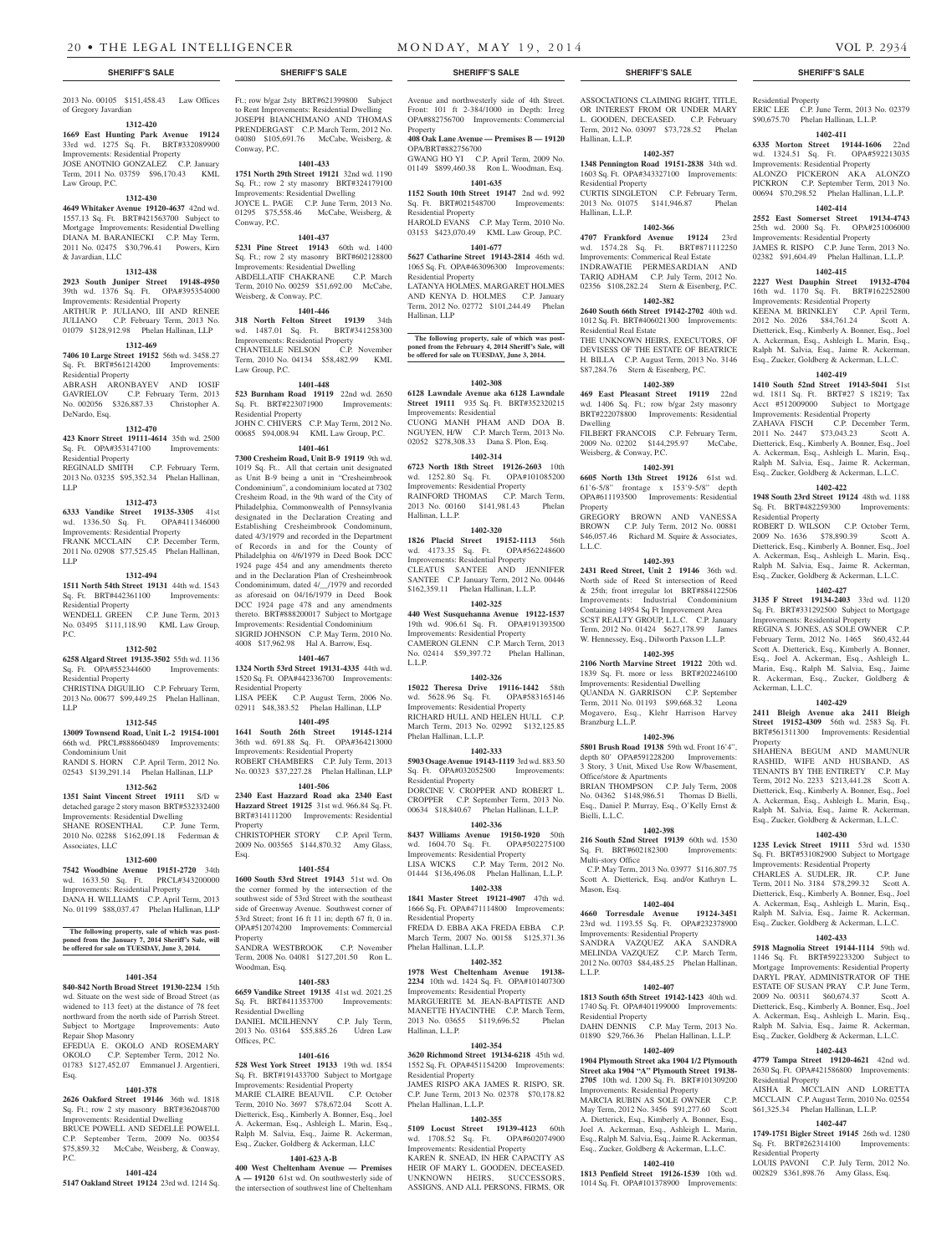Ackerman, LLC

Residential Property

Phelan Hallinan, LLP

Goldberg & Ackerman, LLC

Residential Real Estate

Residential Property

Ackerman, LLC

Sty Masonry

Residential Property

Residential Property

KML Law Group, P.C.

Weisgold, Esq.

Group, P.C.

**Property** 

Hallinan, LLP

ROBERT A. LEE, AS SOLE OWNER C.P. April Term, 2011 No. 2339 \$131,771.35 Scott A. Dietterick, Esq., Kimberly A. Bonner, Esq., Joel A. Ackerman, Esq., Ashleigh L. Marin, Esq., Ralph M. Salvia, Esq., Jaime R. Ackerman, Esq., Zucker, Goldberg &

**1403-331 7016 Jackson Street 19135** 55th wd. 1440 Sq. Ft. BRT#552470400 Subject to Mortgage Improvements: Residential Property TIMOTHY LEACH C.P. August Term, 2011 No. 2826 \$132,415.55 Scott A. Dietterick, Esq., Kimberly A. Bonner, Esq., Joel A. Ackerman, Esq., Ashleigh L. Marin, Esq., Ralph M. Salvia, Esq., Jaime R. Ackerman, Esq., Zucker, Goldberg & Ackerman, LLC **1403-353 1837 Sulis Street 19141-1020** 17th wd. 1067.50 Sq. Ft. OPA#171035700 Improvements:

MONICA L. MITCHELL C.P. November Term, 2010 No. 03832 \$49,795.79 Phelan

**1403-359 110 West Meade Street 19118-3810** 9th wd. 1477 Sq. Ft. PRCL#092194300 Improvements: Residential Property DAVID B. MACDONALD AKA DAVID MACDONALD AND CELIA CRUZ C.P. June Term, 2012 No. 03092 \$151,478.24

**1403-364 2555 Hobson Street aka 2555 South Hobson Street 19142** 40th wd. 1108.52 Sq. Ft. BRT#406082400 Improvements: Residential

FREDDIE M. HARRIS, JR., AS SOLE OWNER C.P. November Term, 2010 No. 4125 \$95,626.60 Scott A. Dietterick, Esq., Kimberly A. Bonner, Esq., Joel A. Ackerman, Esq., Ashleigh L. Marin, Esq., Ralph M. Salvia, Esq., Jaime R. Ackerman, Esq., Zucker,

**1403-372 2648 South Felton Street 19142** 40th wd. 976 Sq. Ft. BRT#402120400 Improvements:

RONALD E. FORTUNE AND DAVID COLETTA C.P. July Term, 2012 No. 01838 \$55,250.03 Stern & Eisenberg, P.C. **1403-378 7930 Mars Place 19153** 40th wd. 1611.90 Sq. Ft. BRT#405890025 Subject to Mortgage Improvements: Residential Property BETTY JEAN CRUMEL C.P. January Term, 2011 No. 0951 \$145,764.60 Scott A. Dietterick, Esq., Kimberly A. Bonner, Esq., Joel A. Ackerman, Esq., Ashleigh L. Marin, Esq., Ralph M. Salvia, Esq., Jaime R. Ackerman, Esq., Zucker, Goldberg & Ackerman, LLC **1403-385 3010 Salmon Street 19134** 25th wd. 1324 Sq. Ft. BRT#251191600 Improvements:

JOSEPH R. MONTE, AS SOLE OWNER C.P. May Term, 2013 No. 00012 \$127,381.69 Scott A. Dietterick, Esq., Kimberly A. Bonner, Esq., Joel A. Ackerman, Esq., Ashleigh L. Marin, Esq., Ralph M. Salvia, Esq., Jaime R. Ackerman, Esq., Zucker, Goldberg &

**1403-398 5101 Brown Street 19139-1527** 44th wd. Containing in front or breadth of the said Brown Street 18 ft 6 inches and extending in length or depth northward 64 feet 10-1/4 inches on the east line thereof along the said West side of 51st Street Improvements: Semi Det 2

SONIA FELIX, KENNETH WHITE AND AL WHITE, JR. C.P. January Term, 2011 No. 03668 \$91,387.87 Chandra M. Arkema, Esq. **1403-407 112 West Tabor Road 19120** 42nd wd. 3617.87 Sq. Ft. BRT#422280100 Improvements:

MARK MORDUKHAYEV C.P. April Term, 2013 No. 03833 \$126,963.16 KML Law

**1403-439 1431 North Felton Street 19151** 34th wd. 810 Sq. Ft. BRT#342331700 Improvements:

JOAN MURRAY AND IRA R. MURRAY III C.P. April Term, 2013 No. 02872 \$53,688.20

**1403-446 812 West Moyamensing Avenue 19148**  39th wd. 2415 Sq. Ft. OPA#393326200 Improvements: Residential Property KSM INVESTMENTS, LLC C.P. June Term, 2011 No. 2634 \$115,407.56 Dean E.

# **SHERIFF'S SALE SHERIFF'S SALE SHERIFF'S SALE SHERIFF'S SALE SHERIFF'S SALE**

# **1402-449**

**2722 North 45th Street 19131** 52nd wd. 1354 Sq. Ft.; row b/gar 2sty stone BRT#521225800 Improvements: Residential Dwelling GLENROY THOMPSON C.P. April Term, 2013 No. 04663 \$154,932.99 McCabe, Weisberg, & Conway, P.C.

# **1402-450**

**2061 Albright Street 19134** 45th wd. 1149 Sq. Ft. BRT#452187000 Subject to Mortgage Improvements: Residential Property DAVID A. BAUMANN AND JANICE BAUMANN, HIS WIFE C.P. September Term, 2008 No. 001291 \$70,811.38 Scott A. Dietterick, Esq., Kimberly A. Bonner, Esq., Joel A. Ackerman, Esq., Ashleigh L. Marin, Esq., Ralph M. Salvia, Esq., Jaime R. Ackerman, Esq., Zucker, Goldberg & Ackerman, L.L.C.

#### **1402-451**

**4945 Florence Avenue 19143** 51st wd. 1126 Sq. Ft.; row 2sty masonry BRT#511139700 Improvements: Residential Dwelling JAMES WATSON C.P. May Term, 2013 No. 01657 \$144,749.08 McCabe, Weisberg, & Conway, P.C.

# **1402-456**

**6059 Allman Street 19142** 40th wd. 952 Sq. Ft. BRT#401243300 Improvements:

Residential Property SANAYYAH H. MILLER C.P. July Term, 2013 No. 00828 \$86,625.80 KML Law Group, P.C.

#### **1402-458**

**1334 North 60th Street 19151** 34th wd. irregular dimensions OPA#871155600 Improvements: Residential Property RUEL P. GREEN AKA RUEL P. GREEN, JR. C.P. December Term, 2012 No. 01333 \$78,042.41 Richard M. Squire & Associates, L.L.C.

#### **1402-469**

**224 North 50th Street 19139** 44th wd. 2338.93

Sq. Ft. BRT#441066302 Improvements: Residential Dwelling MARQUITTA FORTUNE AND BYRONE TYREE C.P. May Term, 2010 No. 04021 \$65,892.73 Mark J. Udren, Esq.

# **1402-475**

**4930 Knorr Street 19135-2425** 41st wd. 1778.60 Sq. Ft. BRT#412017000 JOHN C. KUHN C.P. August Term, 2012 No. 01822 \$188,571.56 Milstead & Associates,

#### **1402-479**

L.L.C.

**605 East Sanger Street 19120-1720** 35th wd. 1162.27 Sq. Ft. BRT#351216200 Improvements: Row/b Gar 2 Story Masonry VALERIE GARY-MITCHELL AND JAMES E. MITCHELL C.P. February Term, 2012 No. 00034 \$139,426.06 Milstead & Associates, L.L.C.

# **1402-480**

**6014 Ogontz Avenue 19141-1312** 17th wd. 1744 Sq. Ft. OPA#172253800 Improvements: Residential Property

ESTATE OF DAMIAN WILSON AKA DAMIAN CHRISTOPHER WILSON. BELLA WILSON, ADMINISTRATRIX AND HEIR OF THE ESTATE OF DAMIAN WILSON AKA DAMIAN CHRISTOPHER WILSON. UNKNOWN HEIRS, SUCCESSORS, ASSIGNS, AND ALL PERSONS, FIRMS, OR ASSOCIATIONS CLAIMING RIGHT, TITLE, OR INTEREST FROM OR UNDER DAMIAN WILSON AKA DAMIAN CHRISTOPHER WILSON, DECEASED. C.P. May Term, 2009 No. 02851 \$143,011.49 Phelan Hallinan, L.L.P.

# **1402-485**

**108 West Norris Street 19122-2439** 18th wd. 1625 Sq. Ft. BRT#183195108 Improvements: Residential Dwelling HAROLD WINGFIELD C.P. February Term,

2013 No. 000122 \$51,884.83 Law Offices of Gregory Javardian

# **The following property, sale of which was post-poned from the February 4, 2014 Sheriff's Sale, will be offered for sale on TUESDAY, June 3, 2014.**

# **1402-489**

**5527 Irving Street 19139** 46th wd. 1350<br>Sq. Ft. BRT#604058000 Improvements: Sq. Ft. BRT#604058000 Residential Property

CLINTON WASHINGTON C.P. February Term, 2012 No. 2889 \$88,135.81 Amy Glass, Esq.

# **1402-491**

**1823 East Moyamensing Avenue 19148-1944**  1st wd. 1242.50 Sq. Ft. OPA#011214200 Improvements: Residential Property JOHN E. MCNAMEE C.P. July Term, 2012 No. 03408 \$292,150.00 Phelan Hallinan, L.L.P.

**1402-494**

**6142 Tackawanna Street 19135-3416**  41st wd. 1785.92 Sq. Ft. OPA#552239800 Improvements: Residential Property BRYAN J. GALIE C.P. August Term, 2012 No. 00036 \$38,853.30 Phelan Hallinan, L.L.P.

# **1402-496**

**2735 Lardner Street 19149** 62nd wd. (formerly part of the 55th wd., which was formerly the 35th wd.) 1005 Sq. Ft. BRT#621187400 Improvements: Residential Property<br>HUMBERTO L. TORRES, JR. C.P. July HUMBERTO L. TORRES, JR. Term, 2013 No. 001207 \$116,412.73 Amy Glass, Esq.

#### **1402-500**

**1737 Tasker Street 19145** 36th wd. 1104 Sq. Ft. BRT#365373600 Improvements: Residential Property CAVELLO REX C.P. April Term, 2013 No. 003439 \$112,633.31 Amy Glass, Esq.

# **1402-501**

**1815 East Tulpehocken Street 19138-1210**  10th wd. 2451.69 Sq. Ft. OPA#102219200 Improvements: Residential Property TAMARA L. WILLIAMS C.P. April Term, 2012 No. 03763 \$24,401.44 Phelan Hallinan, L.L.P.

# **1402-524**

**1832 Green Street aka 1832 Green Street, Unit C 19130-4143** 15th wd. 0.00 Sq. Ft. OPA#888154074 Improvements: Residential Property MARK W. TOTTEN C.P. September Term, 2013 No. 00491 \$175,308.96 Phelan

# **1402-538**

Hallinan, L.L.P.

**2443 Tremont Street 19115-5032** 56th wd. BRT#562265818 Subject to Mortgage Improvements: Residential Dwelling JERROME R. STINNIE AND MANUELA T. STINNIE C.P. July Term, 2012 No. 04662<br>\$259,472.23 Powers, Kirn & Javardian,

Powers, Kirn & Javardian, L.L.C. **1402-540**

**936 Brill Street 19124-1008** 35th wd. 1057 Sq. Ft. BRT#351178200 Subject to Mortgage Improvements: Residential Dwelling YELENA SHOKH C.P. August Term, 2012 No. 02226 \$45,186.29 Powers, Kirn & Javardian, L.L.C.

# **1402-542**

**1059 Edgemore Road 19151-3009** 34th wd. 1120 Sq. Ft. BRT#344387800 Subject to Mortgage Improvements: Residential Dwelling EDWARD CRAWFORD C.P. July Term, 2012 No. 04496 \$88,426.26 Powers, Kirn & Javardian, L.L.C.

# **1402-544**

**3134 Gaul Street 19134-4447** 25th wd. 1440 Sq. Ft. BRT#251396600 Subject to Mortgage Improvements: Residential Dwelling GAVIN FENNELLY AND MONICA FENNELLY C.P. July Term, 2012 No. 04803<br>\$144,450.21 Powers, Kirn & Javardian, Powers, Kirn & Javardian, L.L.C.

# **1402-545**

**4116 Baring Street 19104-2266** 6th wd. 1252.80 Sq. Ft. BRT#061026500 Subject to Mortgage Improvements: Residential Dwelling ANTHONY JORDAN C.P. July Term, 2012 No. 02305 \$147,696.77 Powers, Kirn & Javardian, L.L.C.

# **1402-548**

**7815 Germantown Avenue 19118-3526**  9th wd. 2270.80 Sq. Ft. OPA#091151400 Improvements: Residential Property DAVID W. DAVIS AND WILFORD E. MORTON C.P. July Term, 2012 No. 01659 \$245,397.66 Phelan Hallinan, L.L.P.

# **1402-550**

**3527 East Crown Avenue 19114-1916**  66th wd. 3254 Sq. Ft. OPA#661230800 Improvements: Residential Property THOMAS HINTON AND JENNIFER HINTON C.P. December Term, 2012 No. 04006 \$219,137.43 Phelan Hallinan, L.L.P.

# **1402-557**

**6912 Old York Road 19126** 61st wd. 6091.08 Sq. Ft. BRT#611203000 Improvements: Residential Property ANNIE M. JOHNSON C.P. May Term, 2010 No. 01129 \$26,285.75 KML Law Group, P.C.

#### **1402-566**

**7211 North Broad Street 19126-1729**  61st wd. 4314.86 Sq. Ft. OPA#611214100 Improvements: Residential Property JUAN COREANO C.P. March Term, 2013 No. 03660 \$230,120.09 Phelan Hallinan, L.L.P.

**1402-574 3309 Morning Glory Road aka L1D9 Morning Glory Road 19154-1819** 66th wd. 2160 Sq. Ft. OPA#663041700 Improvements: Residential Property

LAWRENCE O. PHILLIPS C.P. March Term, 2013 No. 00029 \$155,954.15 Phelan Hallinan, L.L.P.

### **1402-577**

**1735 South Taylor Street 19145** 36th wd. 672 Sq. Ft. BRT#364183800 Improvements: Residential Dwelling ELLEN REGENBOGEN AND BONI WOLF C.P. June Term, 2013 No. 001623 \$61,135.09 Martha E. Von Rosenstiel Esq., Heather Riloff,

# **1402-588**

Esq.

**423 Leverington Avenue 19128** 21st wd. On southeasterly side of Leverington Avenue 175 ft 0 in southwesterly side of Mitchell St front; 25 ft, 0 in; depth 81 ft 1-3/4-in OPA#212248700 Improvements: Residential Dwelling ANTHONY R. MASCIERI C.P. June Term, 2013 No. 02834 \$232,654.75 Kerry S. Schuman, Esq.

# **1402-590**

**611 East Mt. Pleasant Avenue and 615 East Mt. Plesant Avenue 19119** 22nd wd. 11161.05 Sq. Ft. and 20759.08 Sq. Ft. BRT#222149700 & BRT#222149800 Subject to Mortgage Improvements: Residential Dwelling LOUIS DREW AND LA VADA DREW ENGLISH C.P. January Term, 2011 No. 00251 \$683,717.08 Udren Law Offices, P.C.

# **1402-596**

**6133 Oakley Street 19111** 35th wd. 1605 Sq. Ft. BRT#352260100 Improvements: Residential Dwelling HOLLY CRON C.P. February Term, 2013

No. 02392 \$135,069.70 Martha E. Von Rosenstiel Esq., Heather Riloff, Esq. **1402-598**

**4231 Frost Street 19136-3125** 41st wd. 1080 Sq. Ft. BRT#651222500 Improvements: Residential Dwelling GREGGORY G. GINTER C.P. February Term, 2013 No. 01338 \$104,700.76 Pressman &

# **1402-599**

Doyle, L.L.C.

**4049 K Street 19124** 33rd wd. 1056 Sq. Ft. BRT#332326100 Improvements: Residential **Property** CARMEN SAEZ C.P. July Term, 2011 No.

003184 \$116,831.85 Amy Glass, Esq. **1402-602**

**226 East Roosevelt Boulevard 19120-3935**  42nd wd. 2285 Sq. Ft. OPA/BRT#421128000 Improvements: Residential Property NORMAN BEY C.P. March Term, 2011 No.

2003 \$81,510.84 Andrew L. Miller, Esq. **1402-603**

**2443 South Hicks Street 19145** 26th wd. 720 Sq. Ft. BRT#41S6163 & BRT#261187000 Improvements: Residential Dwelling CYNTHIA CARBONARO AND DANIEL F. CARBONARO C.P. April Term, 2013 No. 00756 \$176,353.28 Udren Law Offices, P.C.

# **1402-605**

**908 East Mount Pleasant Avenue 19150**  50th wd. 4300 Sq. Ft. BRT#502437600 Improvements: Residential Dwelling UNKNOWN HEIRS, SUCCESSORS, ASSIGNS, AND ALL PERSONS, FIRMS, OR ASSOCIATIONS CLAIMING RIGHT, TITLE, OR INTEREST FROM OR UNDER VALERINE THOMAS AKA VALERIE E. THOMAS, DECEASED. VALERINE THOMAS AKA VALERIE E. THOMAS, DECEASED. JERROLD THOMAS KNOWN HEIR OF VALERINE E. THOMAS AKA VALERIE E. THOMAS, DECEASED. RAMON THOMAS, KNOWN HEIR OF VALERINE E. THOMAS AKA VALERIE E. THOMAS, DECEASED. C.P. June Term, 2011 No. 03262 \$170,269.61 Udren Law Offices, P.C.

#### **1402-612**

**453 West Bringhurst Street 19144** 12th wd. 2412 Sq. Ft.; semi/det 3 sty masonry BRT#123113700 Improvements: Residential Dwelling SONJA J. HASKINS C.P. August Term, 2013

No. 02197 \$97,365.40 McCabe, Weisberg, & Conway, P.C.

# **1402-618**

**2130 South Beechwood Street 19145** 48th wd. 980 Sq. Ft.; row 2sty masonry BRT#482178900 Improvements: Residential Dwelling KRISTI A. HOPKINS, EXECUTRIX OF THE ESTATE OF RICHARD R. HOPKINS, JR., DECEASED MORTGAGOR AND REAL OWNER AND RICHARD R. HOPKINS, JR. C.P. June Term, 2013 No. 01636 \$52,234.30 McCabe, Weisberg, & Conway, P.C.

# **1402-629**

P.C.

**614 North 57th Street 19131** 34th wd. 1524.64 Sq. Ft. BRT#043096000 Improvements: Residential Dwelling MICHAEL B. KELLY C.P. May Term, 2013 No. 02575 \$45,985.40 Udren Law Offices,

# **1402-630**

**4717 Bleigh Avenue 19136-4101** 65th wd. 1560 Sq. Ft. OPA#651021900 Improvements: Residential Property TERRANCE COOK C.P. January Term, 2008 No. 00988 \$127,986.85 Phelan Hallinan, L.L.P.

# **1402-635**

**640 South 51st Street 19143** 46th wd. 1792 Sq. Ft. BRT#462137500 Improvements: Residential Real Estate ANDRIA RICHARDSON-FOUNTAIN, ADMINSTRATRIX OF THE ESTATE OF HATTIE L. ABRAHAM C.P. June Term, 2013 No. 1413 \$25,956.49 Stern & Eisenberg, P.C.

#### **1402-636 1543 66th Avenue aka 1543 West 66th**

**Avenue 19126-2766** 10th wd. 1248 Sq. Ft. OPA#101220500 Improvements: Residential Property JUWAN DILL C.P. July Term, 2012 No.

02857 \$159,151.57 Phelan Hallinan, L.L.P. **1402-642**

### **1723 Harrison Street 19124** 23rd wd. 1880 Sq.

Ft.; semi det 2 sty masonry BRT#232210500 Improvements: Residential Dwelling PROPERTY OF MARSHA FLETCHER KNOWN SURVIVING HEIR OF MATTIE FLETCHER, DECEASED MORTGAGOR AND REAL OWNER C.P. August Term, 2013 No. 01924 \$43,569.44 McCabe, Weisberg, & Conway, P.C.

**1402-643 3250 North Lee Street 19134-2211** 7th wd. 917 Sq. Ft. OPA#073014100 Improvements:

JORGE VAZQUEZ AND ALMA VAZQUEZ C.P. March Term, 2013 No. 02427 \$66,034.15

**1402-650 135 East Herman Street aka 135 Herman Street 19144-2018** 59th wd. 2250 Sq. Ft. OPA#592088800 Improvements: Residential

VICTORIA AKWEI AKA VICTORIA AKWEL AND SAMUEL A. AKWEI AKA SAMUEL A. AKWEL C.P. June Term, 2013 No. 00566 \$62,285.23 Phelan Hallinan, L.L.P. **1402-653 2324 South Franklin Street 19148-3821**  39th wd. 672 Sq. Ft. OPA#393225900 Improvements: Residential Property JOWANNA SCOTT AKA JOWANNA S. SCOTT C.P. September Term, 2013 No. 02624 \$48,761.33 Phelan Hallinan, L.L.P.

**The following property, sale of which was post-poned from the March 4, 2014 Sheriff's Sale, will be offered for sale on TUESDAY, June 3, 2014.**

**1403-314 2128 Oakmont Street 19152** 56th wd. 3160.61 Sq. Ft. BRT#561369400 Improvements:

JORGE LUCIO, AS SOLE OWNER C.P. February Term, 2011 No. 3298 \$194,628.71 Scott A. Dietterick, Esq., Kimberly A. Bonner, Esq., Joel A. Ackerman, Esq., Ashleigh L. Marin, Esq., Ralph M. Salvia, Esq., Jaime R. Ackerman, Esq., Zucker, Goldberg &

**1403-315 1342 North 57th Street 19131** 4th wd. 1434 Sq. Ft. BRT#043103900 Subject to Mortgage Improvements: Residential Property JERILYN TIMPSON AND MIKE TIMPSON, HER HUSBAND AS TENANTS BY THE ENTIRETY C.P. November Term, 2011 No. 2663 \$100,851.64 Scott A. Dietterick, Esq., Kimberly A. Bonner, Esq., Joel A. Ackerman, Esq., Ashleigh L. Marin, Esq., Ralph M. Salvia, Esq., Jaime R. Ackerman, Esq., Zucker,

**1403-321 1136 South 56th Street 19143-4043** 51st wd. 1161.16 Sq. Ft. OPA#513023400 Improvements: Residential Property CHERYL BOOKHART AKA CHERYL B. BOOKHART IN HER CAPACITY AS HEIR OF ROBERT BOOKHART, DECEASED PORTIA YVOONE BOOKHART, IN HER CAPACITY AS HEIR OF ROBERT BOOKHART, DECEASED. DANYELE DOVE AKA DANIELLE PENNELL-DOVE IN HER CAPACITY AS HEIR OF ROBERT BOOKHART, DECEASED. UNKNOWN HEIRS, SUCCESSORS, ASSIGNS, AND ALL PERSONS, FIRMS, OR ASSOCIATIONS CLAIMING RIGHT, TITLE, OR INTEREST FROM OR UNDER ROBERT BOOKHART DECEASED. C.P. July Term, 2012 No. 01154 \$59,505.68 Phelan Hallinan, LLP

**1403-323 1119 East Cheltenham Avenue 19124**  35th wd. 1251.25 Sq. Ft. BRT#352017100 Improvements: Residential Property

Sq. Ft. BRT#561369400 Residential Property

Goldberg & Ackerman, LLC

Ackerman, LLC

Residential Property

Phelan Hallinan, L.L.P.

Property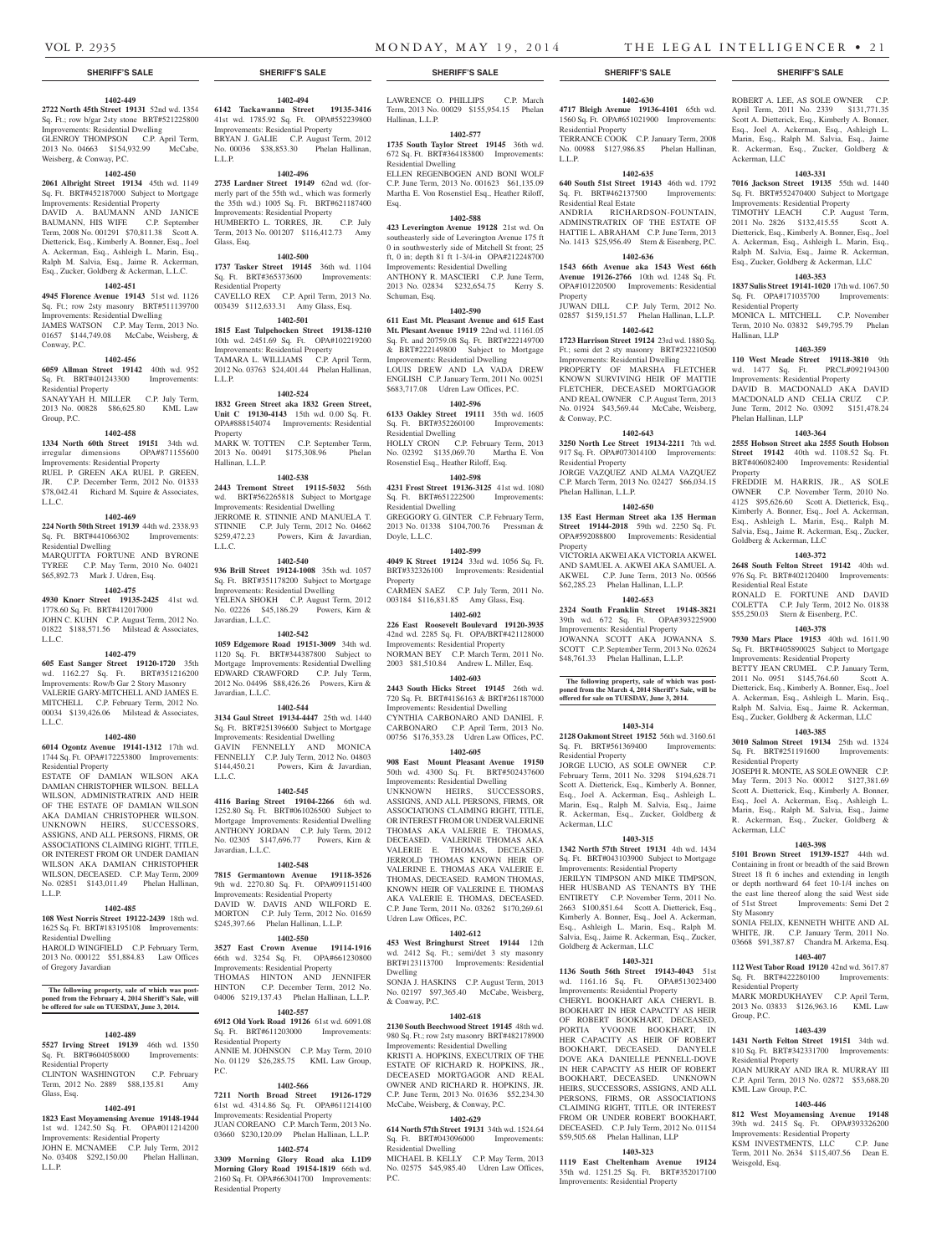#### **1403-453**

**11704 Joseph Kelly Terrace 19154-1638**  66th wd. 10175 Sq. Ft. OPA#662000412 Improvements: Residential Property KIMBERLY A. MARTINEZ C.P. September Term, 2010 No. 01735 \$274,277.32 Phelan Hallinan, LLP

#### **1403-461**

**1119 Foster Street 19116-3771** 58th wd. 3220.50 Sq. Ft. OPA#582175910 Improvements: Residential Property IRINA GODOVANNIK C.P. October Term, 2011 No. 01990 \$239,258.49 Phelan Hallinan, LLP

#### **1403-462**

**1846 West Champlost Street 19141-1318**  17th wd. 1414.66 Sq. Ft. OPA#171204500

Improvements: Residential Property ERIC L. SAVAGE C.P. October Term, 2013 No. 00033 \$124,050.34 Phelan Hallinan, LLP

#### **1403-467**

**4909 Morris Street 19144-4713** 13th wd. 9035.45 Sq. Ft. OPA#133142400

Improvements: Residential Property ASHLEY BERRY, IN HER CAPACITY AS HEIR OF MINNIE BERRY, DECEASED. KENNETH A. BERRY AKA KENNY BERRY IN HIS CAPACITY AS HEIR OF MINNIE L. BERRY, DECEASED. UNKNOWN HEIRS, SUCCESSORS, ASSIGNS, AND ALL PERSONS, FIRMS, OR ASSOCIATIONS CLAIMING RIGHT, TITLE, OR INTEREST FROM OR UNDER MINNIE L. BERRY, DECEASED. C.P. October Term, 2010 No. 01120 \$23,354.18 Phelan Hallinan, LLP

# **1403-474**

**3611 East Crown Avenue aka 3611 Crown Avenue East 19114** 66th wd. 2266.88 Sq. Ft. BRT#661232100 Improvements: Residential Property

ROBERT J. HANNA AND KAREN HANNA, HUSBAND AND WIFE, AS TENANTS BY THE ENTIRETY C.P. August Term, 2011 No. 0148 \$140,813.48 Scott A. Dietterick, Esq., Kimberly A. Bonner, Esq., Joel A. Ackerman, Esq., Ashleigh L. Marin, Esq., Ralph M. Salvia, Esq., Jaime R. Ackerman, Esq., Zucker, Goldberg & Ackerman, LLC

# **1403-480**

**1017 East Cliveden Street 19119-3919**  22nd wd. 3051.63 Sq. Ft. OPA#221054000 Improvements: Residential Property

ROBERT HOLLOMON AND VELVET HOLLOMON C.P. March Term, 2012 No. 02383 \$229,158.67 Phelan Hallinan, LLP

# **1403-485**

**2207 South Woodstock Street 19145- 3510** 18th wd. 770 Sq. Ft. OPA#481335500 Improvements: Residential Property REGINA M. GRIER AKA REGINA M. EADDY C.P. December Term, 2012 No.

# 02947 \$75,074.38 Phelan Hallinan, LLP **1403-494**

**6244 Clearview Street 19138-1010** 59th wd. 1280 Sq. Ft. OPA#592307415 Improvements: Residential Property

JENAE SABIR C.P. November Term, 2010 No. 02010 \$73,911.82 Phelan Hallinan, LLP

# **1403-502**

**5336 Ella Street 19120** 42nd wd. 6415 Sq. Ft. BRT#42-1-308400 Improvements: Residential Dwelling MELROSE ROBINSON C.P. May Term,

2013 No. 02667 \$115,784.27 Udren Law Offices, P.C.

# **1403-503**

**4349 Deer Path Lane 19154** 66th wd. 1757.92 Sq. Ft. BRT#66-2-450600 Improvements: Residential Dwelling ALAN J. MCCAUSLAND AKA ALAN<br>MCCAUSLAND AND TERESA MCCAUSLAND AND

MCCAUSLAND C.P. August Term, 2013 No. 00987 \$156,503.62 Udren Law Offices, P.C. **1403-511 4830 A Street 19120** 42nd wd. 1668.60 Sq. Ft.

# BRT#4212926002 Improvements: Residential Dwelling<br>WESLEY.

THOMAS, PERSONAL REPRESENTATIVE OF THE ESTATE OF DAISY HALL. UNKNOWN HEIRS, SUCCESSORS, ASSIGNS, AND ALL PERSONS, FIRMS, OR ASSOCIATIONS CLAIMING RIGHT, TITLE, OR INTEREST FROM OR UNDER DAISY HALL, DECEASED. REGINA PATRICIA HALL KNOWN HEIR OF DAISY HALL, FATIMA CHARMAINE HALL, KNOWN HEIR OF DAISY HALL, LAKITA MONIQUE HALL, KNOWN HEIR OF DAISY HALL, ESTATE OF DAISY HALL, C/O WESLEY THOMAS, PERSONAL REPRESENTATIVE C.P. March Term, 2013 No. 03529 \$37,930.07 Udren Law Offices, P.C.

#### **1403-517**

**7549 Overbrook Avenue 19151** 34th

# wd. 1989.54 Sq. Ft. BRT#343256000 Improvements: Residential Property TANYA R. MAPP C.P. August Term, 2013 No. 00177 \$55,769.38 KML Law Group,

# **1403-518**

P.C.

**6124 Hawthorne Street 19135** 62nd wd. 1343.92 Sq Ft BRT#62-2254600 Improvements: Residential Dwelling MATTHEW TURNBULL AND RAQUEL TURNBULL C.P. June Term, 2013 No. 01514 \$149,464.04 Udren Law Offices, P.C.

# **1403-545**

**5017 Tulip Street 19124-2221** 62nd wd. 990 Sq. Ft. BRT#622461600 Subject to Mortgage Improvements: Residential Dwelling KEISHA N. NORTHINGTON C.P. December Term, 2012 No. 02128 \$87,245.68 Powers, Kirn & Javardian, LLC

# **1403-548**

**Pennsport Mall - Unit C-17, 230 Moore Street 19148** front 25'11-1/4" depth 59'1-7/8" OPA#011143350 Improvements: Commerical Condominium Unit MARSHA BETOFF C.P. July Term, 2013 No. 02952 \$78,689.99 Jerome R. Balka, Esq.

**1403-552**

**1720 Wallace Street 19130** 15th wd. 2397 Sq. Ft. BRT#152071805 Improvements: Residential Dwelling; Row Conv/apt 3sty Masonry MICHAEL SUH C.P. February Term, 2013 No. 02376 \$205,173.24 McCabe, Weisberg & Conway, P.C.

#### **1403-556**

**730 East Upsal Street 19119** 22nd wd. 1888 Sq. Ft. BRT#221087600 Improvements: Residential Dwelling; S/d W B/g 2s Masonry PAULINE P. GRIERSON C.P. September Term, 2010 No. 00884 \$294,516.56 McCabe, Weisberg & Conway, P.C.

# **1403-559A-I**

**908-910 Spruce Street, Unit B1 – Premises A - 19107** 5th wd. approx 17800 Sq. Ft. BRT#88- 8-0420-31 Subject to Mortgage Subject to Rent Improvements: Condominium Units **908-910 Spruce Street, Unit 3 – Premises B - 19107** 5th wd. approx 17800 Sq. Ft. BRT#88-

8-0420-33 Subject to Mortgage Subject to Rent Improvements: Condominium Units **908-910 Spruce Street, Unit 5 – Premises C -** 

**19107** 5th wd. Approx 17800 Sq. Ft. BRT#88- 8-0420-35 Subject to Mortgage Subject to Rent Improvements: Condominium Units **908-910 Spruce Street, Unit 6 – Premises D** 

**- 19107** 5th wd. approx 17800 Sq. Ft. BRT#88- 8-0420-36 Subject to Mortgage Subject to Rent Improvements: Condominium Units **908-910 Spruce Street Unit 7 – Premises E -** 

**19107** 5th wd. Approx 17,800 Sq. Ft. BRT#88- 8-0420-37 Subject to Mortgage Subject to Rent Improvements: Condominium Units

**908-910 Spruce Street, Unit 8 – Premises F - 19107** 5th wd. approx 17800 Sq. Ft. BRT#88- 8-0420-38 Subject to Mortgage Subject to Rent Improvements: Condominium Units

**908-910 Spruce Street Unit 9 – Premises G - 19107** 5th wd. approx 17800 Sq. Ft. BRT#88- 8-0420-39 Subject to Mortgage Subject to Rent Improvements: Condominium Units **908-910 Spruce Street, Unit 11 – Premises H** 

**- 19107** 5th wd. approx 17800 Sq. Ft. BRT#88- 8-0420-41 Subject to Mortgage Subject to Rent Improvements: Condominimum Units **908-910 Spruce St, Unit 12 – Premises I - 19107** 5th wd. approx 17,800 Sq. Ft. BRT#88-

8-0420-42 Subject to Mortgage Subject to Rent Improvements: Condominium Units EFL PARTNERS, X C.P. January Term, 2010 No. 00314 \$4,005,226.47 Loren L.

Speziale, Esq. **1403-566**

**549 North 64th Street 19151** 34th wd. 1354 Sq. Ft. BRT#343077100 Improvements: Residential Dwelling; Row 2sty Masonry MARIAN J. LANCASTER C.P. October Term, 2011 No. 00741 \$98,308.07 McCabe, Weisberg & Conway, P.C.

# **1403-570**

**6118 Walton Avenue 19143** 46th wd. 1135 Sq. Ft. BRT#032180900 Improvements: Residential Dwelling; Row 2 Sty Masonry PAULA C. CHAMP-HARRIS AND DONTAE HARRIS AKA DONTAE V. HARRIS C.P. February Term, 2013 No. 00947 \$22,989.54 McCabe, Weisberg & Conway, P.C.

#### **1403-572**

**1501 Alcott Street 19149** 62nd wd. 1471 Sq. Ft. BRT#621106400 Improvements: Residential Dwelling; Row B/gar 2sty Masonry JOYCE B. WYETH C.P. February Term, 2013 No. 03276 \$148,322.07 McCabe, Weisberg & Conway, P.C.

#### **1403-593**

**4634 Kendrick Street 19136** 65th wd. 1296 Sq. Ft. BRT#652070200 Improvements: Residential Dwelling; Row B/gar 2sty Masonry

# **SHERIFF'S SALE SHERIFF'S SALE SHERIFF'S SALE SHERIFF'S SALE SHERIFF'S SALE**

RAISHEL C. GANGES-YARDE, ADMINSTRATOR OF THE ESTATE OF BETTY YARDE, DECEASED MORTGAGOR AND REAL OWNER C.P. January Term, 2012 No. 03643 \$135,338.97 McCabe, Weisberg & Conway, P.C.

#### **1403-596**

**527 Penny Lane, Unit C53 19111**  BRT#888630202 Subject to Mortgage Improvements: Residential Dwelling; Res Condominimum 3 Story Mas + Other KATHLEEN CHUNG AKA KATHLEEN BANGWHAM CHUNG AND EUGENE E. CHUNG C.P. November Term, 2010 No. 03349 \$110,803.61 Federman & Associates, LLC

#### **1403-614**

**572 Rosalie Street 19120-1233** 35th wd. 1033.60 Sq. Ft. OPA#352024900 Improvements: Residential Property MAURICE B. NOCK C.P. February Term, 2013 No. 00797 \$165,587.87 Phelan Hallinan, LLP

# **1403-615**

**1913 East Pike Street 19124-4431** 45th wd. 1494.90 Sq. Ft. OPA#452218800 Improvements: Residential Property MICHAEL R. HENCE AND REGINA M. HENCE AKA REGINA M. O'DONNELL C.P. February Term, 2011 No. 03386 \$80,768.04 Phelan Hallinan, LLP

#### **1403-620**

**1645 West Nedro Avenue 19141** 17th wd. 1440 Sq Ft BRT#171169300 Subject to Mortgage Improvements: Residential Dwelling SYLVIA PENDER, ADMINISTRATRIX OF VIRGINIA EVANS, DECEASED C.P. November Term, 2012 No. 02825 \$73,587.82 Powers, Kirn & Javardian, LLC

# **1403-623**

**7 North Columbus Boulevard, Unit 208 19106** 5th wd. 2229 Sq. Ft.; together with a proportionate undivided interest in the common elements of 1.0255% BRT#888060214 DOUGLAS C. RENTHAL C.P. October Term, 2011 No. 01738 \$103,500 Salaman Grayson, P.C.

# **The following property, sale of which was post-poned from the April 1, 2014 Sheriff's Sale, will be offered for sale on TUESDAY, June 3, 2014.**

# **1404-301**

**223 East Sydney Street 19119** 22nd wd. 1023.31 Sq Ft BRT#222173100 Improvements: Residential Property ENITH A. GASKIN C.P. March Term, 2013 No. 001687 \$125,172.46 Bradley J. Osborne, Esq.

#### **1404-302**

**6337 Morton Street 19144** 59th wd. 1324.51 Sq Ft BRT#592213037 Improvements: Residential Dwelling ALONZO PICKRON C.P. November Term,

2013 No. 000474 \$94,993.54 Martha E. Von Rosenstiel, Esq.; Heather Riloff, Esq. **1404-305**

**457 East Vernon Road 19119** 22nd wd. 2258.75 Sq Ft BRT#222037757 Improvements: Residential Property DARNELL RUSSELL C.P. September Term, 2008 No. 05069 \$131,791.16 Scott A. Dietterick, Esq., Kimberly A. Bonner, Esq., Joel A. Ackerman, Esq., Ashleigh L. Marin, Esq., Ralph M. Salvia, Esq., Jaime R. Ackerman, Esq., Zucker, Goldberg & Ackerman, LLC

#### **1404-310**

**5268 Arlington Street 19131** 52nd wd. 3675 Sq Ft BRT#521122200 Improvements: Residential Property CLAUDIA PARKS AND RONALD JAMES<br>PARKS CP April Term 2013 No 02254 C.P. April Term, 2013 No. 02254

# \$72,461.43 KML Law Group, P.C. **1404-311**

**2446 West Toronto Street 19132** 38th wd. 658 Sq Ft BRT#381314900 Improvements: Residential Property KAREN TUCKER C.P. March Term, 2013

# No. 03840 \$16,219.07 KML Law Group, P.C. **1404-313**

**1362 Fanshawe Street 19111** 53rd wd. 1203.53<br>Sq. Ft. BRT#532034900 Improvements: Sq Ft BRT#532034900 Residential Property

WAYNE M. CROZIER AKA WYANE M. CROZIER AKA WAYNE CROZIE SR. C.P. June Term, 2008 No. 04734 \$125,398.71 KML Law Group, P.C.

# **1404-316**

**3657 Old York Road 19140** 43rd wd. 1687.56 Sq Ft BRT#432160100 Improvements: Residential Property<br>VERONICA WARD C.P. December Term,

2012 No. 02289 \$150,947.97 KML Law Group, P.C.

**1404-351 422 McClellan Street 19148-1817** 1st wd. 762.45 Sq Ft OPA#011397000 Improvements:

STEPHEN PETTIWAY C.P. March Term, 2012 No. 02619 \$104,873.07 Phelan

**1404-352 2318 Rhawn Street 19152-3316** 56th wd. 2947.04 Sq Ft OPA#561593400 Improvements: Residential Property ROBERT COLL AND CHERRIE COLL C.P. February Term, 2010 No. 02435 \$124,759.55

**1404-353 1923 Penfield Street 19138-2716** 42nd wd. 1102.50 Sq Ft OPA#10-1381300

No. 02509 \$106,389.85 Phelan Hallinan,

**1404-354 8850 Bradford Street 19115-5002** 56th wd. 4111.46 Sq Ft OPA#562451600 Improvements: Residential Property

SHELDON S. RAMCHARITAR AND RENA<br>RAMCHARITAR C.P. November Term,

2011 No. 01018 \$104,944.87 Phelan

**1404-357 7023 Ogontz Avenue 19138-2013** 10th wd. 1600 Sq Ft OPA#101217000 Improvements:

No. 04507 \$89,326.02 Phelan Hallinan, LLP **1404-358 3625 North Bouvier Street 19140- 4023** 13th wd. 910 Sq Ft OPA#131231100 Improvements: Residential Property ALIMAH N. SHAMSID-DEEN AKA ALIMAH DEAN C.P. April Term, 2013 No. 00106 \$47,465.31 Phelan Hallinan, LLP **1404-360 8525 Bustleton Avenue 19152** 56th wd. 1087 Sq Ft; s/d w b/g 1 sty masonry BRT#562389300 Improvements: Residential Dwelling GALINA GENDINA C.P. May Term, 2012 No. 02153 \$186,873.43 McCabe, Weisberg,

**1404-361 3329 North Mascher Street 19140-5818**  7th wd. 1008 Sq Ft BRT#07-2-0522-00 **Improvements: Residential Property<br>FRANCISCO SANTIAGO C.P. February** 

Term, 2013 No. 03335 \$45,901.90 Scott A. Dietterick, Esq., Kimberly A. Bonner, Esq., Joel A. Ackerman, Esq., Ashleigh L. Marin, Esq., Ralph M. Salvia, Esq., Jaime R. Ackerman, Esq., Zucker, Goldberg & Ackerman, LLC **1404-364 3316 Brighton Street 19149-2029** 55th wd. 1665.20 Sq Ft BRT#551356900 Improvements: Residential Property WILLIAM YOUNG, JR., AND CAROL YOUNG, AS TENANTS BY THE ENTIRETY, THEIR ASSIGNS, THE SURVIOR OF THEM AND THE SURVIVOR'S PERSONAL REPRESENTATIVES AND ASSIGNS. C.P. April Term, 2012 No. 3703 \$163,813.88 Scott A. Dietterick, Esq., Kimberly A. Bonner, Esq., Joel A. Ackerman, Esq., Ashleigh L. Marin, Esq., Ralph M. Salvia, Esq., Jaime R. Ackerman, Esq., Zucker, Goldberg &

**1404-365 12 South 50th Street 19139-3538** 60th wd. 1760 Sq Ft OPA#602150700 Improvements:

KEITH D. BROCKENBOROUGH, AKA KEITH G. BROCKENBROU, AKA KEITH D. BROCKENBROUGH, AKA KEITH BROCKENBROWGH AND BRENDA SMITH C.P. May Term, 2006 No. 04356 \$85,665.49

**1404-367 1346 Pennington Road 19151-2838** 34th wd. 1593 Sq Ft OPA#343327000 Improvements:

MARIE A. SADOWY C.P. December Term, 2011 No. 00024 \$119,336.94 Phelan

**1404-371 2212 North Salford Street 19131-2210**  52nd wd. 1443.20 Sq Ft OPA#522265800 Improvements: Residential Property<br>
ZACHARY ROBINSON C.P. January

Term, 2008 No. 01586 \$127,512.17 Phelan

**1404-374 357 Fanshawe Street 19111-4605** 35th wd. 5000 Sq Ft OPA#353116200 Improvements:

CHERYL BROWN BOONE AND WESLEY BOONE C.P. January Term, 2009 No. 02491 \$237,201.05 Phelan Hallinan, LLP

C.P. June Term, 2013

C.P. November Term,

C.P. April Term, 2008

Improvements: Residential Property<br>KEVIN WALLACE C.P. June

Residential Property

Phelan Hallinan, LLP

LLP

Hallinan, LLP

Residential Property

& Conway, P.C.

Ackerman, LLC

Residential Property

Phelan Hallinan, LLP

Residential Property

ZACHARY ROBINSON

Hallinan, LLP

Hallinan, LLP

Residential Property

FRANCISCO SANTIAGO

Hallinan, LLP

**1404-320 3202 South 20th Street 19145** 26th wd. 1533.60

Sq Ft BRT#262166710 Improvements: Residential Property MARTIN A. JANCO AND MARY C JANCO C.P. July Term, 2012 No. 940 \$496,691.46 Bradley J. Osborne, Esq.

# **1404-322**

Residential Property

Residential Real Estate

Stern & Eisenberg, P.C.

Ackerman, LLC

Ackerman, LLC

Masonry

Dwelling

J. Osborne, Esq.

Udren Law Offices, P.C.

Residential Property

Javardian, LLC

Residential Property

Hallinan, LLP

Property

Osborne, Esq.

**1943 Georgian Road 19138** 10th wd. 1664 Sq Ft BRT#101273800 Improvements: Residential Property

JOHN NEAL AND LOUISE L. NEAL AKA LOUISE L. NEIL C.P. July Term, 2012 No. 2345 \$78,147.99 Bradley J. Osborne, Esq. **1404-323**

**431 North 64th Street 19151** 34th wd. 2778 Sq Ft BRT#343074200 Improvements:

ALIYA TASHA BASIL C.P. July Term, 2012 No. 3264 \$137,864.68 Bradley J.

**1404-326 1024 Magee Avenue 19111-4816** 53rd wd. 2877 Sq Ft BRT#531180400 Improvements:

MANJINDER KAUR, SOLELY IN HIS CAPACITY AS ADMINISTRATOR OF THE ESTATE OF SOHAN SINGH SIDHU C.P. October Term, 2013 No. 03281 \$127,688.82

**1404-332 2331 North 19th Street 19132-4320** 16th wd. 1634 Sq Ft BRT#162074500 Subject to Mortgage Improvements: Residential Property TANYA KOSH, AS SOLE OWNER January Term, 2012 No. 0689 \$43,513.11 Scott A. Dietterick, Esq., Kimberly A. Bonner, Esq., Joel A. Ackerman, Esq., Ashleigh L. Marin, Esq., Ralph M. Salvia, Esq., Jaime R. Ackerman, Esq., Zucker, Goldberg &

**1404-333 6136 Algard Street 19135** 55th wd. 1140 Sq Ft BRT#552340600 Improvements: Residential

CHRISTOPHER MCCLENDON AND CREASIE ASHE, AS JOINT TENANTS WITH THE RIGHT OF SURVIVORSHIP C.P. August Term, 2011 No. 4006 \$101,726.41 Scott A. Dietterick, Esq., Kimberly A. Bonner, Esq., Joel A. Ackerman, Esq., Ashleigh L. Marin, Esq., Ralph M. Salvia, Esq., Jaime R. Ackerman, Esq., Zucker, Goldberg &

**1404-336 629 North Frazier Street 19131-4810** 34th wd. situate on the east side of Frazier Street at the distance of three hundred and eighty-two (382) feet southward from the south side of Girard Avenue Improvements: Row 2 Sty

JEFFREY L. THOMAS, SR. C.P. September Term, 2012 No. 03104 \$72,611.42 Bradley

**1404-341 3320 Kip Street 19134** 33rd wd. 862.2 Sq Ft BRT#073086200 Improvements: Residential

KAREN ORTIZ AKA KAREN N ORTIZ C.P. July Term, 2013 No. 04416 \$61,045.85

**1404-342 5645 Boyer Street 19138** 12th wd. 1032.50 Sq Ft BRT#122253800 Improvements:

RUTH ANN WEARY AND RUFUS EDWARD WEARY, AS JOINT TENANTS WITH RIGHT OF SURVIVORSHIP C.P. April Term, 2012 No. 1168 \$16,264.12 Scott A. Dietterick, Esq., Kimberly A. Bonner, Esq., Joel A. Ackerman, Esq., Ashleigh L. Marin, Esq., Ralph M. Salvia, Esq., Jaime R. Ackerman, Esq., Zucker, Goldberg & Ackerman, LLC **1404-343 60 West Manheim Street AKA 60 Manheim Street 19144-2973** 12th wd. 1315.80 Sq Ft BRT#12-3068800 Subject to Mortgage Improvements: Residential Dwelling PAULA JACKSON C.P. August Term, 2012 No. 03139 \$257,719.08 Powers, Kirn, &

**1404-347 5413 Akron Street 19124-1201** 62nd wd. 1200 Sq Ft OPA#621438000 Improvements:

ADAMARY SANTANA C.P. May Term,<br>2013 No. 02297 \$107.226.89 Phelan

**1404-350 2626 South Daggett Street 19142-2805**  40th wd. 1240 Sq Ft OPA#406010600 Improvements: Residential Property ILISA GREENE AND MICHAEL GREENE C.P. September Term, 2012 No. 03433 \$80,657.99 Phelan Hallinan, LLP

\$107,226.89 Phelan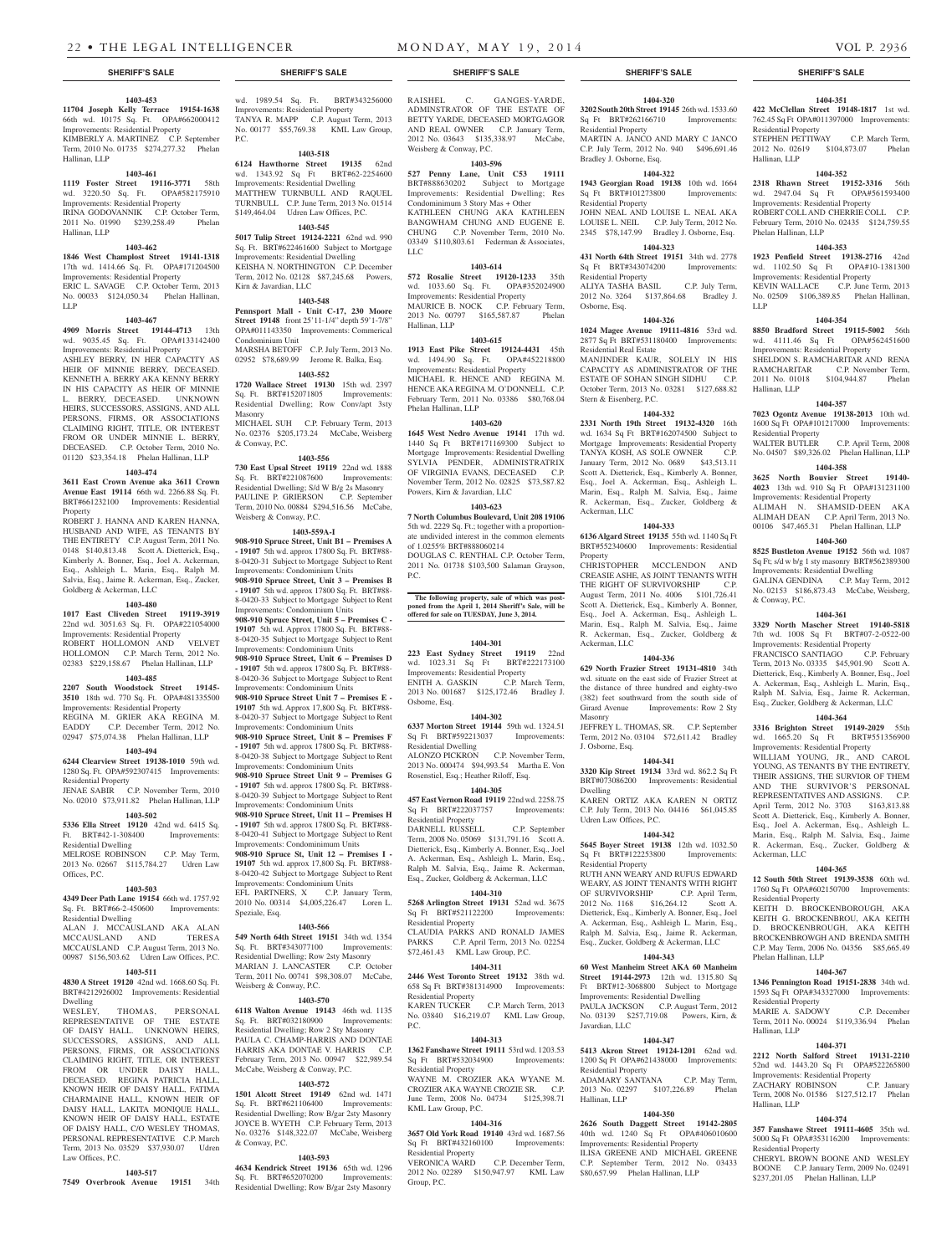Conway, P.C.

Masonry

Fialkoff, Esq,

Weisberg, & Conway, P.C.

Residential Dwelling

Offices, P.C.

Offices, P.C.

Udren Law Offices, P.C.

Residential Dwelling

Sq Ft BRT#51-3-156000 Residential Dwelling

Offices, P.C.

Offices, P.C.

Real Estate

**1404-520 2151 Homer Street 19138** 10th wd. 1569.04 Sq Ft BRT#102140500 Improvements:

YOLANDA FEASTER C.P. August Term, 2013 No. 02172 \$100,568.75 Udren Law

**1404-521 7043 Torresdale Avenue 19135** 41st wd. 2115 Sq Ft BRT#412416400 Subject to Mortgage Improvements: Residential Dwelling JAMES MACELROY C.P. March Term, 2011 No. 00945 \$161,503.75 Udren Law

**1404-522 2732 North Garnet Street 19132** 38th wd. 787.5 Sq Ft BRT#11-1-2348-00 Improvements: Residential Dwelling ABDUR-RAHIYM NEEQUAYE C.P. January Term, 2013 No. 01953 \$70,580.40

**1404-525 2833 Rosehill Street 19134** 7th wd. 1064 Sq Ft BRT#07-1-423600 Improvements:

RICHARD BAKER C.P. August Term, 2013 No. 00094 \$51,927.55 Udren Law

**1404-526 5438 Whitby Avenue 19143** 51st wd. 1222.5<br>Sq Ft BRT#51-3-156000 Improvements:

CLAUDIE MAE MANLEY AND JOHN VINCENT MANLEY C.P. October Term, 2003 No. 01193 \$41,449.00 Udren Law

**1404-527 3911 K Street 19124** 33rd wd. 812 Sq Ft BRT#332321300 Improvements: Residential

ELSA I. CANDELARIA C.P. May Term,

Weisberg, & Conway, P.C.

August Term, 2013 No. 02919 \$131,067.40 McCabe, Weisberg, & Conway, P.C. **1404-503 5800 Chew Avenue 19138** 59th wd. 1438 Sq Ft; row b/gar 2sty masonry BRT#591200900 Improvements: Residential Dwelling PROPERTY OF WILLIAM C. JONES, KNOWN SURVIVING HEIR OF WILLIAM JONES, DECEASED MORTGAGOR AND REAL OWNER AND ALL UNKNOWN SURVIVING HEIRS OF WILLIAM JONES, DECEASED MORTGAGOR AND REAL OWNER. C.P. April Term, 2012 No. 01408 \$93,585.75 McCabe, Weisberg, &

**1404-504 15011 Endicott Street 19116** 58th wd. 1349 Sq Ft; det w/d.gar 1.5 sty mas+0 BRT#583177500 Improvements: Residential Dwelling CASEY L. ZAKRZEWSKI C.P. July Term, 2013 No. 01891 \$151,528.06 McCabe,

**1404-508 6548 Algard Street 19135** 55th wd. row b/gar 2sty masonry BRT#552351300 Improvements: Residential Dwelling HAKIKULISLAM CHOWDHURY C.P. August Term, 2012 No. 02675 \$76,666.85 McCabe, Weisberg, & Conway, P.C. **1404-510 248-250 Market Street 19106** 12,500 Sq Ft OPA#871270300/BRT#88-2-502000 Subject to Rent Improvements: Apts 5-50 Units,

GIULIANO PROPERITES, INC. C.P. June Term, 2013 No. 01502 \$1,983,955.15 Kassia

**1404-514 1316 Magee Avenue 19111** 53rd wd. 1182 Sq Ft; row b/gar 2sty masonry BRT#531186900 Improvements: Residential Dwelling PROPERTY OF SCOTT FOSTER, KNOWN SURVIVING HEIR OF ESTER E. FOSTER, DECEASED MORTGAGOR AND REAL OWNER, STEVEN RAY FOSTER, KNOWN SURVIVING HEIR OF ESTHER E. FOSTER, DECEASED MORTGAGOR AND REAL OWNER, ALL UNKNOWN SURVIVING HEIRS ESTHER E. FOSTER, DECEASED MORTGAGOR AND REAL OWNER, HOLLY LYNN LOGHING, KNOWN SURVIVING HEIR OF ESTHER E. FOSTER, DECEASED MORTGAGOR AND REAL OWNER, AND BRIAN C. FOSTER, KNOWN SURVIVING HEIR OF ESTHER E. FOSTER, DECEASED MORTGAGOR AND REAL OWNER. C.P. December Term, 2011 No. 02167 \$117,071.98 McCabe, Weisberg, & Conway, P.C. **1404-515 3320 Malta Street 19134** 33rd wd. 1442 Sq Ft; row 2 sty masonry BRT#331370700 Improvements: Residential Dwelling JANNETT GUZMAN C.P. October Term, 2009 No. 03703 \$62,665.83 McCabe,

#### **1404-382 7540 Sherwood Road 19151** 34th wd. 1389.19

Sq Ft BRT#343237200 Improvements: Residential Property KIA S. SAWYER C.P. August Term, 2013

No. 02951 \$135,708.18 KML Law Group, P.C.

# **1404-388**

**4351 North 5th Street 19140-2333** 7th wd. 1650 Sq Ft BRT#072183000 Improvements: Residential Property TIA L. KIMBLE C.P. May Term, 2012 No.

2187 \$121,980.66 Scott A. Dietterick, Esq., Kimberly A. Bonner, Esq., Joel A. Ackerman, Esq., Ashleigh L. Marin, Esq., Ralph M. Salvia, Esq., Jaime R. Ackerman, Esq., Zucker, Goldberg & Ackerman, LLC

## **1404-389**

**4636 Wingate Street 19136-2860** 65th wd. 3800 Sq Ft BRT#652031940 Improvements: Residential Property<br>ABEL FULLMAN

C.P. February Term, 2012 No. 2527 \$133,212.69 Scott A. Dietterick, Esq., Kimberly A. Bonner, Esq., Joel A. Ackerman, Esq., Ashleigh L. Marin, Esq., Ralph M. Salvia, Esq., Jaime R. Ackerman, Esq., Zucker, Goldberg & Ackerman, LLC

# **1404-394**

**2422 South 3rd Street 19148-4027** 39th wd. 966.28 Sq Ft OPA#391364600 Improvements: Residential Property

TONI REED C.P. September Term, 2012 No. 02382 \$170,466.24 Phelan Hallinan, LLP **1404-397**

**7339 Loretto Avenue 19111** 56th wd. 2731.30 Sq Ft BRT#561189900 Improvements: Residential Property MICHAEL J. NELSON AND TANISHA M.

NELSON C.P. March Term, 2013 No. 002149 \$370,860.25 Bradley J. Osborne, Esq.

# **1404-398**

**2550 Shields Street 19142** 40th wd. 1451.76 Sq Ft BRT#406030600 Improvements: Residential Property HAROLD SEARLES C.P. May Term,

2013 No. 001047 \$151,803.36 Bradley J. Osborne, Esq. **1404-399**

**2322 South Hemberger Street 19145- 3315** 48th wd. 672 Sq Ft OPA#482244800 Improvements: Residential Property TYREIK H. TURNER AND BRETT GRAY C.P. April Term, 2012 No. 01946 \$106,052.60 Phelan Hallinan, LLP

#### **1404-400**

**3750 Clarendon Ave, Apt 48, aka 3750 Clarenden Rd, Apt 48 19114-1938** 88th wd. Together with all right, title, and interest being 1.1494% and undivided interest of, in and to the common elements as defined by the unit property act of Pennsylvannia and as more fully set forth in the aforementioned declaration of condominimum and plan OPA#888660048 Improvements: Condominium

ADRIANA C. CUGINI C.P. January Term,<br>2012 No. 03059 \$101,107.89 Phelan 2012 No. 03059 \$101,107.89 Hallinan, LLP

#### **1404-403**

**1619 West Westmoreland Street 19140**  38th wd. 2055 Sq Ft BRT#112029400 Improvements: Residential Dwelling; Row Conv/apt 3sty Masonry

BERTIE HAMILTON C.P. July Term, 2013 No. 01449 \$108,934.44 McCabe, Weisberg, & Conway, P.C.

# **1404-406**

**1506 South 58th Street 19143** 3rd wd. 2404.08 Sq Ft BRT#034123900 Improvements: Residential Property SARAH SCOTT C.P. August Term, 2013

No. 000708 \$91,358.12 Bradley J. Osborne, Esq.

#### **1404-409**

**1830 East Airdrie Street 19124** 45th wd. 1058.54 Sq Ft BRT#452205200 Improvements: Residential Property SAUL MONTGOMERY JR. C.P. December Term, 2012 No. 004281 \$99,441.90 Bradley J. Osborne, Esq.

# **1404-410**

**223 West Seymour Street 19144** 13th wd. 2053.26 Sq Ft BRT#133074200 Improvements: Residential Dwelling; S/d Con/ apt 3sty Masonry GRANFORD COLLINS AKA GRANFORD L.

COLLINS, JR. C.P. January Term, 2010 No. 01752 \$155,516.02 McCabe, Weisberg, & Conway, P.C.

# **1404-412**

**6601 Chew Avenue 19119** 22nd wd. 1956 Sq Ft OPA#871106600 Subject to Mortgage Improvements: Commercial Property TRACEY ALSTON C.P. August Term, 2013

No. 1112 \$114,887.31 Weber Gallagher Simpson Stapleton Fires & Newby, LLP, Sarah A. Elia, Esq.

**1404-413**

**370 Tomlinson Place 19116** 58th wd. 1732<br>
Sq Ft BRT#582185800 Improvements: Sq Ft BRT#582185800 Residential Dwelling; S/d W Bg 2s Masonry MICHAEL GEREAGHTY C.P. September Term, 2013 No. 00974 \$381,481.68 McCabe, Weisberg, & Conway, P.C.

# **1404-414**

**2682 Tilton Street 19125** 1728 Sq Ft BRT#312179120 Improvements: Residential Dwelling; Row W Bas.gar 3sty Masonry ELIZABETH ARNOLD AND RUSSELL M. ARNOLD C.P. October Term, 2013 No. 00244 \$313,547.17 McCabe, Weisberg, & Conway, P.C.

#### **1404-419**

**1616 North 57th Street 19131** 4th wd. 1044 Sq Ft; row 2sty masonry BRT#043288400 Improvements: Residential Dwelling JEFFREY BUNDY AND RENEE BUNDY C.P. November Term, 2009 No. 04331 \$100,004.99 McCabe, Weisberg, & Conway, P.C.

#### **1404-421**

**1906 North 22nd Street 19121** 28th wd. 2112 Sq Ft; row 3sty masonry BRT#322092400 Improvements: Residential Dwelling ALIMAH SHAMSID-DEEN C.P. September Term, 2013 No. 00166 \$154,019.62 McCabe, Weisberg, & Conway, P.C.

#### **1404-423**

**4303 K Street 19124-4321** 33rd wd. 720 Sq Ft; row b/gar 1sty masonry BRT#332331900 Improvements: Residential Dwelling VICTOR ESTRADA AKA VICTOR MANUEL ESTRADA C.P. May Term, 2013 No. 00364 \$118,693.26 McCabe, Weisberg, & Conway, P.C.

# **1404-424**

**1651 Worrell Street 19124** 33rd wd. 1245 Sq Ft; row 2sty masonry BRT#332041700 Improvements: Residential Dwelling FRANK STINSON AND SHARON STINSON C.P. December Term, 2012 No. 01219 \$119,631.54 McCabe, Weisberg, & Conway, P.C.

### **1404-426**

**1802 Dallas Street 19126** 10th wd. 1260 Sq Ft; row b/gar 2sty masonry BRT#101282200 Improvements: Residential Dwelling LINDA COLLINS AKA LINDA ALI C.P. April Term, 2012 No. 02819 \$84,204.87 McCabe, Weisberg, & Conway, P.C.

# **1404-427**

**2545 South Millick Street 19142** 40th wd. 992 Sq Ft; row 2sty masonry BRT#402044700 Improvements: Residential Dwelling REBECCA WALTERS AND GOUNQUOI DOMAH C.P. February Term, 2013 No. 00841 \$36,213.78 McCabe, Weisberg, & Conway, P.C.

#### **1404-429**

**601 Anchor Street 19120-1707** 35th wd. 2091 Sq Ft BRT#351278400 Improvements: Residential Property CHARLAYNE MCFARLAND (A SINGLE

PERSON) C.P. April Term, 2012 No. 4246 \$79,986.90 Scott A. Dietterick, Esq., Kimberly A. Bonner, Esq., Joel A. Ackerman, Esq., Ashleigh L. Marin, Esq., Ralph M. Salvia, Esq., Jaime R. Ackerman, Esq., Zucker, Goldberg & Ackerman, LLC

#### **1404-430**

**4644 A Street 19120-4440** 42nd wd. 1410 Sq Ft BRT#42-1289200 Improvements: Residential Property<br>HON K. HUYNH C.P. August Term, 2012 No. 1809 \$71,965.55 Scott A. Dietterick, Esq., Kimberly A. Bonner, Esq., Joel A. Ackerman, Esq., Ashleigh L. Marin, Esq., Ralph M. Salvia, Esq., Jaime R. Ackerman, Esq., Zucker, Goldberg & Ackerman, LLC

#### **1404-434**

**1219 North 28th Street 19121** 29th wd. 1896 Sq Ft BRT#292089400 Improvements: Residential Property JAMES E. SMITH C.P. December Term,<br>2010 No. 0002 \$64,853.40 Scott A. \$64,853.40 Scott A. Dietterick, Esq., Kimberly A. Bonner, Esq., Joel A. Ackerman, Esq., Ashleigh L. Marin, Esq., Ralph M. Salvia, Esq., Jaime R. Ackerman, Esq., Zucker, Goldberg & Ackerman, LLC

## **1404-435**

**1834 South Cecil Street 19143-5506** 40th wd. 1264 Sq Ft BRT#40-1-0403-00-00 Improvements: Residential Property DONELL COOPER AND DONNA M. COOPER, HIS WIFE C.P. January Term, 2012 No. 0715 \$44,764.05 Scott A. Dietterick, Esq., Kimberly A. Bonner, Esq., Joel A. Ackerman, Esq., Ashleigh L. Marin, Esq., Ralph M. Salvia, Esq., Jaime R. Ackerman, Esq., Zucker, Goldberg & Ackerman, LLC

**SHERIFF'S SALE SHERIFF'S SALE SHERIFF'S SALE SHERIFF'S SALE SHERIFF'S SALE**

**1404-437 5462 Morse Street 19131** 52nd wd. 1224 Sq Ft BRT#522023800 Improvements: Residential Real Estate

UNKNOWN HEIRS, EXECUTORS AND DEVISEES OF THE ESTATE OF LEOLA WHITE C.P. November Term, 2013 No. 01363 \$99,838.36 Stern & Eisenberg, P.C.

# **1404-440**

**1244-1246 South 20th Street 19147** 36th wd. 858.90 Sq Ft BRT#361191700 & BRT#361191800 Improvements: Residential Property

BARBARA MOMENT ADMINISTRATIX OF THE ESTATE OF CORNS MOMENT, DECEASED C.P. September Term, 2013 No. 004269 \$70,888.73 Bradley J. Osborne, Esq.

# **1404-445**

**6805 Jackson Street 19135-2211** 41st wd. 4507.5 Sq Ft BRT#412316300 Improvements: Residential Dwelling

JOHN PASQUARELLO AKA JOHN PASQUERELLO AND RENEE O'CONNELL C.P. April Term, 2013 No. 03807 \$157,771.01 Law Offices of Gregory Javardian, Esq.

# **1404-446**

**1219 Princeton Avenue 19111-4209** 53rd wd. 5750 Sq Ft BRT#53-2288900 Improvements: Residential Property JANINE TUCKER C.P. March Term,

2012 No. 1530 \$268,231.52 Scott A. Dietterick, Esq., Kimberly A. Bonner, Esq., Joel A. Ackerman, Esq., Ashleigh L. Marin, Esq., Ralph M. Salvia, Esq., Jaime R. Ackerman, Esq., Zucker, Goldberg & Ackerman, LLC

# **1404-447**

**226 Ripka Street 19127** 21st wd. 2070 Sq Ft BRT#211416400 Improvements: Residential Property

LYMAN L. HALE IV C.P. August Term, 2012 No. 2370 \$282,327.87 Scott A. Dietterick, Esq., Kimberly A. Bonner, Esq., Joel A. Ackerman, Esq., Ashleigh L. Marin, Esq., Ralph M. Salvia, Esq., Jaime R. Ackerman, Esq., Zucker, Goldberg & Ackerman, LLC

# **1404-448**

**3475 Weikel Street 19134** 45th wd. 1008 Sq Ft BRT#45-1435600 Improvements: Residential Property

DANIEL P. EMERY, AS SOLE OWNER C.P. March Term, 2011 No. 3601 \$50,850.35 Scott A. Dietterick, Esq., Kimberly A. Bonner, Esq., Joel A. Ackerman, Esq., Ashleigh L. Marin, Esq., Ralph M. Salvia, Esq., Jaime R. Ackerman, Esq., Zucker, Goldberg & Ackerman, LLC

# **1404-450**

**3037 Disston Street 19149-1902** 55th<br>wd. 1800.92 Sq Ft BRT#551309100 wd. 1800.92 Sq Ft Improvements: Residential Property MICHAEL J. HAAS AND EILEEN P. FITZPATRICK, AS JOINT TENANTS WITH THE RIGHT OF SURVIVORSHIP C.P. February Term, 2012 No. 0948 \$164,673.68 Scott A. Dietterick, Esq., Kimberly A. Bonner, Esq., Joel A. Ackerman, Esq., Ashleigh L. Marin, Esq., Ralph M. Salvia, Esq., Jaime R. Ackerman, Esq., Zucker, Goldberg & Ackerman, LLC

#### **1404-451**

**2730 South Colorado Street 19145-4707**  26th wd. 1440 Sq Ft BRT#262042800 Improvements: Residential Property DON ANTHONY PICURI, AS SOLE OWNER C.P. February Term, 2012 No. 02859 \$330,317.68 Scott A. Dietterick, Esq., Kimberly A. Bonner, Esq., Joel A. Ackerman, Esq., Ashleigh L. Marin, Esq., Ralph M. Salvia, Esq., Jaime R. Ackerman, Esq., Zucker, Goldberg & Ackerman, LLC

# **1404-454**

**2834 B Street 19134** 7th wd. 1102 Sq Ft BRT#071392300 Improvements: Residential Property

JOHANNA ORTIZ SOLELY IN HER CAPACITY AS HEIR OF LUCIANO ORTIZ, DECEASED, JUANITA MORALES REYES ORTIZ, SOLELY IN HER CAPACITY AS HEIR OF LUCIANO ORTIZ, DECEASED AND UNKNOWN HEIRS OF LUCIANO ORTIZ, DECEASED. C.P. June Term, 2013 No. 01327 \$74,414.72 KML Law Group, P.C.

# **1404-457**

**3323 Wellington Street 19149-1615**  55th wd. 1438.24 Sq Ft OPA#551474500 Improvements: Residential Property BETTY NICHOLSON AKA BETTYANN NICHOLSON C.P. December Term, 2011 No. 01729 \$119,386.80 Phelan Hallinan, LLP

#### **1404-458**

**1124 Unruh Avenue 19111** 53rd wd. 2585.06 Sq Ft BRT#53-2058200 Subject to Mortgage Improvements: Residential Dwelling JUAN PIZARRO AND SARA PIZARRO AKA<br>SARA A PIZARRO CP October Term C.P. October Term.

2013 No. 02198 \$89,950.87 Udren Law Offices, P.C.

# **1404-461**

**2115 Bryn Mawr Avenue 19131-2501**  52nd wd. 2824.23 Sq Ft BRT#521265200 **Improvements: Residential Property<br>KINGSLEY NYARKO** C.P. December KINGSLEY NYARKO Term, 2011 No. 2448 \$165,094.11 Scott A. Dietterick, Esq., Kimberly A. Bonner, Esq., Joel A. Ackerman, Esq., Ashleigh L. Marin, Esq., Ralph M. Salvia, Esq., Jaime R. Ackerman, Esq., Zucker, Goldberg & Ackerman, LLC

# **1404-466**

**509 East Wyoming Avenue 19120-4509**  42nd wd. 1280 Sq Ft BRT#421062600 Improvements: Residential Property SHANETTE JOHNSON, MARRIED & TODD MONTAGUE, MARRIED AS JOINT TENANTS, NOT AS TENANTS BY THE ENTIRETY OR TENANTS IN COMMON C.P. May Term, 2012 No. 0719 \$83,879.09 Scott A. Dietterick, Esq., Kimberly A. Bonner, Esq., Joel A. Ackerman, Esq., Ashleigh L. Marin, Esq., Ralph M. Salvia, Esq., Jaime R. Ackerman, Esq., Zucker, Goldberg & Ackerman, LLC

**1404-480 5841 Bustleton Avenue 19149** 62nd wd. 1623.04 Sq Ft BRT#621508000 Improvements:

2010 No. 2114 \$117,451.73 Scott A. Dietterick, Esq., Kimberly A. Bonner, Esq., Joel A. Ackerman, Esq., Ashleigh L. Marin, Esq., Ralph M. Salvia, Esq., Jaime R. Ackerman, Esq., Zucker, Goldberg & Ackerman, LLC **1404-483 402 Parlin Street 19116** 58th wd. 3170 Sq Ft BRT#582048300 Improvements: Residential

MARIAMMA ABRAHAM C.P. December Term, 2011 No. 3304 \$171,883.52 Scott A. Dietterick, Esq., Kimberly A. Bonner, Esq., Joel A. Ackerman, Esq., Ashleigh L. Marin, Esq., Ralph M. Salvia, Esq., Jaime R. Ackerman, Esq., Zucker, Goldberg & Ackerman, LLC **1404-485 7817 Cedarbrook Avenue 19150** 50th wd. 32'8" frontage x 55' depth OPA#501259000 Improvements: Residential Property LUQMAN L. AKBAR C.P. November Term, 2013 No. 01841 \$131,734.71 Richard M.

**1404-486 431 West Bringhurst Street 19144** 12th wd. 2412 Sq Ft; semi/det 3 sty masonry BRT#123112600 Improvements: Residential

CHRISTOPHER WONG C.P. August Term, 2013 No. 01249 \$234,664.80 McCabe,

**1404-490 915 West Tabor Road 19141** 49th wd. 1156 Sq Ft; row b/gar 2sty masonry BRT#492058000 Improvements: Residential Dwelling JONATHAN A. POPE, JR. C.P. July Term, 2013 No. 01899 \$85,155.49 McCabe,

**1404-491 2613 South 71st Street 19142-1705** 40th wd. 1153.66 Sq Ft BRT#40-6166400 Improvements: Residential Property AGNES COOPER C.P. March Term,

Dietterick, Esq., Kimberly A. Bonner, Esq., Joel A. Ackerman, Esq., Ashleigh L. Marin, Esq., Ralph M. Salvia, Esq., Jaime R. Ackerman, Esq., Zucker, Goldberg & Ackerman, LLC **1404-492 1510 Benner Street 19149-3302** 54th wd. 1158.08 Sq Ft BRT#541020500 Improvements: Residential Property JOHAVIN BENCITO C.P. July Term, 2012 No. 2349 \$125,081.71 Scott A. Dietterick, Esq., Kimberly A. Bonner, Esq., Joel A. Ackerman, Esq., Ashleigh L. Marin, Esq., Ralph M. Salvia, Esq., Jaime R. Ackerman, Esq., Zucker, Goldberg & Ackerman, LLC **1404-493 1752 North Taney Street 19121** 32nd wd. 984 Sq Ft BRT#324126100 Improvements:

MITZIE LYONS FOSTER C.P. April Term, 2011 No. 00850 \$56,420.55 Scott A. Dietterick, Esq., Kimberly A. Bonner, Esq., Joel A. Ackerman, Esq., Ashleigh L. Marin, Esq., Ralph M. Salvia, Esq., Jaime R. Ackerman, Esq., Zucker, Goldberg & Ackerman, LLC **1404-501 2448 East Huntingdon Street 19125** 31st wd. 1968 Sq Ft; str/off + apts 2 sty masonry BRT#871286850 Improvements: Residential

KILE AND SOBOLOSKI REAL ESTATE PARTNERSHIP, AKA KILE & SOBOLOSKI REAL ESTATE PARNTERSHIP C.P.

\$88,657.81 Scott A.

C.P. November Term,

Residential Property<br>RUTH N. ERAZO

Squire & Associates, LLC

Weisberg, & Conway, P.C.

Weisberg, & Conway, P.C.

Residential Property

Dwelling

Dwelling

Property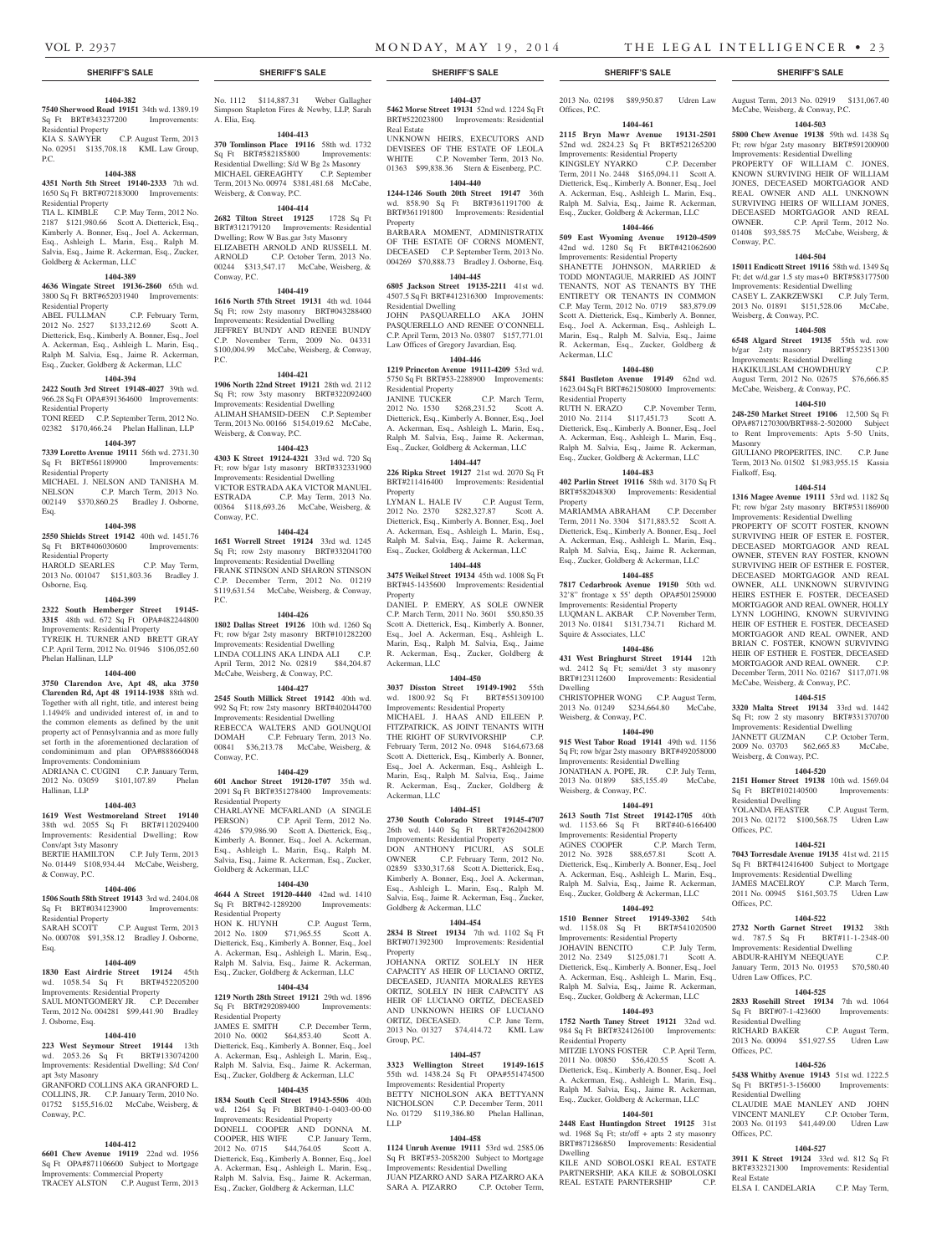2013 No. 02168 \$108,542.66 Stern & Eisenberg, P.C.

# **1404-528**

**11182 Hendrix Street 19116** 58th wd. 5836 Sq Ft BRT#582372008 Improvements:

Residential Real Estate LORRAINE COURTNEY AND LORRAINE GREEN C.P. March Term, 2008 No. 05410 \$231,502.14 Stern & Eisenberg, P.C.

# **1404-529**

**4256 I Street 19124** 33rd wd. 1737.2 Sq Ft BRT#33-2-156500 Improvements: Residential Dwelling

NORMA I. ESQUILIN AND ELLIOTT SANCHEZ C.P. December Term, 2011 No. 00253 \$103,017.87 Udren Law Offices, P.C.

# **1404-530**

**5759 Leonard Street 19149** 62nd wd. (formerly part of the 35th wd.) 1130.49 Sq Ft BRT#621518200 Improvements: Residential Real Estate LYNN KANE AND THOMAS K. KANE

C.P. June Term, 2013 No. 00357 \$77,647.28 Stern & Eisenberg, P.C.

# **1404-533**

**6744 Guyer Avenue 19142** 40th wd. 1105 Sq Ft BRT#406327300 Improvements: Residential Dwelling<br>MARY ANN BYRD C.P. October Term,

2011 No. 00171 \$84,313.53 Martha E. Von Rosenstiel, Esq.; Heather Riloff, Esq.

# **1404-534**

**7333 Sommers Road 19138** 50th wd. 1936.38 Sq Ft BRT#501327800 Improvements: Residential Dwelling

BRENDA PERRY AKA BRENDA A. PERRY AKA BRENDA A. NESMITH C.P. October Term, 2013 No. 02477 \$104,110.65 Udren Law Offices, P.C.

# **1404-535**

**415 South 49th Street 19143-1709** 60th wd. 1760 Sq Ft BRT#461226000 Subject to Mortgage Improvements: Two-story Masonry Dwelling KIM ANH THI NGUYEN C.P. July Term, 2011 No. 02040 \$252,499.86 Bernstein-

# **1404-537**

Burkley, P.C.

**5410 Large Street 19124** 62nd wd. 1455.36 Sq Ft BRT#621334000 Improvements: Residential Dwelling GREGORY JONES C.P. December Term, 2012 No. 02661 \$108,845.78 Udren Law

Offices, P.C.

# **1404-539**

**464 East Comly Street 19120** 35th wd. 3365.18 Sq Ft BRT#352142800 Improvements: Residential Dwelling

BARBARA A. TYLER AKA BARBARA ANN TYLER, DECEASED UNKNOWN HEIRS, SUCCESSORS, ASSIGNS, AND ALL PERSONS, FIRMS, OR ASSOCIATIONS CLAIMING RIGHT, TITLE OR INTEREST FROM OR UNDER BARBARA A. TYLER AKA BARBARA ANN TYLER, DECEASED, FRANK LABBE. C.P. June Term, 2012 No. 04007 \$113,511.40 Udren Law Offices, P.C.

# **1404-541**

**4211 Saint Denis Drive 19114** 65th wd. 1928.14 Sq Ft BRT#65245500 Improvements: Residential Dwelling

BRIAN C. KENNISH AND DANIELLE C. KENNISH C.P. September Term, 2007 No. 01682 \$172,496.36 Udren Law Offices, P.C.

# **1404-544**

**2224 South Rosewood Street 19145** 26th wd. 690 Sq Ft BRT#261102700 Improvements: Residential Real Estate

LISA NOTORFRANCESCO AND LOUIS OLIVERIO C.P. November Term, 2011 No. 02465 \$171,496.43 Stern & Eisenberg, P.C.

# **1404-545**

**7905 Caesar Place 19153** 40th wd. 1995 Sq Ft BRT#405814500 Improvements: Residential Real Estate

PATRICIA DAVIS C.P. May Term, 2013 No. 02362 \$72,860.58 Stern & Eisenberg, P.C.

# **1404-548**

**4132 North 6th Street 19140** 43rd wd. 1379.12 Sq Ft BRT#433272000 Improvements: Residential Property MARIA NEGRON C.P. April Term, 2013 No. 005023 \$26,651.05 Bradley J. Osborne,

Esq.

**1404-551**

**318 North Edgewood Street 19139** 34th wd. 1995 Sq Ft BRT#341109400 Subject to Mortgage Improvements: Residential Dwelling CALVIN SANDERS C.P. April Term, 2012 \$72,215.58 Powers, Kirn & Javardian, LLC

# **1404-552**

**1412 North 4th Street 19122-3709** 18th wd. 841.2 Sq Ft BRT#182229800 Improvements: Residential Dwelling JORDAN NIEVES C.P. June Term, 2013 No.

# 01516 \$195,981.60 Udren Law Offices, P.C. **1404-553**

**903 North 5th Street 19123-1401** 5th wd. 1734 Sq Ft BRT#057133500 Subject to Mortgage Improvements: Residential Dwelling PAMELA FUERST AKA PAMELA M. FUERST C.P. April Term, 2013 No. 01913 \$466,779.78 Powers, Kirn & Javardian, LLC

# **1404-554**

**7550 Tulpehocken Street 19138** 50th wd. 1501.20 Sq Ft BRT#501378500 Subject to Mortgage Improvements: Residential Dwelling BETTY A. WILKINS AND SYLVESTER K. WILKINS C.P. June Term, 2013 No. 02552 \$122,047.31 Powers, Kirn & Javardian, LLC

# **1404-556**

**145 West Spencer Street 19120** 61st wd. 1140 Sq Ft BRT#611222700 Subject to Mortgage Improvements: Residential Dwelling<br>
SOMSAK SUWANNARAT C.P. March SOMSAK SUWANNARAT Term, 2013 No. 02594 \$56,842.09 Powers, Kirn & Javardian, LLC

**1404-558**

**324 Par Drive 19115** 58th wd. 10034.13 Sq Ft BRT#581189548 Subject to Mortgage Improvements: Det W/gar 2 Sty Frame JENNIFER CAFFEY AND THE UNITED STATES OF AMERICA C.P. March Term, 2013 No. 1326 \$467,251.75 William J. Levant, Esq.

# **1404-563**

**5841 Chester Avenue 19143-5516** 40th wd. 1911 Sq Ft BRT#40-1115200 Subject to Mortgage Improvements: Residential Dwelling THELMA A. WILLIAMS AKA THELMA ANN WILLIAMS AKA THELMA WILLIAMS C.P. October Term, 2012 No. 02022 \$97,154.13 Powers, Kirn & Javardian, LLC

## **1404-564**

**7818 Provident Street aka 7818 Provident Road 19150** 50th wd. 1237.50 Sq Ft BRT#501165000 Subject to Mortgage Improvements: Row B/gar 2 Sty Masonry DONNA L. LOMAX C.P. January Term, 2011 No. 00194 \$123,282.46 Milstead & Associates, LLC

**1404-567**

**1502 Cardeza Street 19150-3306** 10th wd. 4258.85 Sq Ft BRT#102317000 Subject to Mortgage Improvements: Residential Dwelling VALERIE M. FRUGE AND JUSTIN F. FRUGE C.P. August Term, 2012 No. 00847 \$107,739.79 Powers, Kirn & Javardian, LLC

# **1404-568**

**4238 O Street 19124-4924** 33rd wd. 1130.88 Sq Ft BRT#332547100 Improvements: Row 2 Sty Masonry SERGEY MUSHEYEV C.P. March Term, 2012 No. 00318 \$97,202.37 Milstead &

# **1404-570**

Associates, LLC

**7727 Rockwell Avenue 19111** 63rd wd. 7500 Sq Ft BRT#63-1-1166-00 Subject to Mortgage Improvements: Residential Dwelling ESTATE OF JEROME BILBEE C.P. February Term, 2013 No. 02856 \$236,271.19 Powers, Kirn & Javardian, LLC

#### **1404-571**

**3354 E Street 19134-1726** 7th wd. 735 Sq Ft BRT#07-3-1959-00 Improvements: Row 2 Story Masonry JORGE L. MATEO, JR. C.P. August Term,

2012 No. 02299 \$62,051.66 Milstead & Associates, LLC

# **1404-573**

**6743 North Smedley Street 19126-2759**  10th wd. 1453.50 Sq Ft BRT#138-N-21-70 Improvements: Row B/gar 2sty Masonry

TO BE SOLD AS THE PROPERTY OF ESTELLE WASHINGTON, AKA DENNA WASHINGTON AKA DONNA WASHINGTON AKA DONNA ESTELLE WASHINGTON SOLELY AS HEIR OF GERALDINE WASHGINTON, DECEAESD; GERALDINE WASHINGTON, DECEASED, AND ALL KNOWN AND UNKNOWN INDIVIDUALS, HEIRS, SUCCESSORS, BUSINESS ENTITIES, NON-PROFIT ENTITIES, AND/ OR CHARITABLE ENTITIES HAVING CLAIMING ANY RIGHT, TITLE AND/OR INTEREST IN AND/OR FROM THE DECEDENT; JOANNE ROBERTA WASHINGTON, SOLELY AS AN HEIR OF GERALDINE WASHINGTON, DECEASED; PAYTON CHARLES JEFFERSON, SOLELY AS HEIR OF GERALDINE WASHINGTON, DECEASED. C.P. August Term, 2012 No. 02553 \$21,493.74 Milstead & Associates, LLC

# **1404-578**

**1324 Locust Street, #322 19107-5643** 5th wd. 319 Sq Ft OPA#888115282 Improvements: Residential Property SHERRY L. SFORZA AKA SHERRY

SFORZA C.P. April Term, 2013 No. 02807 \$99,248.39 Phelan Hallinan, LLP

**1404-581 5813 North American Street 19120-1862**  61st wd. 1238.77 Sq Ft OPA#612404400 Improvements: Residential Property WANDA SAUNDERS C.P. June Term, 2007 No. 02491 \$121,135.47 Phelan Hallinan, LLP

# **1404-582**

**1908 South Hicks Street 19145-3004** 48th wd. 658 Sq Ft OPA#481177100 Improvements: Residential Property

DOLORES COOPER, IN HER CAPACITY AS HEIR OF SHARON COOPER, DECEASED. UNKNOWN HEIRS, SUCCESSORS ASSIGNS, AND ALL PERSONS, FIRMS, OR ASSOCIATIONS CLAIMING RIGHT, TITLE OR INTEREST FROM OR UNDER SHARON COOPER, DECEASED. C.P. August Term, 2009 No. 03795 \$26,373.99 Phelan Hallinan, LLP

#### **1404-584**

**6137 Erdrick Street 19135** 55th wd. 1440 Sq Ft BRT#552270200 Improvements: Residential Property

STACEY FOCA AND MICHAEL T. FOCA C.P. December Term, 2012 No. 03263 \$148,868.86 KML Law Group, P.C.

**1404-592 3616 Academy Road 19154-2026** 66th wd. 1800 Sq Ft OPA#663351900 Improvements: Residential Property

DEBORAH MATTIACCI C.P. March Term, 2012 No. 02378 \$175,458.48 Phelan Hallinan, LLP

# **1404-600**

**1334 Earl Street 19125-3314** 18th wd. 1131.86 Sq Ft OPA#181114800 Improvements: Residential Property

ATA RICHARD ZANDIEH C.P. June Term, 2010 No. 02487 \$445,305.38 Phelan Hallinan, LLP **1404-601**

**2024 Longshore Avenue 19149** 54th wd. 1679.8 Sq Ft BRT#139N12-122 Improvements: Residential Dwelling<br>STEVEN JONES,

STEVEN JONES, PERSONAL REPRESENTATIVE OF THE ESTATE OF LISA A. ROSENBAUM. UNKNOWN HEIRS, SUCCESSORS, ASSIGNS, AND ALL PERSONS, FIRMS, OR ASSOCIATIONS CLAIMING RIGHT, TITLE OR INTEREST FROM OR UNDER LISA A. ROSENBAUM, DECEASED. RACHEL ROSENBAUM, KNOWN HEIR OF LISA A. ROSENBAUM, NICHOLAS SALVATORE, KNOWN HEIR OF LISA A. ROSENBAUM ESTATE OF LISA A. ROSENBAUM, C/O STEVEN JONES, PERSONAL REPRESENTATIVE. C.P. May Term, 2013 No. 02704 \$187,719.79 Udren Law Offices, P.C.

# **1404-613**

**66 East Coulter Street 19144-2218** 12th wd. 2488.75 Sq Ft OPA#122020100 Improvements: Residential Property JEFFREY DULDULAO C.P. September Term, 2012 No. 03410 \$142,779.24 Phelan Hallinan, LLP

# **1404-614**

**2718 South Marvine Street 19148-4919**  39th wd. 1191.93 Sq Ft OPA#395307400 Improvements: Residential Property<br>WILLIAM STERMEL C.P. September WILLIAM STERMEL Term, 2013 No. 02623 \$262,083.04 Phelan Hallinan, LLP

# **1404-615**

**6619 Malvern Avenue 19151-2346** 34th wd. 1309 Sq Ft OPA#344085800 Improvements: Residential Property KYSHA DAVIS AND MICHAEL DAVIS C.P. June Term, 2008 No. 04930 \$185,855.88 Phelan Hallinan, LLP

# **1404-621**

**1217 South Clarion Street 19147- 4413** 2nd wd. 560 Sq Ft OPA#021616700 Improvements: Residential Property JOSEPH DIBELLA AND MARGARET<br>DIBELLA C.P. February Term, 2010 No. C.P. February Term, 2010 No. 00451 \$222,087.97 Phelan Hallinan, LLP

# **1404-622**

**405 North Salford Street aka 405 N Salford Avenue 19151-4346** 4th wd. 1300 Sq Ft PRCL#042258500 Improvements: Residential Property<br>SHERRI TATE C.P. September Term, 2008

No. 04776 \$60,059.59 Phelan Hallinan, LLP **1404-624**

**4105 Magee Avenue aka 4105-4107 Magee Avenue 19135-2501** 55th wd. 5888 Sq Ft OPA#552145600 Improvements: Residential Property

NICOLE BARKSDALE C.P. August Term, 2013 No. 02063 \$292,367.76 Phelan Hallinan, LLP

# **SHERIFF'S SALE SHERIFF'S SALE SHERIFF'S SALE SHERIFF'S SALE SHERIFF'S SALE**

612.48 Sq Ft OPA#292010200 Improvements:

**1405-366 6620 Ross Street 19119** 22nd wd. 1095 Sq. Ft. BRT#221218400 Subject to Mortgage Improvements: Residential Property JOSEPH M. O'MALLEY, AS SOLE C.P. November Term, 2010 No. 03505 \$67,766.41 Scott A. Dietterick, Esq., Kimberly A. Bonner, Esq., Joel A. Ackerman, Esq., Ashleigh L. Marin, Esq., Ralph M. Salvia, Esq., Jaime R. Ackerman, Esq., Zucker,

**1405-372 4722 Shelmire Avenue 19136** 65th wd. 1290 Sq. Ft. BRT#651038900 Subject to Mortgage Improvements: Residential Property ALEKSANDER SAVITSKIY AND LYUDMILA SAVITSKAYA, AS TENANTS BY THE ENTIRETY C.P. January Term, C.F. January Term,<br>2011 No. 3004 \$112,303.41 Scott A. Dietterick, Esq., Kimberly A. Bonner, Esq., Joel A. Ackerman, Esq., Ashleigh L. Marin, Esq., Ralph M. Salvia, Esq., Jaime R. Ackerman, Esq., Zucker, Goldberg & Ackerman, LLC **1405-406 1134 East Mount Airy Avenue 19150**  50th wd. 1837.44 Sq. Ft. BRT#502482600 Improvements: Residential Property ANTHONY GONZALEZ C.P. September Term, 2008 No. 02268 \$181,842.02 KML

**1405-421 817 66th Avenue 19126** 61st wd. 3575 Sq. Ft. BRT#611413900 Improvements: Residential

JESSE PEARSON JR. AND LESLIE DAY PEARSON C.P. February Term, 2013 No. 02676 \$260,774.13 KML Law Group, PC **1405-427 3517 Aldine Street 19136** 64th wd. (formerly part of the thirty fifth wd.) 1606.91 Sq. Ft. BRT#642119500 Improvements: Residential

LYNN M. COPPOLA FKA LYNN M ARMSTRONG AND EUGENE L. COPPOLA, JR. C.P. April Term, 2012 No. 00350 \$130,087.38 Udren Law Offices, PC **1405-432 2426 South Hicks Street 19145** 26th wd. 728 Sq. Ft. BRT#26-1199600 Improvements:

KATHLEEN M DEROSA AND JOSEPH DEROSA III C.P. October Term, 2013 No. 03592 \$62,673.27 Udren Law Offices, PC **1405-440 1224 North Redfield Street 19151** 34th wd. 1800 Sq. Ft. BRT#342173700 Improvements:

LUTHER R ROBINSON AND ROBIN WINFIELD C.P. May Term, 2013 No. 01103 \$58,650.48 Stern & Eisenberg, PC **1405-442 4423 Strahle Street 19136** 65th wd. 3000 Sq. Ft. BRT#652066007 Improvements:

SAMUEL HIGGINSON AND DIANE M. HIGGINSON C.P. October Term, 2013 No. 00819 \$128,435.20 Stern & Eisenberg, PC **1405-451 3711 Lankenau Road 19131-2816** 32nd wd. 1803 Sq. Ft. BRT#52-1-4296-00 Improvements: Residential Dwelling PETER HENRY AND LISA HENRY C.P. December Term, 2003 No. 02391 \$121,388.31

**1405-466 6315 Crafton Street 19149-2934** 62nd wd. 1379.88 Sq. Ft. OPA#132N19 357 Improvements: Residential Property

ANGELA J. SMITH C.P. September Term, 2011 No. 01103 \$98,195.09 Phelan

**1405-469 15136 Kallaste Drive 19116-1407** 58th wd. 3255 Sq. Ft. OPA#583165421 Improvements:

JEFFREY D. O'GORMAN AND LAURA O'GORMAN C.P. March Term, 2013 No. 00026 \$290,447.33 Phelan Hallinan, LLP **1405-493 1863 East Ontario Street 19134-2003**  45th wd. 1031 Sq. Ft. BRT#4522082700 nents: Residential Property BECKY JONES, AS SOLE OWNER C.P. March Term, 2012 No. 1312 \$75,798.92 Scott A. Dietterick, Esq., Kimberly A. Bonner, Esq., Joel A. Ackerman, Esq., Ashleigh L. Marin, Esq., Ralph M. Salvia, Esq., Jaime R. Ackerman, Esq., Zucker, Goldberg &

**1405-501 6132 Tulip Street 19135** 41st wd. 1563.90 Sq. Ft. BRT#411426300 Improvements:

DANA PRICE-SKERETT, AS SOLE OWNER C.P. August Term, 2013 No. 01473 \$130,953.55 Scott A. Dietterick, Esq.,

Goldberg & Ackerman, LLC

Law Group, PC

Property

Dwelling

Residential Dwelling

Residential Real Estate

Residential Real Estate

Barbara A. Fein, Esq.

Hallinan, LLP

Residential Property

Ackerman, LLC

Residential Property

JOSE RIVERA AND PAULA RIVERA C.P. March Term, 2010 No. 00464 \$223,355.13

**1404-629 1521 Clearview Street 19141-2303** 17th wd. 1318.12 Sq Ft OPA#171110700 Improvements: Residential Property ROBIN JOHNSON AKA R. JOHNSON, INDIVIDUALLY AND IN HER CAPACITY AS HEIR OF LEROY JOHNSON, DECEASED. UNKNOWN HEIRS, SUCCESSORS ASSIGNS, AND ALL PERSONS, FIRMS, OR ASSOCIATIONS CLAIMING RIGHT, TITLE OR INTEREST FROM OR UNDER LEROY JOHNSON DECEASED C.P. January Term, 2012 No. 00408 \$69,655.07 Phelan

**1404-631 2305 Catharine Street 19146-1705** 30th wd. 992 Sq Ft OPA#302084800 Improvements:

JOHN L. BROOMELL, JR. C.P. December Term, 2011 No. 02308 \$357,975.97 Phelan

**1404-632 1307 Knorr Street 19111-4905** 4th wd. 2803.50 Sq Ft OPA#532139200 Improvements:

EVA TOROK AND TIBOR TOROK C.P. April Term, 2013 No. 00616 \$101,685.39

**1404-635 2309 Mifflin Street 19145-1802** 48th wd. 975 Sq Ft OPA#482031400 Improvements:

CHARLES P. DONATO C.P. March Term, 2010 No. 03709 \$93,315.29 Phelan

**1404-642 5731 Rodman Street 19143** 46th wd. 2062.5 Sq Ft; Row 2 Sty Masonry BRT#463029200 Improvements: Residential Dwelling WILLIAM M. COBB AND SHANA M. COBB C.P. February Term, 2009 No. 03252 \$67,781.22 McCabe, Weisberg, &

**The following property, sale of which was post-poned from the May 6, 2014 Sheriff's Sale, will be offered for sale on TUESDAY, June 3, 2014.**

**1405-310 818 Fuller Street 19111-2315** 63rd wd. 2409 Sq. Ft. OPA#631315200 Improvements:

DANIEL P. KEARNEY C.P. January Term, 2012 No. 01853 \$139,425.26 Phelan

**1405-312 1423 North 29th Street 19121-3601** 29th wd. 1024 Sq. Ft. OPA#292156000 Improvements:

DWAIN JOHNSON C.P. February Term, 2013 No. 00024 \$92,334.98 Phelan

**1405-327 1304 Farrington Road 19151** 34th wd. 2260 Sq. Ft. BRT#343343600 Improvements:

YOLONDA C CANN C.P. August Term, 2008 No. 00598 \$111,866.56 KML Law

**1405-329 1325 Passmore Street 19149** 53rd wd. 1256.50 Sq. Ft. BRT#53117300 Improvements:

RONALD F SHOUR AND ANN MARIE SHOUR C.P. September Term, 2013 No. 04254 \$13,482.11 KML Law Group, PC **1405-332 6904 Lincoln Drive 19119-3009**  BRT#223277900 Improvements: Residential

BRENDA ROGERS AND STANLEY B.<br>ROGERS C.P. September Term, 2012 No.

03028 \$627,070.75 Phelan Hallinan, LLP **1405-342 7371 Valley Avenue 19128-3223** 21st wd. 4300 Sq. Ft. OPA#214176400 Improvements:

MICHAEL AVRICH C.P. April Term, 2013 No. 05095 \$179,355.49 Phelan Hallinan,

**1405-347 1100 Kenwyn Street 19124-2516** 23rd wd. 2905.10 Sq. Ft. OPA#234171600 Improvements: Residential Property JAMES F SMITH C.P. August Term, 2013 No. 02264 \$177,415.46 Phelan Hallinan,

C.P. September Term, 2012 No.

#### **1404-628 2720 Cambridge Street 19130-1207** 29th wd.

Residential Property

Phelan Hallinan, LLP

Hallinan, LLP

Hallinan, LLP

Residential Property

Residential Property

Phelan Hallinan, LLP

Residential Property

Hallinan LLP

Conway, P.C.

Residential Property

Residential Property

Residential Property

Residential Property

Residential Property

Hallinan, LLP

Group, PC

**Property** 

LLP

LLP

Hallinan, LLP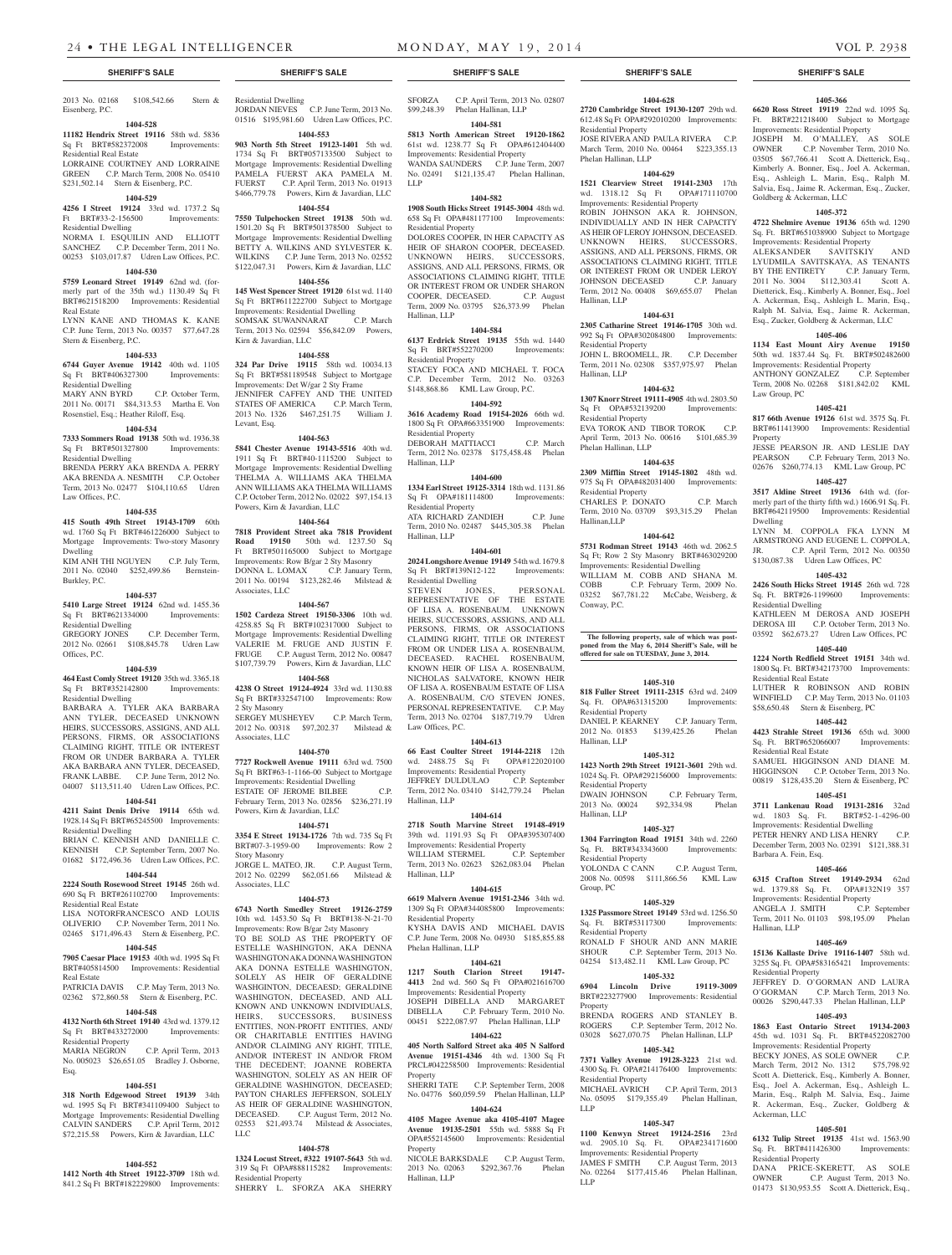Ackerman, LLC

Residential Property

Ackerman, LLC

Ackerman, LLC

Residential Property<br>HARRY PYGATT

Ackerman, LLC

Residential Property

Scott A. Dietterick, Esq., Kimberly A. Bonner, Esq., Joel A. Ackerman, Esq., Ashleigh L. Marin, Esq., Ralph M. Salvia, Esq., Jaime R. Ackerman, Esq., Zucker, Goldberg &

**1406-322 1246 Wagner Avenue 19141-2915** 49th wd. 2000 Sq. Ft. BRT#493017200 Improvements:

LINWOOD SMITH, AS SOLE OWNER C.P. April Term, 2012 No. 1166 \$114,693.29 Scott A. Dietterick, Esq., Kimberly A. Bonner, Esq., Joel A. Ackerman, Esq., Ashleigh L. Marin, Esq., Ralph M. Salvia, Esq., Jaime R. Ackerman, Esq., Zucker, Goldberg &

**1406-323 1912 South 56th Street 19143** 51st wd. 1160 Sq. Ft. BRT#514222200 Subject to Rent Improvements: Residential Property CHRISTOPHER R. HOWARD C.P. February Term, 2012 No. 3293 \$32,986.17 Scott A. Dietterick, Esq., Kimberly A. Bonner, Esq., Joel A. Ackerman, Esq., Ashleigh L. Marin, Esq., Ralph M. Salvia, Esq., Jaime R. Ackerman, Esq., Zucker, Goldberg & Ackerman, LLC **1406-324 2016 East Tioga Street 19134** 45th wd. 1725 Sq. Ft. BRT#452103800 Subject to Mortgage Improvements: Residential Property JAMES MATTHEWS, AS SOLE OWNER C.P. August Term, 2011 No. 0150 \$96,953.53 Scott A. Dietterick, Esq., Kimberly A. Bonner, Esq., Joel A. Ackerman, Esq., Ashleigh L. Marin, Esq., Ralph M. Salvia, Esq., Jaime R. Ackerman, Esq., Zucker, Goldberg &

**1406-325 7026 Paschall Avenue 19142-1122** 40th wd. 2475 Sq. Ft. BRT#403324700 Improvements:

2012 No. 0684 \$41,446.69 Scott A. Dietterick, Esq., Kimberly A. Bonner, Esq., Joel A. Ackerman, Esq., Ashleigh L. Marin, Esq., Ralph M. Salvia, Esq., Jaime R. Ackerman, Esq., Zucker, Goldberg & Ackerman, LLC **1406-326 805 Judson Street aka North Judson Street 19130** 15th wd. 988 Sq. Ft. BRT#151182500 Improvements: Residential Property JOSE L. RIVERA AND PAULA M. RIVERA, AS TENANTS BY THE ENTIRETY C.P. April Term, 2009 No. 01345 \$387,283.36 Scott A. Dietterick, Esq., Kimberly A. Bonner, Esq., Joel A. Ackerman, Esq., Ashleigh L. Marin, Esq., Ralph M. Salvia, Esq., Jaime R. Ackerman, Esq., Zucker, Goldberg &

**1406-327 4220 Maywood Street 19124-4918** 33rd wd. 1188 Sq. Ft. BRT#332481000 Improvements:

HECTOR SANTIAGO C.P. December Term, 2012 No. 00132 \$33,888.91 Scott A. Dietterick, Esq., Kimberly A. Bonner, Esq., Joel A. Ackerman, Esq., Ashleigh L. Marin, Esq., Ralph M. Salvia, Esq., Jaime R. Ackerman, Esq., Zucker, Goldberg & Ackerman, LLC **1406-328 5213 North Warnock Street 19141-4025**  49th wd. 2100 Sq. Ft. BRT#492198700 Improvements: Residential Property RATTANA PHANSACKDY C.P. April Term, 2013 No. 00261 \$129,114.31 Scott A. Dietterick, Esq., Kimberly A. Bonner, Esq., Joel A. Ackerman, Esq., Ashleigh L. Marin, Esq., Ralph M. Salvia, Esq., Jaime R. Ackerman, Esq., Zucker, Goldberg & Ackerman, LLC **1406-329 4585 G Street 19120-4633** 42nd wd. 1500 Sq. Ft. BRT#421606900 Subject to Mortgage Improvements: Residential Property NERYS HERNANDEZ C.P. May Term, 2013 No. 2239 \$34,576.91 Scott A. Dietterick, Esq., Kimberly A. Bonner, Esq., Joel A. Ackerman, Esq., Ashleigh L. Marin, Esq., Ralph M. Salvia, Esq., Jaime R. Ackerman, Esq., Zucker, Goldberg & Ackerman, LLC **1406-330 3113 Morning Glory Road 19154-1807**  66th wd. 3000.2 Sq. Ft. BRT#663036800 Improvements: Residential Property

JOSE CINTRON C.P. May Term, 2013 No. 03783 \$242,506.08 Scott A. Dietterick, Esq., Kimberly A. Bonner, Esq., Joel A. Ackerman, Esq., Ashleigh L. Marin, Esq., Ralph M. Salvia, Esq., Jaime R. Ackerman, Esq., Zucker,

**1406-331 2909 Memphis Street 19134** 25th wd. land area 952 Sq. Ft.; improvement 1248 Sq. Ft. OPA#251488100 Improvements: Residential Real Estate - Single Family Dwelling JAMES N. LAVELLE C.P. December Term, 2013 No. 03825 \$64,875.80 Robert J.

Goldberg & Ackerman, LLC

Wilson, Esq., Wilson Law Firm

C.P. February Term,

Kimberly A. Bonner, Esq., Joel A. Ackerman, Esq., Ashleigh L. Marin, Esq., Ralph M. Salvia, Esq., Jaime R. Ackerman, Esq., Zucker, Goldberg & Ackerman, LLC

### **1405-502**

**6000 Cottage Street 19135** 55th wd. 1138 Sq. Ft. BRT#552380800 Improvements: Residential Property

DAVID P. HAMILTON C.P. September Term, 2012 No. 1367 \$64,921.42 Scott A. Dietterick, Esq., Kimberly A. Bonner, Esq., Joel A. Ackerman, Esq., Ashleigh L. Marin, Esq., Ralph M. Salvia, Esq., Jaime R. Ackerman, Esq., Zucker, Goldberg & Ackerman, LLC

### **1405-523**

**314 Dickinson Street 19147** 1st wd. 6760 Sq. Ft.; row 3 sty masonry BRT#011264700 Improvements: Residential Dwelling FRANK J. GALLO AKA FRANK J. GALLO AKA FRANK JOSEPH GALLO, SR. AND JANINE WISNIEWSKI AKA JANINE WISHIEWSKI C.P. September Term, 2011 No. 02101 \$560,544.84 McCabe, Weisberg & Conway, PC

#### **1405-530**

**2063 East Hagert Street 19125** 31st wd. 952 Sq. Ft. BRT#313203900 Improvements: Residential Dwelling

DAVID STEINER C.P. June Term, 2013 No. 02263 \$144,878.70 Martha E. Von Rosenstiel Esq., Heather Riloff, Esq.

#### **1405-533**

**419 West George Street 19123-1433** 65th wd. 507.22 Sq. Ft. BRT#05-7-200500 Improvements: Row 3 Story Masonry LUCIANO ROMAN C.P. July Term, 2012 No. 04350 \$233,747.07 Milstead & Associates, LLC

### **1405-539**

**5352 Oakland Street 19124-1222** 62nd wd. 1554 Sq. Ft. BRT#621391200 Improvements: Row B/gar 2 Sty Masonry LUIS J. NATAL, ORIGINAL MORTGAGOR AND MELANIE L. RODRIGUEZ, ORIGINAL MORTGAGOR AND REAL OWNER C.P. August Term, 2012 No. 01862 \$111,655.43 Milstead & Associates, LLC

#### **1405-553**

**1819 West Oxford Street 19121** 47th wd. 2520 Sq. Ft.; row conv/apt 3sty masonry BRT#471138900 Improvements: Residential Dwelling<br>JOSE MAYMI C.P. July Term, 2013 No.

01831 \$203,282.56 McCabe, Weisberg & Conway, PC

# **1405-564**

**5626 Rising Sun Avenue 19120** 61st wd. 1446 Sq. Ft.; row b/gar 2sty masonry BRT#612528500 Improvements: Residential

Dwelling<br>BELSIE TORRES-CANDELARIA. EXECUTRIX OF THE ESTATE OF JOHN J. CLOUTHIER, DECEASED MORTGAGOR AND REAL OWNER C.P. February Term, 2013 No. 01824 \$70,350.40 McCabe, Weisberg & Conway, PC

#### **1405-588**

**1786 Scattergood Street 19124** 62nd wd. 1104.22 Sq. Ft. BRT#622128400 Improvements: Residential Property CHRISTOPHER SOONG WONG AKA CHRISTOPHER SOONG PAK WONG C.P. September Term, 2013 No. 02321 \$70,861.20 KML Law Group, PC

#### **1405-590**

**6325 Paschall Avenue 19142** 40th wd. 1440 Sq. Ft. BRT#401351700 Improvements:

#### Residential Property FALAAH MUHAMMAD C.P. June Term

2013 No. 00007 \$107,843.34 KML Law Group, PC

# **1405-591**

**6922 Pascall Avenue 19142** 40th wd. 1512 Sq. Ft. BRT#403322800 Residential Property LINDA SAMUEL C.P. September Term, 2013 No. 04163 \$96,446.66 KML Law

# Group, PC **1405-619**

**3615 Frankford Avenue 19134** 45th wd. 1723 Sq. Ft. BRT#452264300<br>HUGO ENRIQUE C. CARDOZA NUNEZ AKA HUGO E. CARDOZA, AKA HUGO E. CARDOZA C.P. December Term, 2013 No. 02938 \$132,054.52 Jennifer D. Gould, Esq.

# **1405-628**

**6046 Carpenter Street 19143** 3rd wd. 2319.85 Sq. Ft. BRT#033096200 Improvements: Residential Property

CHARLES STORY C.P. August Term, 2013 No. 02347 \$79,029.50 KML Law Group, PC

# **1405-639**

**514 Poplar Street 19123** 5th wd. 1503.24 Sq. Ft. BRT#056161545 Improvements: Residential Property

CRYSTAL MARIE STEPHENS C.P. September Term, 2009 No. 1470 \$213,384.96 Scott A. Dietterick, Esq., Kimberly A. Bonner, Esq., Joel A. Ackerman, Esq., Ashleigh L. Marin, Esq., Ralph M. Salvia, Esq., Jaime R. Ackerman, Esq., Zucker, Goldberg & Ackerman, LLC

#### **1405-651**

**1956 Devereaux Avenue 19149-3442**  62nd wd. 1706.25 Sq. Ft. OPA#621214800 Improvements: Residential Property FRANCINE FOGLE C.P. May Term, 2013 No. 02741 \$116,613.03 Phelan Hallinan, LLP

# **1405-652**

**1053 South 52nd Street 19143-4215** 51st wd. 1440 Sq. Ft. OPA#51103660 Improvements: Residential Property CHARLES GANT C.P. June Term, 2012 No. 02878 \$79,277.19 Phelan Hallinan, LLP

# **1405-657**

**5510 West Godfrey Ave 19138** 8th wd. 1013 Sq. Ft. BRT#122310500 Improvements: Row 2sty Masonry C.P. July Term, 2013 No. 033527 \$16,624.95 Jonathan M. Peterson,

Esq.

#### **1405-669**

**2441 South 16th Street 19145-4401** 26th wd. 992 Sq. Ft. OPA#261254200 Improvements: Residential Property ANTHONY LA MACCHIA AND ANGELA LA MACCHIA C.P. January Term, 2013 No. 02919 \$156,994.83 Phelan Hallinan, LLP

#### **1405-675**

**81 East Phil Ellena Street 19119-2223**  22nd wd. 2992.50 Sq. Ft. OPA#222001900 Improvements: Residential Property LORRAINE D. SCOTT C.P. November Term, 2012 No. 03172 \$106,715.10 Phelan Hallinan, LLP

#### **1405-679**

**5927 McCallum Street aka 5927 McCullum Street 19144** 59th wd. 572.60 Sq. Ft. BRT#593143400 Improvements: Residential Dwelling PEACH PROPERTIES LLC AND TIFFANY D.

CHERRY C.P. April Term, 2013 No. 005094<br>\$88,825.77 Martha E. Von Rosenstiel Esq., Martha E. Von Rosenstiel Esq., Heather Riloff, Esq.

### **1405-682**

**5738 Cedar Avenue 19143-1932** 46th wd. 1304 Sq. Ft. BRT#463055300 Improvements: Residential Dwelling MARLEISE SANDERS C.P. September MARLEISE SANDERS C.P. September<br>Term, 2013 No. 00716 \$58,227.10 Law

# Offices of Gregory Javardian

**1405-688 12404 Sweet Briar Road 19154** 58th

wd. 1763.11 Sq. Ft. BRT#663178800 Improvements: Residential Real Estate RICHARD T. JACKSON AND TONI A. JACKSON C.P. September Term, 2013 No. 004404 \$77,073.48 Stern & Eisenberg, PC

#### **1405-695**

**12627 Calpine Road 19154** 66th wd. 2094.75 Sq. Ft. BRT#663290200 Improvements: Residential Dwelling DANIELLE BINDER AND JAMES W. BINDER C.P. February Term, 2012 No. 02247 \$200,524.19 Udren Law Offices, PC

# **1405-696**

**903 South 54th Street 19143** 51st wd. 1566.4 Sq. Ft. BRT#51-1-064600 Improvements: Residential Dwelling SHAUNA MITCHELL C.P. September Term, 2010 No. 00232 \$104,361.77 Udren Law Offices, PC

### **1405-697**

**1027 North 64th Street 19151** 34th wd. 4078 Sq. Ft. BRT#344244200 Improvements: Residential Dwelling MCQUARY BROWN AND TRACEY BROWN C.P. January Term, 2011 No. 00397 \$214,256.72 Udren Law Offices, PC

#### **1405-698**

**7642 Wyndale Avenue 19151** 34th wd. 2958.86 Sq. Ft. BRT#34-3-178900 Improvements: Residential Dwelling RICHARD JACKSON AKA RICHARD JACKSON, JR. C.P. July Term, 2013 No. 03236 \$52,906.14 Udren Law Offices, PC

# **1405-699**

**2090 West 65th Avenue 19138** 50th wd. 1475 Sq. Ft. BRT#171355400 Improvements: Residential Dwelling

ESTATE OF GERADINE WASHINGTON C/O JEROME WASHINGTON, PERSONAL REPRESENTATIVE. UNKNOWN HEIRS, SUCCESSORS, ASSIGNS, AND ALL PERSONS, FIRMS, OR ASSOCIATIONS CLAIMING RIGHT, TITLE, OR INTEREST FROM OR UNDER GERALDINE WASHINGTON, DECEASED. JEROME WASHINGTON, INDIVIDUALLY AND

PERSONAL REPRESENTATIVE OF THE ESTATE OF GERALDINE WASHINGTON. C.P. August Term, 2011 No. 02952 \$73,343.57 Udren Law Offices, PC

# **1405-700**

**7625 Overbrook Avenue 19151** 34th wd. 1769.92 Sq. Ft. BRT#67-N5-12 Improvements: Residential Dwelling THOMASINE T. JORDAN C.P. May Term,

2013 No. 00701 \$97,878.61 Udren Law Offices, PC **1405-701**

**5511 Crowson Street 19144** 12th wd. 750 Sq. Ft. BRT#12-2214800 Improvements: Residential Dwelling IGOR PAVLO C.P. September Term, 2013 No. 02042 \$80,102.97 Udren Law Offices,

# **1405-702**

PC

**929 Dudley Street 19148** 39th wd. 689.50 Sq. Ft. BRT#39-3-275200 Improvements: Residential Dwelling JACQUELINE BARKOWITZ AKA JACQUELINE POOLER C.P. August Term, 2013 No. 00466 \$176,120.36 Udren Law Offices, PC

**SHERIFF'S SALE OF TUESDAY, June 3, 2014**

# **1406-301**

**3575 Emerald Street 19134** 45th wd. 1149.61 Sq. Ft. BRT#452329800 Improvements: Residential Property TERESA DERR C.P. December Term, 2012

No. 00911 \$71,899.31 KML Law Group, PC **1406-302**

**1810 Rittenhouse Square, Unit 1709 aka 1806-18 Rittenhouse Sq Unit 1709 aka 1810 Rittenhouse Square #1709 19103-5827** 88th wd. Together with all right, title and interest to a 0.747% undivided interest of, in and to the common elements, as more particularly set forth in the declaration. OPA#888083133 Improvements: Residential Property F. PRICE CONNORS C.P. May Term, 2013 No. 00148 \$14,311.01 Phelan Hallinan, LLP

**1406-303 7515 Malvern Avenue 19151** 34th wd. 2091.85 Sq. Ft. BRT#343170900 Improvements: Residential Property JAVIER I TELLADO C.P. October Term, 2013 No. 02067 \$111,550.00 KML Law

Group, PC **1406-304**

**1021 East Phil Ellena Street 19150** 50th wd. 3118.75 Sq. Ft. BRT#502358900 Improvements: Residential Property THE UNKNOWN HEIRS OF MARGUERITE M. BELL AKA MARGUERITTE M. BELL, DECEASED AND MARGUERITTE FORD, SOLELY IN HER CAPACITY AS HEIR OF MARGUERITE M. BELL AKA MARGUERITTE M. BELL, DECEASED C.P. July Term, 2013 No. 03347 \$216,331.30 KML Law Group, PC

# **1406-305**

**1902 South 21st Street 19145** 48th wd. 999.75 Sq. Ft. BRT#482135900 Improvements: Residential Property GILBERT GOOLSBY AND MICHELLE<br>GOOLSBY C.P. January Term. 2008 No. C.P. January Term, 2008 No. 00415 \$47,816.13 KML Law Group, PC

# **1406-306**

**2078 Pickwick Street 19134** 45th wd. 964 Sq. Ft. BRT#452179400 Improvements: Residential Property STEVEN ADAMS AKA STEVEN E. ADAMS,

JR. C.P. August Term, 2013 No. 02950 \$60,582.95 KML Law Group, PC **1406-307**

# **5322 Turner Street 19131** 52nd wd. 918 Sq. Ft. BRT#521047200 Improvements: Residential Property HENRY MOORE AND PEGGY THOMPSON C.P. July Term, 2013 No. 04862 \$132,002.79

KML Law Group, PC **1406-308**

**1129 Bingham Street 19115** 63rd wd. 5064.60<br> **Sq. Ft. BRT#632126800** Improvements: Sq. Ft. BRT#632126800 Residential Property JOAN B. RYAN AND JEFFREY M. RYAN C.P. October Term, 2013 No. 01791 \$265,574.61 KML Law Group, PC

# **1406-309**

**633 East Raymond Street aka Raymond Street 19120** 42nd wd. 1131.2 Sq. Ft. BRT#421018700 Improvements: Residential Property SALEH SAIDSUDKY, SINGLE C.P.

December Term, 2011 No. 0750 \$84,604.55

# **SHERIFF'S SALE SHERIFF'S SALE SHERIFF'S SALE SHERIFF'S SALE SHERIFF'S SALE**

Scott A. Dietterick, Esq., Kimberly A. Bonner, Esq., Joel A. Ackerman, Esq., Ashleigh L. Marin, Esq., Ralph M. Salvia, Esq., Jaime R. Ackerman, Esq., Zucker, Goldberg & Ackerman, LLC

# **1406-310**

Heather Riloff, Esq.

Residential Property

Ackerman, LLC

Sq. Ft. BRT#511039200 Residential Dwelling

Esq.; Heather Riloff, Esq.

Residential Property

Ackerman, LLC

Residential Property<br>PATRICE ORTIZ

Residential Property

Residential Property<br>LUIS D. JIMENEZ

Residential Property

Residential Property

Group, PC

Group, PC

Goldberg & Ackerman, LLC

**749 Magee Avenue 19111** 35th wd. 2340 Sq. Ft. BRT#353109401 Improvements: Residential Dwelling TATYNA PETROSOV AND DMITRIY KOSLOV C.P. July Term, 2013 No. 04445

 $$214,085.16$  Martha E. Von Rosenstiel, Esq.;

**1406-311 4437 Devereaux Avenue 19135-3641** 55th wd. 2200 Sq. Ft. BRT#552033300 Improvements:

MICHAEL CARROLL, AS SOLE OWNER C.P. January Term, 2013 No. 3723 \$118,109.17 Scott A. Dietterick, Esq., Kimberly A. Bonner, Esq., Joel A. Ackerman, Esq., Ashleigh L. Marin, Esq., Ralph M. Salvia, Esq., Jaime R. Ackerman, Esq., Zucker, Goldberg &

**1406-312 778 South 52nd Street 19143** 51st wd. 1200<br>Sq. Ft. BRT#511039200 Improvements:

PAUL BURKE C.P. October Term, 2013 No. 01874 \$76,375.86 Martha E. Von Rosenstiel,

**1406-313 367 Ripka Street 19128** 21st wd. 2653.97 Sq. Ft. BRT#212258400 Improvements:

RONALD L. CLEMSON, JR. (A MARRIED PERSON) C.P. December Term, 2011 No. 3827 \$159,804.11 Scott A. Dietterick, Esq., Kimberly A. Bonner, Esq., Joel A. Ackerman, Esq., Ashleigh L. Marin, Esq., Ralph M. Salvia, Esq., Jaime R. Ackerman, Esq., Zucker,

**1406-314 3009 North Croskey Street 19132-1405**  11th wd. 1380 Sq. Ft. BRT#111331900 Improvements: Residential Property UL MOSLEY AS SOLE OWNER C.P. February Term, 2013 No. 0177 \$67,405.44 Scott A. Dietterick, Esq., Kimberly A. Bonner, Esq., Joel A. Ackerman, Esq., Ashleigh L. Marin, Esq., Ralph M. Salvia, Esq., Jaime R. Ackerman, Esq., Zucker, Goldberg &

**1406-315 6646 Greenway Avenue 19142** 40th wd. 1389.50 Sq. Ft. BRT#403133600 Improvements: Residential Property JOHN DOE, OWNER OR ANY UNKNOWN PERSONS HAVING OR CLAIMING AN INTEREST OR TITLE TO THE SUBJECT PREMISES C.P. February Term, 2013 No. 03357 \$151,344.28 KML Law Group, PC **1406-316 6643 Oakland Street 19149** 54th wd. 1113.28 Sq. Ft. BRT#541263800 Improvements:

2013 No. 03121 \$123,030.04 KML Law

**1406-317 532 East Indiana Avenue 19134** 7th wd. 918 Sq. Ft. BRT#071249800 Improvements:

MARILYN RODRIGUEZ AKA MARYLIN RODRIGUEZ AND LAZARO PEDROSO SAENZ C.P. January Term, 2010 No. 02406 \$56,501.52 KML Law Group, PC **1406-318 705 West Carpenter Lane 19119** 22nd wd. 3314.40 Sq. Ft. BRT#223120000 Improvements: Residential Property ROBERT F. PETRONE AND TAMMY L. PETRONE C.P. January Term, 2013 No. 00579 \$415,500.06 KML Law Group, PC **1406-319 5915 Bingham Street 19120** 35th wd. 990 Sq. Ft. BRT#352310000 Improvements:

2013 No. 01550 \$120,165.68 KML Law

**1406-320 608 Elkins Avenue 19120** 61st wd. 2150 Sq. Ft. BRT#612027200 Improvements:

NATIVITA MONDESIR AND JEAN E. MONDESIR C.P. December Term, 2013 No. 03614 \$30,936.36 KML Law Group, PC **1406-321 507 Burgess Street 19116** 58th wd. 6099 Sq. Ft. BRT#582242000 Improvements:

RANDOLPH M. HOSEAR AND KRISTINE M. HOSEAR, HUSBAND AND WIFE, AS TENANTS BY THE ENTIRETIES C.P. February Term, 2012 No. 0949 \$219,468.59

C.P. September Term,

C.P. September Term,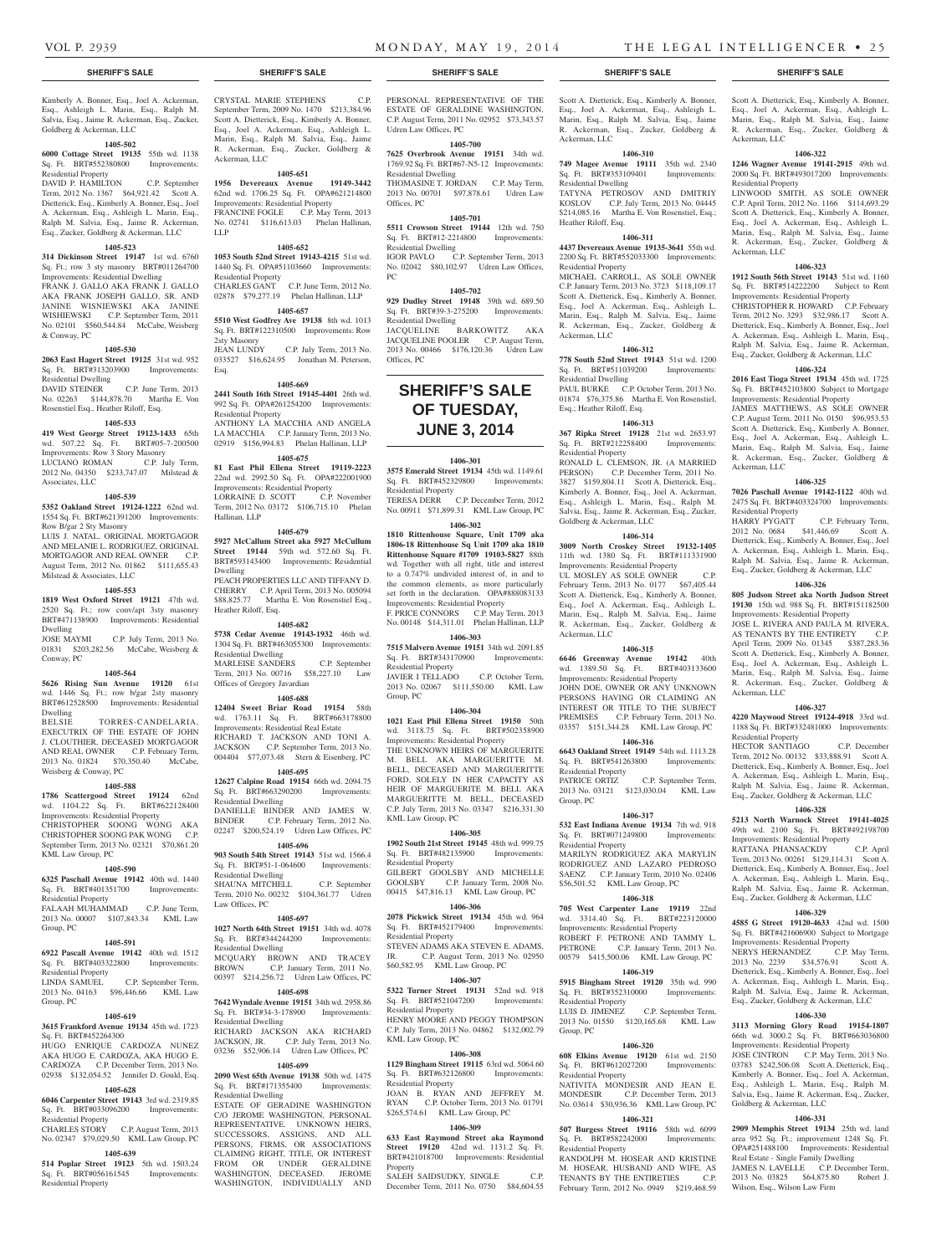# **1406-332**

**2740 Ruth Street 19134** 25th wd. land area 852.82 Sq. Ft.; improvement area 1052 Sq. Ft. OPA#252556700 Improvements: Residential Real Estate - Single Family Dwelling JAMES N. LAVELLE AND DORITA

LAVELLE C.P. December Term, 2013 No. 03829 \$27,929.95 Robert J. Wilson, Esq., Wilson Law Firm

# **1406-333**

**8550 Temple Road 19150** 50th wd. land area 1450.80 Sq. Ft.; improvement area 1088 Sq. Ft. OPA#501082800 Improvements: Residential Real Estate - Single Family Dwelling ROBIN RENEE BRACE AKA ROBIN BRACE C.P. December Term, 2012 No. 00697 \$135,066.80 Robert J. Wilson, Esq., Wilson Law Firm

# **1406-334**

**827 Disston Street 19111-4426** 53rd wd. 2424.66 Sq. Ft. BRT#532202700 Improvements: Residential Dwelling MIRIAM MARTINEZ AKA MARIAM<br>MARTINEZ C.P. July Term. 2012 No. C.P. July Term, 2012 No. 04074 \$163,873.41 Law Offices of Gregory Javardian

### **1406-335**

**11913 Waldemire Drive 19154-2616**  58th wd. 2175.55 Sq. Ft. BRT#662134300 Improvements: Residential Dwelling JAMES F. MONAGHAN JR. AND VICKIE MONAGHAN C.P. March Term, 2013 No. 01335 \$222,522.06 Law Offices of Gregory

# **1406-336**

**1909 Conlyn Street 19141** 17th wd. (formerly the 49th wd.) 1381.25 Sq. Ft. BRT#171147200 Improvements: Residential Real Estate

MILLICENT WALTERS C.P. June Term, 2013 No. 03191 \$91,705.95 Stern & Eisenberg, PC

# **1406-337**

Javardian

**7156 North 19th Street 19126** 10th wd. 1616 Sq. Ft. BRT#10122500 Improvements: Residential Real Estate

JOAN R. LIGGEONS AKA JOAN B. LIGGEONS C.P. June Term, 2013 No. 03740 \$85,344.99 Stern & Eisenberg, PC

# **1406-338**

**4620 H Street 19124** 42nd wd. 1334.64 Sq. Ft. BRT#421633500 Improvements: Residential Real Estate FRANTZ GAILLARD C.P. September

Term, 2013 No. 00826 \$140,760.61 Stern & Eisenberg, PC

# **1406-339**

**2349 East Hagert Street (aka Hagert Street) 19125-3030** 31st wd. 956.2 Sq. Ft. BRT#313212500 Improvements: Residential Property<br>MICHAEL J. FOX

C.P. December Term, 2012 No. 1518 \$191,870.23 Scott A. Dietterick, Esq., Kimberly A. Bonner, Esq., Joel A. Ackerman, Esq., Ashleigh L. Marin, Esq., Ralph M. Salvia, Esq., Jaime R. Ackerman, Esq., Zucker, Goldberg & Ackerman, LLC

# **1406-340**

**5733 Rodman Street 19143** 46th wd. 952.5 Sq. Ft. OPA#463029300 Subject to Mortgage Improvements: Residential Property DEREK ALEXANDER C.P. September Term, 2013 No. 00925 \$38,374.50 Brett A. Solomon, Esq.; Michael C. Mazack, Esq.

# **1406-341**

**3242 Chatham Street 19134** 45th wd. 1120 Sq. Ft. BRT#451383400 Improvements:

Residential Property THE UNKNOWN HEIRS OF ADELE ISPHORDING, DECEASED C.P. July

# Term, 2013 No. 03389 \$81,576.01 KML Law Group, PC **1406-342**

**6403 Woodcrest Avenue 19151** 34th wd. 1600 Sq. Ft. BRT#522080400 Improvements:

Residential Property HAROLD BYRD, AS ADMINISTRATOR OF THE ESTATE OF BARBARA A. BYRD, DECEASED C.P. April Term, 2013 No. 00767 \$137,300.59 KML Law Group, PC

# **1406-343**

**5100 East Roosevelt Boulevard 19124**  35th wd. 4625 Sq. Ft. BRT#351028200 Improvements: Residential Property EVELYN CASTELLANO AND JOE L.

# TORRES C.P. July Term, 2013 No. 00286 \$199,650.66 KML Law Group, PC **1406-344**

**2420 Stanwood Street 19152** 56th wd. 2500 Sq. Ft. BRT#562051710 Improvements: Residential Property GAIL BECKWITH JONES AND SHELDON

\$106,930.95 KML Law Group, PC **1406-345 3441 North 18th street 19140** 38th wd. 1120

#### M. JONES C.P. June Term, 2013 No. 01308 Sq. Ft. BRT#59-1112100 Improvements:

Residential Dwelling PAMELA R PITTS C.P. October Term, 2010 No. 03836 \$163,509.81 Udren Law Offices, PC

**1406-355 854 Rittenhouse Street 19138** 22nd wd. 3200

Sq. Ft. BRT#112250000 Improvements:

NADINE STACY JOHNSON AS ADMINSTRATRIX OF THE ESTATE OF ALFRED H. GORDY, DECEASED C.P. July Term, 2013 No. 04619 \$24,253.44

**1406-346 7038 Tulip Street 19135** 41st wd. 2800 Sq. Ft. BRT#412452900 Improvements: Residential

HASSEN FRITIS, AS SOLE OWNER C.P. November Term, 2010 No. 2907 \$183,704.36 Scott A. Dietterick, Esq., Kimberly A. Bonner, Esq., Joel A. Ackerman, Esq., Ashleigh L. Marin, Esq., Ralph M. Salvia, Esq., Jaime R. Ackerman, Esq., Zucker, Goldberg &

**1406-347 2346 Griffith Street 19152** 56th wd. 3175.07 Sq. Ft. BRT#561537500 Improvements:

SAMOIL BUTORSKY AND FAINA BUTORKSY, HIS WIFE, AS TENANTS BY THE ENTIRETIES C.P. June Term, 2011 No. 3051 \$239,844.08 Scott A. Dietterick, Esq., Kimberly A. Bonner, Esq., Joel A. Ackerman, Esq., Ashleigh L. Marin, Esq., Ralph M. Salvia, Esq., Jaime R. Ackerman, Esq., Zucker, Goldberg & Ackerman, LLC **1406-348 2411 South Garnet Street aka Garnet Street 19145-4227** 26th wd. 1068 Sq. Ft. BRT#262132200 Improvements: Residential

ERICA TUBENS AND MATTHEW DIVARIO C.P. July Term, 2012 No. 3913 \$118,051.26 Scott A. Dietterick, Esq., Kimberly A. Bonner, Esq., Joel A. Ackerman, Esq., Ashleigh L. Marin, Esq., Ralph M. Salvia, Esq., Jaime R. Ackerman, Esq., Zucker, Goldberg &

**1406-349 322-26 Poplar Street aka 863 N Orianna Street 19123** 12th wd. Land 2391 Sq. Ft.; improvements 2352 Sq. Ft. BRT#056158930 FERNANDO BENITEZ C.P. May Term, 2013 No. 02517 \$241,680.35 Lyndsay E.

**1406-350 1412 South 6th Street 19147** 01st wd. Land 1139 Sq. Ft.; improvements 2373 Sq. Ft.

SECOND SHIFT INVESTMENTS, LP AKA SECOND SHIFT INVESTMENTS LP C.P. January Term, 2013 No. 02187 \$407,194.02

**1406-351 4000 Gypsy Lane, Unit 741 19129-5458**  88th wd. 858 Sq. Ft. BRT#888210387

SHIRLEY C. JENKINS, DECEASED C.P. October Term, 2012 No. 001013 \$23,933.96 Robert J. Hoffman, Esq.; Samantha D. Cissne,

**1406-352 6216 Carpenter Street 19143** 3rd wd. 2391 Sq. Ft. BRT#033099600 Improvements:

SEAN BALDWIN AND CECELIA K. BALDWIN C.P. March Term, 2013 No. 002622 \$117,940.57 Bradley J. Osborne,

**1406-353 3109 Friendship Street 19149** 55th wd. 1885 Sq. Ft. BRT#551415800 Improvements:

WILLIAM J. FORBES AND SUSAN P. LAUGHLIN FORBES, HIS WIFE, AS TENANTS BY THE ENTIRETIES C.P. January Term, 2012 No. 3977 \$176,507.80 Scott A. Dietterick, Esq., Kimberly A. Bonner, Esq., Joel A. Ackerman, Esq., Ashleigh L. Marin, Esq., Ralph M. Salvia, Esq., Jaime R. Ackerman, Esq., Zucker, Goldberg &

**1406-354 2541 South Millick Street 19142** 40th wd. 992 Sq. Ft. BRT#402044500 Subject to Rent Improvements: Residential Property VINCENT TALMADGE AND RACHEL I. SMITH-TALMADGE, HUSBAND AND WIFE, AS TENANTS BY THE ENTIRETY C.P. January Term, 2011 No. 1833 \$64,135.81 Scott A. Dietterick, Esq., Kimberly A. Bonner, Esq., Joel A. Ackerman, Esq., Ashleigh L. Marin, Esq., Ralph M. Salvia, Esq., Jaime R. Ackerman, Esq., Zucker, Goldberg &

Residential Property

KML Law Group, PC

**Property** 

Ackerman, LLC

Residential Property

Property

Ackerman, LLC

Rowland, Esq.

BRT#012059400

Esq.

Esq.

Lyndsay E. Rowland, Esq.

Improvements: Condominium

Residential Property

Residential Property

Ackerman, LLC

Ackerman, LLC

**1406-356 623 C South American Street 19147-2300**  2nd wd. 230.32 Sq. Ft. BRT#02-3-1080-10 Improvements: Residential Dwelling SUSAN B. FARRELL C.P. January Term, 2012 No. 01842 \$54,601.57 Udren Law Offices, PC

### **1406-357**

**5924 Ditman Street 19135** 41st wd. 6666 Sq. Ft. BRT#41-1-2169-00 Improvements: Residential Dwelling GREGORY BOOTH C.P. June Term,

2013 No. 03174 \$93,255.13 Udren Law Offices, PC **1406-358**

**9338 Treaty Road 19114** 57th wd. 6000 Sq. Ft. BRT#57-2-269400 Improvements: Residential Dwelling

UNKNOWN HEIRS, SUCCESSORS, ASSIGNS, AND ALL PERSONS, FIRMS, OR ASSOCIATIONS CLAIMING RIGHT, TITLE, OR INTEREST FROM OR UNDER DAVID OVERHOLT AKA DAVID E. OVERHOLT, DECEASED, LYNN OVERHOLT DAVID OVERHOLT AKA DAVID E. OVERHOLT, DECEASED. C.P. February Term, 2012 No. 00013 \$190,196.81 Udren Law Offices, PC

# **1406-359**

**6215 Washington Avenue 19143** 3rd wd. 2152.5 Sq. Ft. BRT#033111500 Improvements: Residential Dwelling DANA MYERS, DAVID MYERS, DAVID C. MYERS AND PATRICIA MYERS C.P. December Term, 2011 No. 03784 \$49,638.24 Udren Law Offices, PC

# **1406-360**

**5723 Hunter Street 19131-3421** 4th wd. 1280 Sq. Ft. BRT#043201600 Subject to Mortgage Improvements: Residential Dwelling LAVERNIS C. RICHARDSON C.P. April Term, 2013 No. 02242 \$74,416.15 Law Offices of Gregory Javardian

# **1406-361**

**8012 Craig Street 19136-2615** 64th wd. 6848 Sq. Ft. BRT#642059400 Improvements: Residential Dwelling DIANE NOLAN C.P. October Term, 2013 No. 02828 \$57,447.54 Law Offices of Gregory Javardian

# **1406-362**

**937 East Durard Street 19150** 50th wd. 1720 Sq. Ft. BRT#502425400 Improvements: Residential Real Estate IRENE E. HUDSON C.P. June Term, 2013

No. 00658 \$149,694.04 Stern & Eisenberg, PC **1406-363**

**6006 Angora Terrace 19143** 3rd wd. 1353.75 Sq. Ft. BRT#034030105 Improvements: Residential Real Estate

WILLIAM E. CALHOUN AND REBECCA CALHOUN C.P. October Term, 2013 No. 01822 \$61,139.43 Stern & Eisenberg, PC **1406-364**

# **1523 Walnut Street 19102-3001** 8th wd. North

side of Walnut St 99 ft eastward of 16 st; front 20 ft; depth 120 ft BRT#082058700 Subject to Mortgage Improvements: Commercial Building<br>GEORGES PERRIER

GEORGES PERRIER C.P. April Term, 2013 No. 3882 \$2,752,870.44 James W. Hennessey, Esq., Dilworth Paxson, LLP

# **1406-365**

**200-10 Lombard Street, Unit 517 19147-2421**  5th wd. 1119.00 Sq. Ft. BRT#88-8-0500-17 Improvements: Condominium Unit BRIAN C. SHILLING C.P. July Term, 2013 No. 03817 \$216,637.08 BARBARA A. FEIN, Esq.

# **1406-366**

**4519 Higbee Street 19135-3628** 41st wd. 5625 Sq. Ft. BRT#41-1-1320-00 Improvements: Residential Dwelling ANGIE VALENTIN C.P. August Term, 2013 No. 01499 \$218,145.92 BARBARA A. FEIN, Esq.

# **1406-367**

**5649 Frontenac Street 19124** 35th wd. 1937.34 Sq. Ft. BRT#351391100 Improvements: Residential Property CHRISTOPHER JOHN C.P. October Term, **6112 Vandike Street 19135-3723** 41st

# 2013 No. 02314 \$122,725.31 Group, PC

**1406-368 6239 Walnut Street 19139** 3rd wd. 1747.45 Sq. Ft. OPA#031064100 Improvements: Residential Property<br>KIRBY W. AMES C.P. March Term, 2010 No. 2289 \$78,807.62 Lauren Berschler

# **1406-369**

Karl, Esq.

**6811 Torresdale Avenue 19135-2313** 41st wd. All that certain lot or piece of ground situate on southeasterly side of Torresdale (80 feet) 114 ft 1-1/4 in northeastwardly of Knorr St; front 17

### **SHERIFF'S SALE SHERIFF'S SALE SHERIFF'S SALE SHERIFF'S SALE SHERIFF'S SALE**

ft 11-1/2 in and extending southeasterwardly to said Torresdale BRT#871195800 JMMW, LLC C.P. January Term, 2014 No. 01866 \$221,055.93 Max L. Lieberman, Esq. Improvements: Residential Property

Hallinan, LLP

Residential Property

Residential Property

Residential Property

Cissne, Esq.

Phelan Hallinan, LLP

ROSALIND MCCREA

Hallinan, LLP

Residential Property

Residential Property

wd. 1012.50 Sq. Ft. Improvements: Residential Property ERNEST LAWRENCE AND SOPHIA JOHNSON C.P. September Term, 2012 No. 02960 \$42,174.39 Phelan Hallinan, LLP **1406-393 216 East Eleanor Street 19120-3908**  42nd wd. 1970.10 Sq. Ft. OPA#421094600 Improvements: Residential Property GLADYS RIOS C.P. November Term, 2010 No. 00933 \$69,864.49 Phelan Hallinan, LLP **1406-394 5919 Chestnut Street 19139-3140** 3rd wd. All that certain lot of ground with (with the messuage or tenement erected situate). At the corner formed by the intersection of the north side of chestnut street with the west side of redfield street. On said Chestnut 16 feet and extending northward 83 ft 6 inches to a 3 feet wide alley.

Hallinan, LLP

BRT#031018800

Lieberman, Esq.

ROBERT G. SWANDER

Squire & Associates, LLC

& Associates, LLC

Hallinan, LLP

Res Condo 5+ Story Masonry

LLP

DARRYL HOLMES, SR. AND AUDREY M. HOLMES C.P. January Term, 2011 No. 01305 \$190,314.28 Phelan Hallinan, LLP **1406-383 2671 Aramingo Avenue 19125-2331**  31st wd. 906.75 Sq. Ft. OPA#312148100 Improvements: Residential Property GEORGE R. DELANO, JR. C.P. October Term, 2013 No. 03524 \$170,107.93 Phelan

**1406-384 2048 Cherry Street 19103-1413** 8th wd. 2025 Sq. Ft. PRCL#083026600 Improvements:

SVETLANA M. FOWLER AND JOHN L. FOWLER C.P. August Term, 2012 No. 02818 \$561,679.63 Phelan Hallinan, LLP **1406-385 7468 Oxford Avenue 19111-3023** 63rd wd. 2952 Sq. Ft. OPA#631153800 Improvements:

ZIAD HUSSEIN C.P. December Term, 2013 No. 02404 \$125,542.40 Phelan Hallinan,

**1406-386 5848 Ludlow Street 19139-3111** 60th wd. 1304 Sq. Ft. OPA#604149300 Improvements:

RODNEY JONES C.P. April Term, 2013 No. 03530 \$75,747.35 Phelan Hallinan, LLP **1406-387 2301 Cherry Street, Unit 10F 19103** District 5 1087 Sq. Ft. BRT#888083998 Improvements:

MARLA R. DAVIS C.P. January Term, 2012 No. 03331 \$38,758.16 Samantha D.

**1406-388 2012 McKinley Street 19149-3530** 62nd wd. 1718.85 Sq. Ft. OPA#621243100 Improvements: Residential Property HENRY CIFUENTES-RESTREPO C.P. April Term, 2013 No. 04958 \$117,374.34

**1406-389 1418 West Allegheny Avenue 19132-1708**  11th wd. 2057.47 Sq. Ft. OPA#111128600 Improvements: Residential Property<br>ROSALIND MCCREA C.P. December

Term, 2011 No. 00890 \$85,290.55 Phelan

**1406-390 48 North Frazier Street 19139-2566** 52nd wd. 960 Sq. Ft. OPA#040272800 Improvements:

MICHAEL F. SHELMET C.P. April Term, 2013 No. 04024 \$42,207.05 Phelan

**1406-391 8220 Chelwynde Avenue 19153-1006** 40th wd. 2194 Sq. Ft. OPA#405799660 Improvements:

GENELLE GARRISON C.P. October Term, 2013 No. 01158 \$234,350.90 Phelan

**1406-392 3118 Barnett Street 19149-3101** 55th

GREGORY GREEN C.P. December Term, 2013 No. 000523 \$19,890.64 Max L.

**1406-395 2411 South Alder street 19148** 39th wd. 14' frontage x 51' depth OPA#394120800 Improvements: Residential Property<br>ROBERT G. SWANDER C.P. July Term,

2012 No. 03175 \$128,902.01 Richard M.

**1406-396 5412 Mulberry Street 19124** 62nd wd. Irregular dimensions OPA#622271010 Improvements: Residential Property DEBBIE DEMPSEY C.P. July Term, 2012 No. 04462 \$129,623.77 Richard M. Squire

### **1406-370 1341 Unruh Street aka 1341 Unruh Avenue 19111-4919** 35th wd. 1788.90 Sq. Ft. OPA#532077600 Improvements: Residential

Property ALI MOHAMED C.P. July Term, 2013 No. 01009 \$146,639.59 Phelan Hallinan, LLP

# **1406-371**

**1824 Berwyn Street 19115** 58th wd. 3570 Sq. Ft. BRT#581051800 Improvements: Residential Property

THE UNKNOWN HEIRS OF STEPHEN A. GRELIS, DECEASED, NANCY GRELIS, SOLELY IN HER CAPACITY AS HEIR OF THE ESTATE OF STEPHEN A. GRELIS, DECEASED AND EDWARD GRELIS, SOLEY IN HIS CAPACITY AS HEIR OF THE ESTATE OF STEPHEN A. GRELIS, DECEASED. C.P. March Term, 2013 No. 03769 \$171,629.30 KML Law Group, PC

### **1406-372 852 N 19th Street 19130** 15th wd. 1995.30

Sq. Ft. BRT#15-1055500 Improvements: Residential Dwelling

ANGEL L. RODRIGUEZ AND NILSA RODRIGUEZ C.P. February Term, 2010 No. 01468 \$317,250.34 Udren Law Offices, PC **1406-373**

# **5956 Harbison Avenue 19135** 62nd wd. 1881

Sq. Ft. BRT#622473400 Improvements: Vacant Land UNKNOWN HEIRS OF DONALD H.

BRANHAM, DECEASED AND DESIREE FORREST BRANHAM, SOLELY IN HER CAPACITY AS HEIR OF DONALD H. BRANHAM, DECEASED C.P. February Term, 2013 No. 02668 \$207,151.64 KML Law Group, PC

# **1406-374**

**359 Leverington Avenue 19128** 21st wd. 1627.47 Sq. Ft. BRT#211402700 Improvements: Residential Property BARBARA SINGER AKA BARBARA E. SINGER C.P. June Term, 2008 No. 00770 \$208,711.89 KML Law Group, PC **1406-375**

# **7367 Theodore Street 19153** 40th wd. 1120

Sq. Ft. BRT#404254800 Improvements: Residential Property KAREEM ALI C.P. August Term, 2013 No. 01739 \$127,067.20 KML Law Group, PC

# **1406-376 5715 Larchwood Avenue 19143** 60th

wd. 1226.40 Sq. Ft. BRT#604142000 Improvements: Residential Property SHERRI WATSON C.P. August Term, 2013 No. 02344 \$84,928.59 KML Law Group, PC

# **1406-377**

**8243 Michener Avenue 19150** 50th wd. 3690 Sq. Ft. BRT#501154600 Improvements: Residential Property THE UNKNOWN HEIRS OF DOROTHY J. MCDONALD, DECEAED AND FRANCES MCDONALD, SOLELY IN HER CAPACITY AS HEIR OF DOROTHY J. MCDONALD,

DECEASED C.P. May Term, 2013 No. 03802 \$156,708.16 KML Law Group, PC **1406-378**

# **2513 South 67th Street 19142** 40th wd. 1600

Sq. Ft. BRT#406035200 Improvements: Residential Property MYRTLE PEACE, JOHN E. PEACE AND

TIFFANI L. PEACE C.P. June Term, 2013 No. 02757 \$79,081.46 KML Law Group, PC **1406-379 4606 Greene Street 19144-6025** 12th

wd. 1901.90 Sq. Ft. OPA#123156900 Improvements: Residential Property UNKNOWN HEIRS, SUCCESSORS, ASSIGNS, AND ALL PERSONS, FIRMS, OR

ASSOCIATIONS CLAIMING RIGHT, TITLE, OR INTEREST FROM OR UNDER SYLVIA S. WILLIAMS, DECEASED C.P. April Term, 2013 No. 03785 \$81,967.42 Phelan Hallinan, LLP

# **1406-380**

1077.78 Sq. Ft. OPA#411330400 Improvements: Residential Property GERARD SMITH C.P. March Term, 2012 No. 03061 \$66,065.53 Phelan Hallinan, LLP

**1406-381 1804 North 77th Street 19151** 34th wd. 1702.36 Sq. Ft. OPA#34-3-3580-00 Improvements: Residential Property SIGET STOCKTON C.P. August Term,

2009 No. 04324 \$138,944.63 Phelan Hallinan, LLP **1406-382**

**3022 South 72nd Street 19153-2714** 40th wd. 1792.99 Sq. Ft. OPA#406636500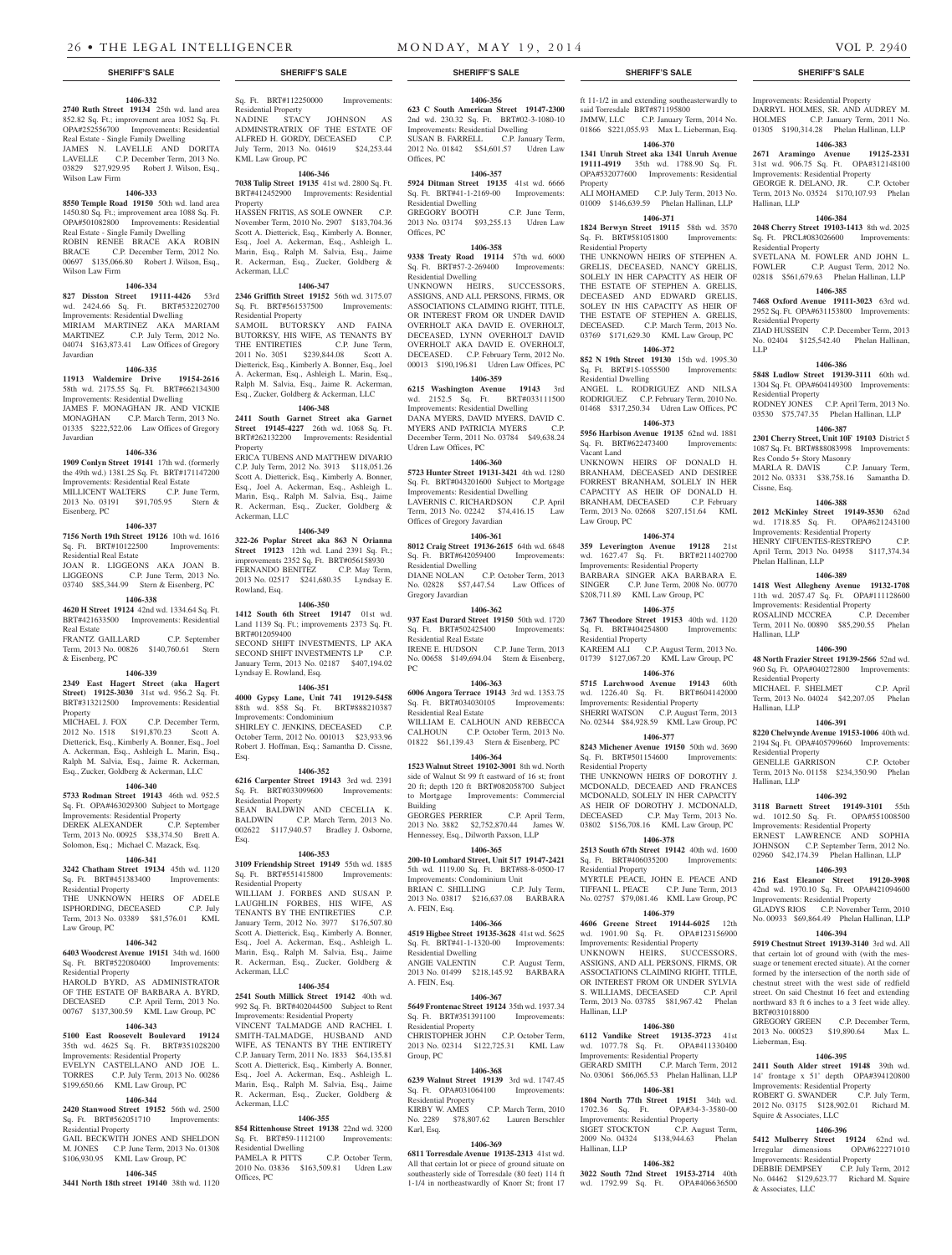Dwelling

Residential Dwelling

Residential Property

Residential Property

KML Law Group, PC

Residential Dwelling

Residential Property

KML Law Group, PC

Residential Property

Residential Property

Residential Property

Residential Property

KML Law Group, PC

Law Group, PC

Law Group, PC

Osborne, Esq.

Osborne, Esq.

Property

Group, PC

Dwelling

**1406-450 3526 Welsh Road 19136** 56th wd. 1110 Sq. Ft. BRT#642308901 Improvements: Residential

SAFAA DEEB C.P. February Term, 2013 No. 00356 \$142,488.14 Martha E. Von Rosenstiel, Esq.; Heather Riloff, Esq. **1406-451 3202 Tyson Avenue 19149** 55th wd. 2271.45 Sq. Ft. BRT#551330000 Improvements:

INGRID QUICENO C.P. January Term, 2012 No. 002176 \$210,759.88 Martha E. Von Rosenstiel, Esq.; Heather Riloff, Esq. **1406-452 5848 Cedar Avenue 19143** 3rd wd. 1201.84 Sq. Ft. BRT#032141700 Improvements:

SUSAN L. ROGERS C.P. September Term, 2013 No. 04002 \$87,569.28 KML Law

**1406-453 5258 Hazel Avenue 19143** 46th wd. 840 Sq. Ft. BRT#462032800 Improvements: Residential

DANIELLE RIGGS C.P. July Term, 2013 No. 001872 \$86,682.97 Martha E. Von Rosenstiel, Esq.; Heather Riloff, Esq. **1406-454 3235 North 6th Street 19140** 19th wd. 900 Sq. Ft. BRT#193180100 Improvements:

THE UNKNOWN HEIRS OF JUAN M. ADAMES, DECEASED, MARISOL ADAMES CASTRO, SOLELY IN HER CAPACITY AS HEIR OF JUAN M. ADAMES, DECEASED, EDWIN ADAMES, SOLELY IN HIS CAPACITY AS HEIR OF JUAN M. ADAMES, DECEASED, JOHNNY ADAMES, SOLELY IN HIS CAPACITY AS HEIR OF JUAN M. ADAMES, DECEASED AND WILFREDO ADAMES, SOLELY IN HIS CAPACITY AS HEIR OF JUAN M. ADAMES, DECEASED. C.P. April Term, 2013 No. 02665 \$34,599.44

**1406-455 1902 Conlyn Street 19141** 17th wd. 1695.11 Sq. Ft. BRT#17-1-1341-00 Improvements:

ROSLYN A. WILLIAMS C.P. July Term, 2012 No. 02960 \$36,617.04 Martha E. Von Rosenstiel, Esq.; Heather Riloff, Esq. **1406-456 5121 Baltimore Avenue 19143** 46th wd. 2776 Sq. Ft. BRT#462126000 Improvements:

JERMAINE BRUNSON, AS CO ADMINSTRATOR OF THE ESTATE OF MAYLON DORIAN BRUNSON, DECEASED AND TAMIKA R. WILLIAMS, AS CO ADMINISTRATOR OF THE ESTATE OF MAYLON DORIAN BRUNSON, DECEASED C.P. June Term, 2013 No. 01273 \$88,699.40

**1406-457 5238 North Sydenham Street 19141** 17th wd. 1376 Sq. Ft. BRT#172098000 Improvements:

KEITH COOPER C.P. October Term, 2013 No. 000882 \$126,761.89 Bradley J.

**1406-458 5011 B Street 19120** 42nd wd. 986.42 Sq. Ft. BRT#421329100 Improvements: Residential

MICHELLE BATISTA C.P. May Term, 2013 No. 01909 \$96,389.40 KML Law Group, PC **1406-459 7108 Guyer Avenue 19153** 40th wd. 960 Sq. Ft. BRT#404352300 Improvements:

PATRICE A. PARKS C.P. January Term, 2012 No. 001684 \$99,004.52 Bradley J.

**1406-460 888 Marcella Street 19124** 35th wd. 1050 Sq. Ft. BRT#351121700 Improvements:

JACQUELINE MITCHELL C.P. September Term, 2013 No. 03092 \$25,737.92 KML

**1406-461 184 West Sparks Street 19120** 61st wd. 900 Sq. Ft. BRT#611254400 Improvements:

LORRIENA I. ROBERTS C.P. December Term, 2012 No. 03172 \$111,666.99 KML

**1406-462 325 North Robinson Street 19139** 34th wd. 997.50 Sq. Ft. BRT#341173700 Improvements: Residential Property EDNA ANDERSON NKA EDNA ROBINSON C.P. June Term, 2012 No. 02025 \$62,624.57

#### **1406-397**

**435 Abbottsford Avenue aka 435 West Abbottsford Avenue 19144** 22nd wd. 3045.07 Sq. Ft. BRT#133041800 Improvements:

Residential Dwelling LAMONT LEE AND SHIRLEAN LEE C.P. March Term, 2013 No. 03305 \$123,111.13 Udren Law Offices, PC

#### **1406-398**

**8052 Fairview Street aka 8052 Fairview Avenue 19136** 64th wd. 10,500 Sq. Ft. BRT#64-2-014000 Improvements: Residential Dwelling

JEANETTE A. JACKSON C.P. April Term, 2012 No. 01413 \$81,227.89 Udren Law Offices, PC

#### **1406-399**

**210 Robat Street 19120** 42nd wd. 1282.94 Sq. Ft. BRT#42-1-1835-00 Improvements: Residential Dwelling SHARON CROSBY C.P. September Term, 2013 No. 02121 \$110,048.07 Udren Law

# **1406-400**

Offices, PC

**327 West Earlham Terrace 19144** 12th wd. 2287.69 Sq. Ft. BRT#12-4-053200 Improvements: Residential Dwelling JAMES WATSON C.P. September Term, 2013 No. 03981 \$126,596.13 Udren Law Offices, PC

#### **1406-401**

**6130 Jackson Street 19135** 55th wd. 4962 Sq. Ft. BRT#51639534 Improvements: Residential Dwelling

DAVID LEACH AND SHINEKA D. CRAWFORD C.P. August Term, 2010 No. 01243 \$135,818.04 Mark J. Udren, Esq.

# **1406-402**

**8022 Buist Avenue 19153** 40th wd. 1290 Sq. Ft. BRT#405766700 Improvements: Residential Dwelling

PAULA A. CLARK AND GREGORY S. CLARK C.P. November Term, 2009 No. 02248 \$137,401.83 Mark J. Udren, Esq.

**1406-403 3016 South Carlisle Street aka 3016 Carlisle Street 19145** 26th wd. 800 Sq. Ft. BRT#77-3- 850500 Improvements: Residential Dwelling ETHEL V. MILLS, PERSONAL REPRESENTATIVE OF THE ESTATE OF JOHN HINKLE AKA JOHN H. HINKLE. UNKNOWN HEIRS, SUCCESSORS, ASSIGNS, AND ALL PERSONS, FIRMS, OR ASSOCIATES CLAIMING RIGHT, TITLE, OR INTEREST FROM OR UNDER JOHN HINKLE AKA JOHN H. HINKLE, DECEASED. ESTATE OF JOHN HINKLE AKA JOHN H. HINKLE, C/O ETHEL V. MILLS, PERSONAL REPRESENTATIVE.

# \$154,342.53 Udren Law Offices, PC **1406-404**

**2212 Manton Street 19139** 36th wd. 825

Sq. Ft. BRT#36-1-269300 Improvements: Residential Dwelling VINCENT SAUNDERS AND DEMARCUS WAITES AKA DEMARCUS R. WAITES C.P. May Term, 2013 No. 03603 \$53,749.38 Udren Law Offices, PC

C.P. September Term, 2011 No. 01576

# **1406-405**

**1108 Wakeling Street 19124** 23rd wd. 3345 Sq. Ft. BRT#23-4152300,BRT#128N200200 Improvements: Residential Dwelling JOHN BARZESKI AKA JOHN A. BARZESKI AND DIANE BARZESKI AKA DIANE

BARZEWSKI C.P. September Term, 2013 No. 00652 \$245,452.66 Udren Law Offices, PC

# **1406-406**

**6220 North 3rd Street 19120** 61st wd. 1680 Sq. Ft. BRT#611056800 Improvements: Residential Property<br>DAWN S. BANKS C.P. October Term,

2013 No. 01220 \$149,116.26 KML Law Group, PC

#### **1406-407**

**3729 Westhampton Avenue aka 3729 Westhampton Drive 19154-2014** 66th wd. 1995 Sq. Ft. OPA#663371600 Improvements: Residential Property MICHELE C. NARDONE C.P. May Term,

2012 No. 00025 \$178,638.28 Phelan Hallinan, LLP

# **1406-408**

**6528 Theodore Street 19142** 40th wd. 1093.44 Sq. Ft. BRT#406244700 Improvements: Residential Property

NATHANIEL JOHNSON, SOLELY IN HIS CAPACITY AS HEIR OF JOSIE JOHNSON,<br>DECEASED CP April Term 2011 No C.P. April Term, 2011 No. 02313 \$69,961.95 KML Law Group, PC

# **1406-409**

**4120 West Girard Avenue 19104** 6th wd. 1785 Sq. Ft. BRT#062168400 Improvements: Residential Property

KETLEEN DORMEUS C.P. September

Term, 2012 No. 02992 \$117,001.65 KML

# **1406-410**

Law Group, PC

**3641 Fisk Avenue 19129** 38th wd. 1180 Sq. Ft.; row 2 sty masonry BRT#383093200 Improvements: Residential Dwelling SANDRA M. HOLDSWORTH C.P. July Term, 2013 No. 001575 \$94,975.41 McCabe, Weisberg, & Conway, PC

# **1406-411**

**1401 East Luzerne Street 19124** 33rd wd. 1972 Sq. Ft.; row s-off/str 2sty masonry BRT#332025600 Improvements: Residential Dwelling AIDA L. BAERGA C.P. September Term, 2013 No. 01518 \$145,193.63 McCabe, Weisberg, & Conway, PC

**1406-412 4828 Ogle Street 19127** 21st wd. 1350 Sq. Ft.; semi/det 2sty masonry BRT#212428500 Improvements: Residential Dwelling KELLY A. GRUVER AND STEPHEN B.<br>GRUVER C.P. July Term, 2013 No. C.P. July Term, 2013 No. 04421 \$58,010.26 McCabe, Weisberg, & Conway, PC

#### **1406-413**

**2104 Melvin Street 19131-3018** 52nd wd. 1297.60 Sq. Ft. OPA#522249900 Improvements: Residential Property CHRISTOPHER MING C.P. March Term, 2013 No. 02988 \$151,675.90 Phelan Hallinan, LLP

#### **1406-414**

**304 East Bringhurst Street 19144** 22nd wd. 1497 Sq. Ft.; s/d w det g 2.5 sty stone BRT#121108300 Improvements: Residential Dwelling MARTINA NELSON C.P. April Term, 2013

No. 01338 \$167,847.63 McCabe, Weisberg, & Conway, PC

# **1406-415**

**1117 Wallace Street 19123** 14th wd. 2166 Sq. Ft.; row 3sty masonry BRT#141295600 Improvements: Residential Dwelling WILLIAM VENABLE, JR. C.P. April Term, 2012 No. 03841 \$258,145.58 McCabe, Weisberg, & Conway, PC

# **1406-416**

**5165 Akron Street 19124** 62nd wd. 1537 Sq. Ft.; row w-off/str 2sty masonry BRT#621431200 Improvements: Residential Dwelling

MAME P. SARR SAMB AKA MAME SARR AND MOUR SAMB C.P. January Term, 2014 No. 02294 \$70,581.80 McCabe, Weisberg, & Conway, PC

# **1406-417**

**1925 South 20th Street 19145** 48th wd. 1760 Sq. Ft.; row conv/apt 2sty masonry BRT#481318100 Improvements: Residential Dwelling ROSALIA COSCIA AND ROMEO COSCIA C.P. October Term, 2013 No. 00406 \$102,539.76 McCabe, Weisberg, &

# **1406-418**

Conway, PC

**1852 East Thayer Street 19134** 45th wd. 947 Sq. Ft.; row 2 sty masonry BRT#452064400 Improvements: Residential Dwelling IVIA RODRIGUEZ C.P. September Term, 2013 No. 03791 \$14,507.75 McCabe, Weisberg, & Conway, PC

### **1406-419**

**535 Arthur Street 19111** 63rd wd. 3148 Sq. Ft.; row 2 sty masonry BRT#631343900 Improvements: Residential Dwelling PATRICIA ELLIOT AKA PATRICIA A. MEREDITH AND FRANCIS ELLIOT C.P. June Term, 2009 No. 03161 \$163,244.76 McCabe, Weisberg, & Conway, PC

#### **1406-420**

**1104 Solly Place 19111** 63rd wd. 1666 Sq. Ft.; s/d w b/g 2s masonry BRT#631361700 Improvements: Residential Dwelling CHRISTOPHER MULLER AND MAUREEN A. MULLER C.P. July Term, 2010 No. 01771 \$229,250.30 McCabe, Weisberg, & Conway, PC

#### **1406-421**

**6945 North 15th Street, Unit A-2 19126**  88th wd. 830 Sq. Ft.; res condo 3 sty masonry BRT#888056905 Subject to Mortgage Improvements: Residential Dwelling ZALIKA WOODS C.P. September Term, 2012 No. 00870 \$57,841.23 McCabe,

# Weisberg, & Conway, PC

**1406-422 2125 Loney Street 19152-3218** 56th wd. 2619.75 Sq. Ft. OPA#561564200 Improvements: Residential Property AVRAHAM KATALAN AND JOY KATALAN C.P. June Term, 2012 No. 01482 \$174,619.07 Phelan Hallinan, LLP

# **1406-423**

**605 Marlyn Road 19151** 34th wd. 1110

# **SHERIFF'S SALE SHERIFF'S SALE SHERIFF'S SALE SHERIFF'S SALE SHERIFF'S SALE**

Sq. Ft.; row 2 sty masonry BRT#344259100 Improvements: Residential Dwelling LINDA D. KING C.P. October Term, 2012 No. 00630 \$138,252.37 McCabe, Weisberg, & Conway, PC

# **1406-424**

**4549 Fernhill Road 19144** 13th wd. 1010 Sq. Ft.; row b/gar 2sty masonry BRT#133125600 Improvements: Residential Dwelling JACQUELINE P. VALENTINE C.P. October Term, 2013 No. 02486 \$60,975.73 McCabe, Weisberg, & Conway, PC

# **1406-425**

**1914 Monument Street 19121** 32nd wd. 912 Sq. Ft.; row 2sty masonry BRT#321139200 Improvements: Residential Dwelling TRUMEL COMBS C.P. October Term, 2013 No. 00405 \$56,884.25 McCabe, Weisberg, & Conway, PC

#### **1406-426**

**7350 North 21st Street 19138** 10th wd. row b/gar 2sty masonry BRT#101191300 Improvements: Residential Dwelling YVONNE MCNEIL C.P. July Term, 2013 No. 01800 \$81,142.90 McCabe, Weisberg, & Conway, PC

#### **1406-427**

**8200 Rose Petal Drive 19111** 56th wd. 9173 Sq. Ft.; det w/gar 2sty frame BRT#562313500 Improvements: Residential Dwelling TERENCE W. SCHMIDT, KNOWN SURVIVING HEIR OF KIMBERLY SCHMIDT, DECEASED MORTGAGOR AND REAL OWNER, AND ALL UNKNOWN SURVIVING HEIRS OF KIMBERLY SCHMIDT, DECEASED MORTGATOR AND REAL OWNER C.P. January Term, 2012 No. 03950 \$325,805.16 McCabe, Weisberg, & Conway, PC

#### **1406-428**

**5519 Catharine Street 19143** 46th wd. 1065 Sq. Ft. BRT#463093100 Improvements: Residential Property FRANK BROOKS, III C.P. September Term, 2013 No. 001153 \$139,815.72 Bradley J. Osborne, Esq.

#### **1406-429**

**1025 Tyson Avenue 19111** 53rd wd. 1506.83 Sq. Ft. OPA#532235600 Improvements: Residential Dwelling PAMELA FRENCH AND BETH FRENCH C.P. October Term, 2012 No. 03451 \$67,616.03 Joseph R. Loverdi, Esq.

#### **1406-430**

**421 West Penn Street 19144-4619** 12th wd. 2103.89 Sq. Ft. OPA#124028500 Improvements: Residential Property VICTOR ACERRA AKA VICTOR L. ACERRA AND STEPHANIE P. ACERRA C.P. December Term, 2013 No. 02236 \$21,628.81 Phelan Hallinan, LLP

### **1406-431**

**5014 Newhall Street 19144-4110** 13th wd. 3504 Sq. Ft. OPA#133106100 Improvements: Residential Property DAISHA WILLIAMS AND ZAKI BEY C.P. October Term, 2012 No. 00039 \$279,505.50 Phelan Hallinan, LLP

#### **1406-432**

**2907 North 23rd Street 19132-2004** 38th wd. 930 Sq. Ft. OPA#111363200 Improvements: Residential Property SRI LANKA TILLERY AND CHRISTINA VARGAS C.P. July Term, 2012 No. 00534 \$79,204.38 Phelan Hallinan, LLP

# **1406-433**

**7627 Woodcrest Avenue 19151-2703**  34th wd. 1422.61 Sq. Ft. OPA#343195100 Improvements: Residential Property HOWARD W. TUCKER C.P. April Term, 2010 No. 04373 \$60,314.80 Phelan Hallinan, LLP

# **1406-434**

**6215 Palethorp Street 19120** 61st wd. 1725 Sq. Ft. BRT#611040400 Improvements: Residential Property ANTHONY JOHNSON C.P. May Term, 2012 No. 2918 \$50,913.93 Scott A. Dietterick, Esq., Kimberly A. Bonner, Esq., Joel A. Ackerman, Esq., Ashleigh L. Marin, Esq., Ralph M. Salvia, Esq., Jaime R. Ackerman, Esq., Zucker, Goldberg & Ackerman, LLC

# **1406-435**

**2414 South Jessup Street aka 2414 Jessup Street 19148** 39th wd. 840 Sq. Ft. BRT#394199670 Improvements: Residential **Property** 

PAUL F. SALVATORE C.P. October Term, 2010 No. 0209 \$188,253.30 Scott A. Dietterick, Esq., Kimberly A. Bonner, Esq., Joel A. Ackerman, Esq., Ashleigh L. Marin, Esq., Ralph M. Salvia, Esq., Jaime R. Ackerman, Esq., Zucker, Goldberg & Ackerman, LLC

# **1406-436**

**32 West Seymour Street 19144-6008** 12th wd.

5400 Sq. Ft. BRT#123049400 Improvements:

TIMOTHY LEONARD C.P. September Term, 2013 No. 01392 \$78,717.90 Law

**1406-437 1333 South 4th Street 19147** 1st wd. BRT#011307400 Subject to Mortgage STANLEY HENDRICKSON C.P. May Term, 2010 No. 03242 \$228,377.66 Ashley

**1406-438 2232 Simon Street 19124** 45th wd. 1099.5<br> **Sq. Ft. BRT#453392600** Improvements:

FRANK C. PRATT JR. C.P. September Term, 2013 No. 01707 \$79,096.85 Stern &

**1406-439 1342 Greeby Street 19111** 35th wd. 1237.5 Sq. Ft. BRT#531142700 Improvements:

DONNA MARIE TALLEY C.P. September Term, 2013 No. 01711 \$99,175.62 Stern &

**1406-440 1329 South Wilton Street 19143** 51st wd. 1080 Sq. Ft. BRT#511209300 Improvements:

BRENDA J. BOLDEN C.P. January Term, 2011 No. 3711 \$32,667.29 Scott A. Dietterick, Esq., Kimberly A. Bonner, Esq., Joel A. Ackerman, Esq., Ashleigh L. Marin, Esq., Ralph M. Salvia, Esq., Jaime R. Ackerman, Esq., Zucker, Goldberg & Ackerman, LLC **1406-441 6605 Blakemore Street 19119** 22nd wd. 5687.93 Sq. Ft. BRT#221287410 Improvements: Residential Property NANA Y. AMOH, SOLE OWNER C.P. August Term, 2011 No. 4229 \$119,549.61 Scott A. Dietterick, Esq., Kimberly A. Bonner, Esq., Joel A. Ackerman, Esq., Ashleigh L. Marin, Esq., Ralph M. Salvia, Esq., Jaime R. Ackerman, Esq., Zucker, Goldberg &

**1406-442 1512 West Shunk Street 19145** 26th wd. .02 acres PRCL#26-1052100, BRT#41S19-103 Improvements: Residential Property THREE BEARS, LLC AND JOHN T. DEROSE, JR. C.P. September Term, 2013 No. 01882 \$374,223.97 Martin S. Weisberg, Esq. **1406-443 2514 South Garnet Street 19145** 26th wd. 2640.44 Sq. Ft. BRT#26-2-140300 Subject to Mortgage Improvements: Residential Dwelling MARIA C. POTITO C.P. June Term, 2012 No. 02600 \$60,303.27 Udren Law

**1406-444 5451 Lebanon Avenue 19131** 52nd wd. 1600 Sq. Ft. BRT#522080400 Improvements:

ROBERTA COLLINS AS ADMINSTRATRIX OF THE ESTATE OF ANNA COLLINS AKA ANNA R. COLLINS, DECEASED C.P. June Term, 2013 No. 02441 \$96,742.67 KML

**1406-445 1420 68th Avenue 19126** 10th wd. 1935 Sq. Ft. BRT#101246800 Improvements: Residential

ALEMAYO WHITE AKA ALEMAYO WHYTE C.P. February Term, 2010 No. 01823 \$182,263.13 KML Law Group, PC **1406-446 419 Lemonte Street 19128** 21st wd. 1953 Sq. Ft. BRT#212316002 Improvements:

LAUREN OSWALD C.P. July Term, 2012 No. 02102 \$225,025.75 KML Law Group,

**1406-447 2601 Pennsylvania Avenue, Unit 541 19130**  15th wd. 956 Sq. Ft. BRT#888072802 Improvements: Residential Property JASON BALLIET C.P. October Term, 2013 No. 00677 \$192,476.00 KML Law

**1406-448 7049 Kindred Street 19149** 35th wd. 1148.48 Sq. Ft. BRT#542287100 Subject to Mortgage Improvements: Residential Dwelling ADELA DIAZ PIZARRO AND ALLEN SMITH C.P. October Term, 2013 No. 00921 \$122,125.04 Udren Law Offices, PC **1406-449 20-22 West Haines Street 19144** 22nd wd. 2766.4 Sq. Ft. BRT#593034800 fka

NICHOLSON HOLDINGS, INC. C.P. October Term, 2013 No. 00160 \$463,975.78

Residential Dwelling

L. Lerch, Esq.

Eisenberg, PC

Eisenberg, PC

Residential Real Estate

Residential Property

Ackerman, LLC

Offices, PC

Residential Property

Law Group, PC

Residential Property

Property

PC

Group, PC

BRT#881097301

Jennifer D. Gould

Offices of Gregory Javardian

Sq. Ft. BRT#453392600 Residential Real Estate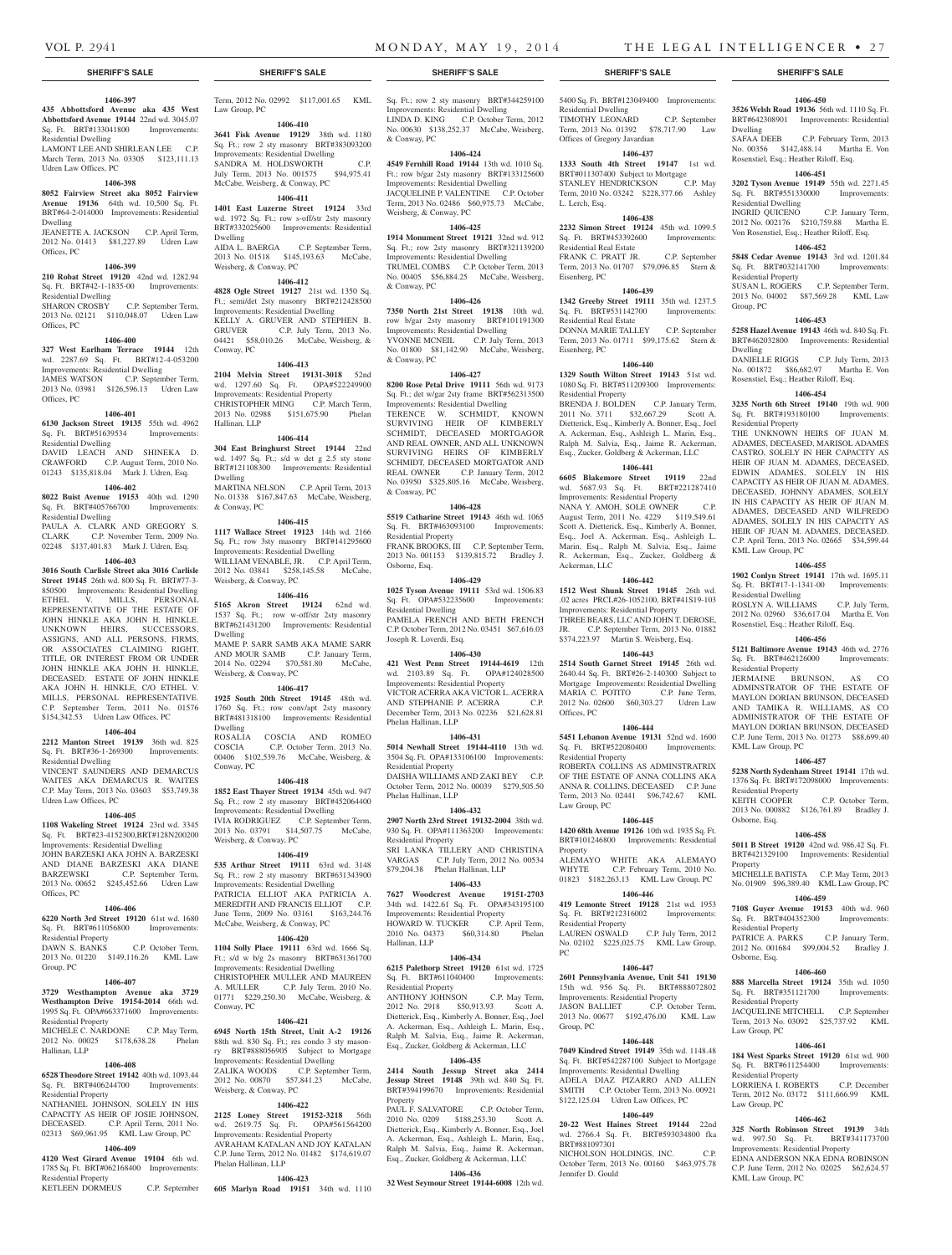# **1406-463**

**1915 Gerritt Street 19146** 36th wd. 828.29 Sq. Ft. BRT#363012200 Improvements: Residential Property MILDRED MURPHY C.P. October Term,

2013 No. 00672 \$56,857.91 KML Law Group, PC

# **1406-464**

**6347 Calvert Street 19149** 62nd wd. 1242 Sq. Ft.; row b/gar 2sty masonry BRT#621526200 Improvements: Residential Dwelling JOSEPH KRAVITZ AND NANCY KRAVITZ C.P. February Term, 2013 No. 01594 \$149,993.42 McCabe, Weisberg, & Conway, PC

#### **1406-465**

**1338 South Colorado Street 19146** 36th wd. 658 Sq. Ft. BRT#365221500 Improvements: Residential Property

#### MOSHE KOPS C.P. September Term, 2013 No. 03493 \$52,809.96 KML Law Group, PC

**1406-466**

# **320 East Tioga Street 19134** 7th wd. 1184

Sq. Ft. BRT#073271400 Improvements: Residential Property ROSANNA PACHECO C.P. August Term,

2013 No. 02180 \$73,924.28 KML Law Group, PC

# **1406-467**

**1928 Pratt Street 19124** 62nd wd. 1395 Sq. Ft. BRT#622053800 Improvements: Residential **Property** 

### MASSI FLETCHER C.P. February Term, 2013 No. 03277 \$129,053.04 KML Law Group, PC

# **1406-468**

**763 South 9th Street 19147-2838** 3rd wd. 1968 Sq. Ft. BRT#022280200 Subject to Mortgage Improvements: Residential Dwelling THEA FOGLIETTA-SILVERSTEIN C.P. April Term, 2012 No. 2187 \$2,011,118.24 Weber Gallagher Simpson Stapleton Fires & Newby, LLP, Sarah A. Elia, Esq.

# **1406-469**

**7233 North 20th Street 19138** 10th wd. 1273.79 Sq. Ft. BRT#101155600 Improvements: Residential Property

PERRY J. WALKER, SR. C.P. January Term, 2014 No. 02137 \$114,662.52 KML Law Group, PC

### **1406-470**

**239 Sigel Street 19148** 1st wd. 742 Sq. Ft. BRT#011160100 Improvements: Residential Property AMY N. WEBSTER C.P. November Term,

2013 No. 03153 \$111,848.05 KML Law Group, PC

# **1406-471**

**2013 E Fletcher Street 19125** 31st wd. 819.28 Sq. Ft. BRT#313054600 Improvements: Residential Property JONATHAN FLOTRON C.P. January Term, 2013 No. 01670 \$145,938.11 KML Law Group, PC

#### **1406-472**

**6233 Osage Avenue 19143** 3rd wd. 1205.12 Sq. Ft. BRT#032061110 Improvements: Residential Property

COURTNEY ROSE AS ADMINISTRATRIX OF THE ESTATE OF MICHAEL COUSINS, DECEASED AND ERICA S. MCLENNAN AS ADMINISTRATRIX OF THE ESTATE OF MICHAEL COUSINS, DECEASED C.P. February Term, 2013 No. 01152 \$68,512.24 KML Law Group, PC

#### **1406-473 2911-21 Salmon Street 19134** 25th wd. 20554

Sq. Ft. BRT#884670700 Improvements: Mixed Use MARGARET R. PETACCIO C.P. November

Term, 2012 No. 435 \$167,338.33 Weber Gallagher Simpson Stapleton Fires & Newby LLP, Sarah A. Elia, Esq.

# **1406-474**

**2813 North Van Pelt Street 19132** 11th wd. (formerly part of the 38th wd.) 798 Sq. Ft. BRT#111291500 Improvements: Residential Property

MARKITIA SCOTT C.P. February Term, 2013 No. 01085 \$25,396.96 KML Law Group, PC

#### **1406-475**

**6520 Kindred Street 19149** 35th wd. 18'3" frontage x 78'4" depth OPA#541200000 Improvements: Residential Property KAREN TAYLOR C.P. January Term, 2007 No. 003389 \$186,269.73 Richard M. Squire & Associates, LLC

# **1406-476**

**4116 Franklin Street 19140** 43rd wd. 930 Sq. Ft. BRT#433335400 Residential Property

JOEL KESTENBAUM AND JOEL PHILLIP C.P. March Term, 2013 No. 02811 \$44,355.80 KML Law Group, PC

Mortgage

Mortgage

Harris, PC

Javardian, LLC

Improvements: Residential Dwelling CHRISTIE MOORE C.P. May Term, 2009 No. 00672 \$324,918.32 McCabe, Weisberg, & Conway, PC

### **1406-491**

**6058 North Philip Street 19120** 61st wd. 990 Sq. Ft.; row b/gar 2sty masonry BRT#612412800 Improvements: Residential Dwelling

ELIZABETH LATORRE BARRETO C.P. September Term, 2013 No. 02166 \$101,413.02 McCabe, Weisberg, & Conway, PC **1406-492 3900 Ford Road, Unit 4C 19131** 52nd wd. 1206 Sq. Ft. BRT#888520039 Subject to

DEFENDANT, VICKI JO MEST SC-11-05-02-3098 \$9,670.00 Evan R. Bachove, Esq.,

**1406-493 200 Locust Street, Unit 20GN 19106** 5th wd. 803 Sq. Ft. BRT#888051751 Subject to

DEFENDANT, MICHAEL RICHARD BERKMAN SC-13-11-12-4210 \$11,978.00 Evan R. Bachove, Esq., Fineman Krekstein &

**1406-494 313 North 64th Street 19139-1004** 34th wd. 1162.8 Sq. Ft. BRT#34-3-071100 Improvements: Residential Dwelling LENA AGEEVA C.P. June Term, 2013 No. 03165 \$74,638.49 Powers, Kirn &

**1406-495 4543 North Uber Street 19140-1009**  13th wd. 1348.02 Sq. Ft. BRT#132220600 Improvements: Residential Dwelling CHARLES A. J. HALPIN, III, ESQUIRE AS ADMINISTRATOR OF THE ESTATE OF LILLIE WALTON, DECEASED C.P. November Term, 2012 No. 01130 \$61,516.76

**1406-496 2987 Tilton Street 19134** 25th wd. 628.36 Sq. Ft. BRT#25-1200900 Improvements:

**JEFFREY JACUK AND KELLY ANN**<br>WALTON CP February Term 2011

\$124,107.83 Powers, Kirn & Javardian, LLC **1406-497 111 West Hortter Street 19119** 22nd wd. 7000.00 Sq. Ft. BRT#22-3062300 Improvements: Residential Dwelling VIRGINIA HARRIS BLACKSHEAR C.P. November Term, 2012 No. 01136 \$227,968.71

**1406-498 5835 Fernwood Street 19143-3920** 3rd wd. 1300 Sq. Ft. BRT#034034000 Subject to Mortgage Improvements: Residential Dwelling LISHA GIST C.P. July Term, 2013 No. 01953 \$47,408.30 Powers, Kirn &

**1406-499 6248 Erdrick Street 19138** 55th wd. 15' frontage x 111'7-1/2" depth OPA#552261700 Improvements: Residential Property YEHUDA ARYEH LEIB GREEN, SOLELY IN HIS CAPACITY AS TRUSTEE OF THE 6248 ERDRICK STREET TRUST C.P. October Term, 2013 No. 00143 \$130,882.57 Richard

**1406-500 572 Hermitage Street 19128** 21st wd. 1583 Sq. Ft. BRT#213290200 Improvements:

JAMES ELWELL AND LAUREN ELWELL C.P. October Term, 2013 No. 03101 \$78,913.86

**1406-501 4534 Pennypack Street 19136** 41st wd. 1600 Sq. Ft. BRT#652075800 Improvements:

FRANCIS X. BOYLE C.P. September Term, 2013 No. 04263 \$116,183.69 Stern

**1406-502 5230 D Street 19120** 42nd wd. 1527.60 Sq. Ft. BRT#421466900 Improvements: Residential

GARCIA E. CLAUDE AND PATRICK BOUCHEREAU C.P. August Term, 2013 No. 02617 \$134,290.05 Stern & Eisenberg,

**1406-503 1817 South 16th Street 19145** 48th wd. 930.25 Sq. Ft. BRT#481189200 Improvements:

MARCELINA ANGUD AND ANTONIO ANGUD AKA TONY ANGUD C.P. September Term, 2012 No. 003159 \$142,524.51 Bradley J. Osborne, Esq. **1406-504**

C.P. February Term, 2011

Powers, Kirn & Javardian, LLC

Powers, Kirn & Javardian, LLC

M. Squire & Associates, LLC

Residential Real Estate

Stern & Eisenberg, PC

Residential Real Estate

& Eisenberg, PC

Residential Property

Real Estate

PC

Javardian, LLC

Residential Dwelling

Fineman Krekstein & Harris, PC

**1406-478 6049 Latona Street 19143** 3rd wd. 1368 Sq. Ft. BRT#033169500 Improvements: Residential Real Estate ALEMEDA ROSE PARKER AND ALLEN<br>EMANUEL PARKER, SR. C.P. June EMANUEL PARKER, SR. C.P. June Term, 2013 No. 00355 \$72,996.35 Stern &

**1406-477A-B 7169-7171 Ogontz Avenue, Unit R-2 (Premises A) 19138** 10th wd. BRT#886614800

Improvements: Condominium Unit **7175 Ogontz Avenue, Unit CR-1 (Premises B) 19138** 10th wd. BRT#882041870 Improvements: Condominium Unit OGONTZ HALL INVESTORS, LP C.P. January Term, 2014 No. 02648 \$225,242.12

David M. Giles, Esq.

Eisenberg, PC

# **1406-479**

**1430 North 56th Street 19131** 34th wd. 1240 Sq. Ft. BRT#043054500 Improvements: Residential Real Estate OWEN MOORE AND ALICE MOORE C.P. April Term, 2013 No. 03070 \$22,259.18 Stern & Eisenberg, PC

### **1406-480**

**1405 North 7th Street 19122** 20th wd. 2000 Sq. Ft. BRT#202000400 Improvements: Residential Property BENJAMIN J. PAGENT, JR. AND TINA TODD-PAGENT C.P. June Term, 2012 No. 02077 \$81,826.25 KML Law Group, PC

### **1406-481**

**622 East Price Street 19144** 59th wd. 974.88 Sq. Ft. BRT#591060600 Improvements: Residential Dwelling CAROLYN KEYS C.P. May Term, 2013 No. 02053 \$53,883.25 Udren Law Offices, PC

#### **1406-482**

**7144 Ditman Street 19135-1211** 41st wd. 2025 Sq. Ft. OPA#412354000 Improvements: Residential Property MATTHEW DEEGAN C.P. March Term, 2012 No. 00537 \$122,497.40 Phelan Hallinan, LLP

### **1406-483**

**5617 North 20th Street 19144-1502** 17th wd. Situate on the southeaterly side of Twentieth Street (sixty feet wide) at the dsitance of One Hundred Twenty-one feet seven inches northeastwardly from the Northeasterly side of Olney Avenue (eighty feet wide) BRT#172371300 Improvements: Row B/gar 2sty Masonry MARK BALLARD C.P. July Term, 2012 No. 00351 \$254,881.94 Robert W. Cusick, Esq.

#### **1406-484**

**919 Winton Street 19148-3125** 39th wd. 686 Sq. Ft. BRT#393307800 Improvements: Residential Dwelling FNU LIYANTO C.P. March Term, 2013 No. 04382 \$72,485.08 Law Offices of Gregory

# **1406-485**

Javardian

**7038 Erdrick Street 19135** 55th wd. 2291 Sq. Ft. BRT#55-2268000 Improvements: Residential Dwelling DONNA SCOTT AND THOMAS JHINIS C.P. February Term, 2013 No. 00464 \$123,440.39 Martha E. Von Rosenstiel, Esq.; Heather Riloff, Esq.

# **1406-486**

**4325 North 7th Street 19140** 43rd wd. 833.00 Sq. Ft. BRT#123N 7-167 Improvements: Residential Dwelling HECTOR GUZMAN AND JOSEFA N.<br>ROSADO C.P. August Term, 2012 No. C.P. August Term, 2012 No.

# 01513 \$52,143.04 Udren Law Offices, PC

**1406-487 115 South 61st Street 19139** 46th wd. 1326.75

Sq. Ft. BRT#031170200 Improvements: Residential Dwelling ANGELIQUE PRESSLEY AND SAMUEL<br>PRESSLEY C.P. March Term. 2012 No. C.P. March Term, 2012 No. 00532 \$45,631.91 Udren Law Offices, PC

## **1406-488**

**232 North 60th Street 19139** 34th wd. 1218 Sq. Ft.; row 2sty masonry BRT#341082900 Improvements: Residential Dwelling JERRY C. CARR C.P. December Term, 2011 No. 03862 \$69,351.74 McCabe, Weisberg, & Conway, PC

#### **1406-489**

**4011 Dungan Street 19124** 33rd wd. 1232 Sq. Ft.; row b/gar 2sty masonry BRT#332419100 Improvements: Residential Dwelling ALEKSANDR SAVITSKIY AKA ALEKSANDR SAVITSKLY AND LYUDMILA SAVITSKAYA C.P. May Term, 2013 No. 00629 \$61,480.21 McCabe, Weisberg, & Conway, PC

#### **1406-490**

**1212 East Susquehanna Avenue 19125** 18th wd. 1120 Sq. Ft.; row 2sty frame BRT#181237500 Subject to Rent

**1107 Alcott Street 19149** 35th wd. 1296

# **SHERIFF'S SALE SHERIFF'S SALE SHERIFF'S SALE SHERIFF'S SALE SHERIFF'S SALE**

Sq. Ft. BRT#352085200 Improvements: Residential Property

\$312,069.48 Nicholas A. Didomenico, Esq. **1406-517 8222 Temple Road 19150-2006** 50th wd. 1604.70 Sq. Ft. OPA#501072800 Improvements: Residential Property ASIA WISE AND ERNEST TRICE November Term, 2013 No. 01466 \$91,910.47

**1406-518 1846 South 65th Street 19142-1312**  40th wd. 1383.3 Sq. Ft. OPA#403005100 Improvements: Residential Property CRESIUS DARIUS C.P. May Term, 2012 No. 03161 \$76,988.20 Phelan Hallinan, LLP **1406-519 3523 Frankford Avenue 19134-2136**  45th wd. 1441.02 Sq. Ft. OPA#452261000 Improvements: Residential Property DONG SHENG SUN C.P. January Term, 2014 No. 00862 \$34,868.82 Phelan

**1406-520 6372 Ditman Street 19135-3202** 41st

**1406-522 3540 Sheffield Street 19136-3519** 64th wd. 1816.28 Sq. Ft. OPA#642220300 Improvements: Residential Property CHRISTOPHER M. GINCHEREAU AKA CHRISTOPHER GINCHEREAU AND CHRISTINA M. STRUNK AKA CHRISTINA STRUNK C.P. June Term, 2013 No. 03535 \$187,513.11 Phelan Hallinan, LLP **1406-523 2825 Parrish Street 19130-1203** 15th wd. 1499.76 Sq. Ft. OPA#152300746 Improvements: Residential Property<br>TYRONE L. GILLIAMS C.P. February

Term, 2005 No. 03084 \$679,626.35 Phelan

**1406-524A-B 5853 Windsor Avenue – Premises A – 19143**  3rd wd. BRT#034091100 Subject to Rent **5431 Pentridge Street – Premises B – 19143**  51st wd. BRT#513224300 Subject to Rent BIANCA S. HART C.P. October Term, 2011 No. 3134 \$72,539.15 Stuart A. Winegrad,

**1406-525 1313 South 58th Street 19143-4501** 51st wd. 1600 Sq. Ft. OPA#513048400 Improvements:

JOSEPH A. WILLIAMS C.P. March Term, 2012 No. 00538 \$83,536.47 Phelan

**1406-526 655 North 53rd Street 19131-4344** 44th wd. 1312 Sq. Ft. OPA#442317900 Improvements:

CYNTHIA D. WILLIAMS, STACY M. ROBINSON AKA STACY FAISON AND ANGELA WILLIAMS-DAVIS AKA ANGELA WILLIAMS C.P. April Term, 2007 No. 00213 \$99,396.79 Phelan Hallinan, LLP **1406-527 1536 Tasker Street 19145-1540** 36th wd. 1003.10 Sq. Ft. OPA#365377600 Improvements: Residential Property ROBERT TAUFAN C.P. April Term, 2012 No. 02181 \$180,619.92 Phelan Hallinan,

**1406-528 448 South 55th Street 19143-1431** 60th wd. 1232 Sq. Ft. OPA#604203600 Improvements:

KENNETH WITHERS C.P. October Term, 2010 No. 02920 \$59,419.19 Phelan

**1406-529 1807 West Master Street aka 1807 Master Street 19121-4907** 47th wd. 1198.46 Sq. Ft. OPA#471113600 Improvements: Residential

JOHN JAYEOLA AND ADURA SANYA C.P. December Term, 2012 No. 00388 \$185,992.70

**1406-530 709 South Schell Street 19147-2035** 2nd

Phelan Hallinan, LLP

Hallinan, LLP

wd. 1282.5 Sq. Ft. Improvements: Residential Property LISA WALSH C.P. August Term, 2013 No. 02275 \$50,525.04 Phelan Hallinan, LLP **1406-521 601 Saint Georges Road 19119-3341** 9th wd. 39774.96 Sq. Ft. OPA#092132600 Improvements: Residential Property DENISE BROUGH AND BRUCE SNYDER C.P. June Term, 2010 No. 03775 \$815,440.53

Phelan Hallinan, LLP

TYRONE L. GILLIAMS

Hallinan, LLP

Esq.

LLP

Residential Property

Residential Property

Residential Property

Phelan Hallinan, LLP

Hallinan, LLP

wd. 547.50 Sq. Ft. Improvements: Residential Property MICHELE PIERCE C.P. October Term, 2013 No. 00794 \$305,020.81 Phelan

Hallinan, LLP

Property

Hallinan, LLP

LUIS RODRIGUEZ C.P. October Term, 2010 No. 2143 \$139,092.97 Scott A. Dietterick, Esq., Kimberly A. Bonner, Esq., Joel A. Ackerman, Esq., Ashleigh L. Marin, Esq., Ralph M. Salvia, Esq., Jaime R. Ackerman, Esq., Zucker, Goldberg & Ackerman, LLC

#### **1406-505 5316 North 12th Street 19141** 49th wd. 1749.72

Sq. Ft. BRT#493135800 Improvements: Residential Property KEASHA PAULHILL, SOLE OWNER C.P.

November Term, 2008 No. 03200 \$85,288.06 Scott A. Dietterick, Esq., Kimberly A. Bonner, Esq., Joel A. Ackerman, Esq., Ashleigh L. Marin, Esq., Ralph M. Salvia, Esq., Jaime R. Ackerman, Esq., Zucker, Goldberg & Ackerman, LLC

# **1406-506**

**5347 Charles Street 19124** 62nd wd. 1128 Sq. Ft. BRT#113N1-36; BRT#62-2291000 Improvements: Residential Property KERRY DEBELLIS AND LOUIS ASTUTO C.P. August Term, 2013 No. 000471 \$65,605.28 Bradley J. Osborne, Esq.

# **1406-507**

**6530 Marsden Street 19135-2709** 41st wd. improvement area 1104 Sq. Ft.; land area 1260 Sq. Ft. OPA#41-1-2576-00 Subject to Mortgage Improvements: Row 2 Sty, Masonry ROBERT A. STAHL, JR. AND KATHLEEN STAHL C.P. December Term, 2013 No. 01968 \$32,762.49 Daniel P. Mazo, Esq.

# **1406-508**

**5427 Belmar Terrace 19143** 51st wd. 1184 Sq. Ft. BRT#514089300 Improvements: Residential Property

AARON PORTER C.P. February Term, 2010 No. 1520 \$59,982.64 Scott A. Dietterick, Esq., Kimberly A. Bonner, Esq., Joel A. Ackerman, Esq., Ashleigh L. Marin, Esq., Ralph M. Salvia, Esq., Jaime R. Ackerman, Esq., Zucker, Goldberg & Ackerman, LLC

# **1406-509**

**7635 Rugby Street 19150** 10th wd. (formerly part of the 50th wd.) 1418.58 Sq. Ft. BRT#102474600 Improvements: Residential Property LAWESE DRAYTON AND RENEE D.

DRAYTON C.P. April Term, 2013 No. 00427 \$111,595.76 KML Law Group, PC **1406-510**

# **1623 Wynsam Street 19138** 10th wd. row

b/garage 2sty masonry PRCL#109NS-432, BRT#102195000 Improvements: Residential Dwelling CRYSTAL V. MCMICHAEL, ADMIN-STRATRIX OF THE ESTATE OF FREDERICK

LEANDER WILSON, JR., AKA FREDERICK WILSON C.P. May Term, 2012 No. 03027 \$142,172.29 Federman & Associates, LLC **1406-511**

# **914 Asbury Terrace 19126** 61st wd. det w/gar

2sty masonry PRCL#611440600 Subject to Mortgage Improvements: Residential Dwelling LEXIE BALDWIN C.P. May Term, 2012 No. 01928 \$218,161.50 Federman & Associates, LLC

### **1406-512**

**6050 North 21st Street 19138** District 8, 49th wd. 1376 Sq. Ft. BRT#172458200 Subject To Mortgage MERS, Inc, as nominee for Flagstar Bank, FSB Improvements: Residential Property; 1056 Sq. Ft., 2-story Masonry Row Home KYISHA LINGO C.P. June Term, 2013 No.

# 001962 \$52,358.78 Travis L. Kreiser, Esq.

Associates, LLC

Residential Property

Bradley J. Osborne, Esq.

Residential Property

Bradley J. Osborne, Esq.

BRT#343160900

**1406-513 5612 Arbor Street 19120** 61st wd. row B/

# garage 2 story masonry BRT#61-2523700 Improvements: Residential Dwelling MILCA BEAUVIL C.P. May Term, 2012

No. 00652 \$161,612.04 Federman &

**1406-514 1522 Orland Street 19126** 10th wd. 1082 Sq. Ft. BRT#101222800 Improvements:

BRYANT K. OSBORNE (MORTGAGOR) AND ALPHA HOLDING CORPORATION, A NON-PROFIT CA CORP AS TRUSTEE C.P. June Term, 2013 No. 002456 \$44,284.13

**1406-515 2819 North 24th Street 19132** 11th wd. 1296 Sq. Ft. BRT#111442200 Improvements:

CARLA THOMPSON-THOMAS C.P. September Term, 2013 No. 002812 \$88,177.06

**1406-516 7400 Ruskin Road 19151** 34th wd.

BASIL A. SCOTT AND JANICE V. SCOTT C.P. December Term, 2012 No. 01157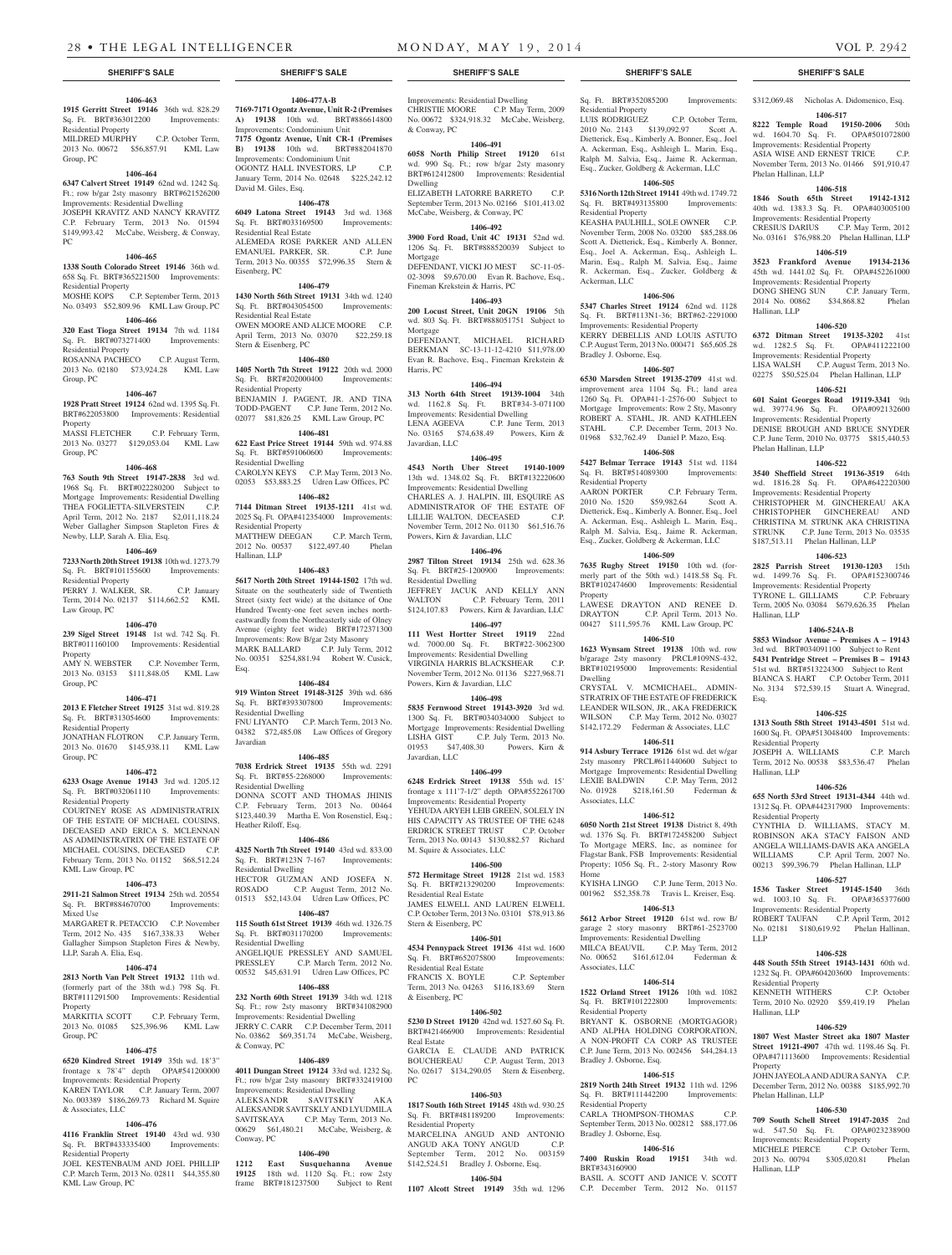Hallinan, LLP

Hallinan, LLP

Residential Property

Phelan Hallinan, LLP

Residential Property

Group, PC

Property

Residential Dwelling<br>RICHARD CARTER

Residential Property

Phelan Hallinan, LLP

Residential Dwelling

Residential Property

Sq. Ft. BRT#332530900 Residential Property

Group, PC

Group, PC

PC

Offices, PC

#### **1406-531 32 West Penn Street 19144** 12th wd. 6500 Sq. Ft. BRT#124011600 Improvements:

Residential Property STEPHANIE WILLIAMS (MORTGAGOR)

ANTHONY HINTON (REAL OWNER) AND PAULINE HINTON (REAL OWNER) C.P. February Term, 2010 No. 002778 \$123,811.91 Bradley J. Osborne, Esq.

#### **1406-532**

**3166 Reach Street 19134** 33rd wd. 1064 Sq. Ft. BRT#331313700 Improvements: Residential Property DAWN WILLIAMS C.P. June Term, 2013

No. 003253 \$32,719.61 Bradley J. Osborne, Esq.

# **1406-533**

**2328 Ellsworth Street 19146** 36th wd. 1350 Sq. Ft. BRT#361243300 Improvements: Residential Property

KEVIN FENNING AND MICHELE GAMBINO C.P. January Term, 2014 No. 001262 \$160,034.37 Bradley J. Osborne, Esq.

#### **1406-534**

**2852 Gaul Street 19134-4218** 25th wd. 1411.83 Sq. Ft. BRT#251389200 Improvements: Residential Dwelling

CHARLES A. J. HALPIN, III, ESQUIRE, PERSONAL REPRESENTATIVE OF THE ESTATE OF ALLEN F. DELANGE, AKA<br>ALLEN DELANGE. DECEASED C.P. ALLEN DELANGE, DECEASED December Term, 2013 No. 02342 \$32,030.02 Law Offices of Gregory Javardian

# **1406-535**

**436 Regina Street 19116** 58th wd. 3887.25 Sq. Ft. BRT#582306200 Improvements: Residential Dwelling

LINDA S. WALCZYKOWSKI C.P. October Term, 2013 No. 01887 \$191,642.16 Martha E. Von Rosenstiel, Esq.; Heather Riloff, Esq.

# **1406-536**

**1816 West Albanus Street 19141** 17th wd. 1270 Sq. Ft. BRT#171037200 Subject to Rent Improvements: Residential Property SIDNEY FELDMAN C.P. December Term, 2010 No. 0949 \$71,150.67 Scott A. Dietterick, Esq., Kimberly A. Bonner, Esq., Joel A. Ackerman, Esq., Ashleigh L. Marin, Esq., Ralph M. Salvia, Esq., Jaime R. Ackerman, Esq., Zucker, Goldberg & Ackerman, LLC

# **1406-537**

**1233 North Randolph Street 19122-4318**  18th wd. 1608 Sq. Ft. BRT#182281200 Improvements: Residential Property DENNIS CHRISTOPHER, AS SOLE OWNER

C.P. May Term, 2012 No. 1289 \$295,902.93 Scott A. Dietterick, Esq., Kimberly A. Bonner, Esq., Joel A. Ackerman, Esq., Ashleigh L. Marin, Esq., Ralph M. Salvia, Esq., Jaime R. Ackerman, Esq., Zucker, Goldberg & Ackerman, LLC

# **1406-538**

**2249 North Van Pelt Street 19132** 16th wd. 1526 Sq. Ft. BRT#162190500 Subject to Rent Improvements: Residential Property LEONARD M. PURNELL, AS SOLE OWNER C.P. April Term, 2011 No. 2701 \$54,148.05 Scott A. Dietterick, Esq., Kimberly A. Bonner, Esq., Joel A. Ackerman, Esq., Ashleigh L. Marin, Esq., Ralph M. Salvia, Esq., Jaime R. Ackerman, Esq., Zucker, Goldberg &

# **1406-539**

Ackerman, LLC

LLC

# **2803 Cantrell Street 19148** 48th wd. 840 Sq. Ft. BRT#482082000 Improvements:

Residential Real Estate KRYSTEN MCCOOK AND GARY SANTONE C.P. November Term, 2013 No. 002619 \$78,715.09 Stern & Eisenberg, PC

#### **1406-540**

**3441 H Street 19134-1349** 33rd wd. 1005 Sq. Ft. BRT#331354600 Improvements: Row

2sty Masonry JOHNNY WEBB C.P. June Term, 2013 No. 01259 \$49,275.87 Milstead & Associates,

# **1406-541**

**5958 Horrocks Street 19149-3313** 62nd wd. 1479.63 Sq. Ft. BRT#62-1-3455-00 Improvements: Row B/gar 2sty Masonry DAVID A. THOMPSON C.P. August Term, 2012 No. 02679 \$154,198.43 Milstead & Associates, LLC

### **1406-542**

**6648 North 18th Street 19126-2617** 10th wd. 1472 Sq. Ft. BRT#10-1-0946-00 Improvements: Row Conv/apt 2sty Masonry DANA LEVINE C.P. November Term, 2013 No. 02103 \$113,703.25 Milstead & Associates, LLC

#### **1406-543**

**1320 Tyson Avenue 19111-4517** 35th wd. 5125 Sq. Ft. BRT#532224900 Improvements: Det 1-1/2 Sty Masonry

MICHAEL S. BEAVER C.P. February Term, Mortgage Improvements: Residential Property MICHELE P. RUSDEN, AS SOLE OWNER

**SHERIFF'S SALE SHERIFF'S SALE SHERIFF'S SALE SHERIFF'S SALE SHERIFF'S SALE**

2011 No. 00288 \$83,654.50 Milstead &

**1406-544 4500 Comly Street 19135-4016** 41st wd. 2500 Sq. Ft. BRT#41-1-1171-00 Improvements: Sq. Ft. BRT#41-1-1171-00 Improvements:

ANDRES RIVERA C.P. July Term, 2013 No. 02891 \$188,548.08 Milstead &

**1406-545 4909 Penn Street 19124-2608** 23rd wd. 2285 Sq. Ft. OPA#232424100 Improvements:

JUAN J. GENET C.P. February Term, 2010 No. 01732 \$158,706.55 Phelan Hallinan,

**1406-546 6300 North Park Avenue 19141-3332** 49th wd. 11441.50 Sq. Ft. OPA#493241600 Improvements: Residential Property EARL PAGE AND GLORIA PAGE C.P. September Term, 2013 No. 02917 \$40,575.02

**1406-547 5122 Glenloch Street 19124-2105** 62nd wd. 755.72 Sq. Ft. OPA#622413900 Improvements: Residential Property LOUISE ANNETTE NEDD AKA LOUISE A. NEDD C.P. February Term, 2012 No. 03245 \$81,868.88 Phelan Hallinan, LLP **1406-548 312 Hoffnagle Street 19111-1819** 63rd wd. 5135.13 Sq. Ft. OPA#631379700 Improvements: Residential Property MICHAELA M. PARROTTI AKA MICHAELA PARROTTA C.P. February Term, 2013 No. 01318 \$153,883.67 Phelan Hallinan, LLP **1406-549 5639 Washington Avenue 19143-2813**  46th wd. 1210.40 Sq. Ft. OPA#463152100 Improvements: Residential Property<br>MAROUIFTA S CLARK CP December

Associates, LLC

Associates, LLC

Residential Property

Phelan Hallinan, LLP

MARQUIETA S. CLARK

Hallinan, LLP

Residential Dwelling

& Associates, LLC

Goldberg & Ackerman, LLC

Dwelling

Associates, LLC

Term, 2012 No. 00553 \$106,983.11 Phelan

**1406-550**

STAYED

**1406-551 6735 Linmore Street 19142** 40th wd. row 2sty masonry PRCL#40-3-1788-00 Improvements:

THOMAS M. MCCORMICK C.P. October Term, 2011 No. 01519 \$25,046.87 Federman

**1406-552 1551 South 28th Street 19146** 36th wd. 1244.00 Sq. Ft. BRT#364340700 Subject to Mortgage Improvements: Residential Property BILL D. WILLIAMS AND MARC DAMBROSIO, AS TENANTS IN COMMON C.P. December Term, 2011 No. 0925 \$52,402.79 Scott A. Dietterick, Esq., Kimberly A. Bonner, Esq., Joel A. Ackerman, Esq., Ashleigh L. Marin, Esq., Ralph M. Salvia, Esq., Jaime R. Ackerman, Esq., Zucker,

**1406-553 3736 Academy Road 19154** 66th wd. row b/ garage 2story masonry PRCL#157-N-22-45, BRT#663356700 Improvements: Residential

WILLIAM DAVIS AKA WILLIAM J. DAVIS, PAULINE DAVIS AND UNITED STATES OF AMERICA C.P. December Term, 2012 AMERICA C.P. December Term, 2012 No. 003217 \$198,136.31 Federman &

**1406-554 848 North Bambrey Street 19130** 15th wd. 820.00 Sq. Ft. BRT#8 N 1-33 Subject to Mortgage Improvements: Residential Property WENDY S. DECOU C.P. June Term, 2012 No. 3295 \$195,656.67 Scott A. Dietterick, Esq., Kimberly A. Bonner, Esq., Joel A. Ackerman, Esq., Ashleigh L. Marin, Esq., Ralph M. Salvia, Esq., Jaime R. Ackerman, Esq., Zucker, Goldberg & Ackerman, LLC **1406-555 11020 Calera Road 19154** 66th wd. 2295 Sq. Ft. BRT#662091200 Subject to Mortgage Improvements: Residential Property ELLISIA ALEXANDER C.P. May Term, 2011 No. 1331 \$180,421.80 Scott A. Dietterick, Esq., Kimberly A. Bonner, Esq., Joel A. Ackerman, Esq., Ashleigh L. Marin, Esq., Ralph M. Salvia, Esq., Jaime R. Ackerman, Esq., Zucker, Goldberg & Ackerman, LLC **1406-556 1904 Orthodox Street 19124** 23rd wd. 2208.00 Sq. Ft. BRT#130503988 Subject to

LLP

Semi Det 2 Sty, Masonry

C.P. May Term, 2013 No. 03988 \$80,096.88 Scott A. Dietterick, Esq., Kimberly A. Bonner, Esq., Joel A. Ackerman, Esq., Ashleigh L. Marin, Esq., Ralph M. Salvia, Esq., Jaime R. Ackerman, Esq., Zucker, Goldberg & Ackerman, LLC

# **1406-557**

**1825 South 58th Street 19143-5501**  40th wd. 1743.3 Sq. Ft. BRT#401047900 Improvements: Residential Property<br>KWANZAA TIMMONS C.P. February KWANZAA TIMMONS Term, 2013 No. 02804 \$93,184.46 Scott A. Dietterick, Esq., Kimberly A. Bonner, Esq., Joel A. Ackerman, Esq., Ashleigh L. Marin, Esq., Ralph M. Salvia, Esq., Jaime R. Ackerman, Esq., Zucker, Goldberg & Ackerman, LLC

# **1406-558**

**1619 North 60th Street 19151** 34th wd. 1452.75 Sq. Ft. BRT#342195300 Improvements: Residential Property DARIEN L. THOMAS C.P. January

Term, 2011 No. 4379 \$63,846.78 Scott A. Dietterick, Esq., Kimberly A. Bonner, Esq., Joel A. Ackerman, Esq., Ashleigh L. Marin, Esq., Ralph M. Salvia, Esq., Jaime R. Ackerman, Esq., Zucker, Goldberg & Ackerman, LLC

# **1406-559**

**2452 Amber Street 19125** 31st wd. 915 Sq. Ft. BRT#311127800 Improvements: Residential **Property** SHARI B. LEVINE C.P. August Term, 2012 No. 01735 \$189,018.96 KML Law

Group, PC **1406-560**

**2520 South 10th Street 19148** 39th wd. 889.14 Sq. Ft. BRT#393508900 Improvements: Residential Property FERDINAND SANTIAGO AND GINA SANTIAGO C.P. February Term, 2013 No. 03067 \$43,512.80 KML Law Group, PC

# **1406-561**

**767 Livezey Lane 19128** 21st wd. 3886 Sq. Ft. BRT#214003300 Subject to Mortgage Improvements: Residential Property HOWARD S. LOMAX, AS SOLE OWNER C.P. August Term, 2011 No. 4764 \$229,306.06 Scott A. Dietterick, Esq., Kimberly A. Bonner, Esq., Joel A. Ackerman, Esq., Ashleigh L. Marin, Esq., Ralph M. Salvia, Esq., Jaime R. Ackerman, Esq., Zucker, Goldberg & Ackerman, LLC

## **1406-562**

**705-707 South Philip Street 19147** 2nd wd. 778.05 Sq. Ft. BRT#023107754 Subject to Mortgage Improvements: Residential Dwelling DELILAH WINDER C.P. August Term, 2013 No. 02937 \$508,310.18 Udren Law Offices, PC

# **1406-563**

**3155 Birch Road 19154-1718** 58th wd. 2088.24 Sq. Ft. OPA#663009300 Improvements: Residential Property MICHAEL C. SIDEBOTHAM C.P. February Term, 2013 No. 00671 \$182,314.22 Phelan Hallinan, LLP

# **1406-564**

**1519 Womrath Street 19124-4550** 23rd wd. 1600 Sq. Ft. OPA#232011700 Improvements: Residential Property YAKOV SHVARTSOVSKIY C.P. September Term, 2013 No. 03322 \$58,858.35 Phelan

Hallinan, LLP **1406-565**

**1444 Higbee Street 19149-3221** 54th wd. 1168 Sq. Ft. OPA#541012500 Improvements: Residential Property MOSES U. COLBERT C.P. July Term, 2012 No. 01990 \$45,657.42 Phelan Hallinan, LLP

# **1406-566**

**4726 Shelmire Avenue aka 4726 Shelmire Street 19136-4109** 65th wd. 972.90 Sq. Ft. OPA#651039100 Improvements: Residential Property EURICO J. MOREIRA, PAULO MOREIRA

AND DAWN MOREIRA C.P. September Term, 2013 No. 00909 \$127,320.52 Phelan Hallinan, LLP

# **1406-567**

**2566 Collins Street 19125-1725** 31st wd. 581.62 Sq. Ft. OPA#311197100 Improvements: Residential Property AMES J. BOTTOMER AND CHRISTINE BOTTOMER C.P. September Term, 2013 No. 02906 \$52,359.44 Phelan Hallinan, LLP **1406-568**

### **2122 South Daggett Street 19142-1915**  40th wd. 700 Sq. Ft. OPA#403018200 Improvements: Residential Property WILLIAM LODGE C.P. August Term, 2013 No. 03051 \$30,922.77 Phelan Hallinan, LLP

#### **1406-569**

**818 Jackson Street 19148-3129** 39th wd. 812.40 Sq. Ft. OPA#393321300 Improvements: Residential Property PAUL WAGNER, III C.P. April Term, 2013

LLP **1406-570 620 Elkins Avenue 19120-2214** 61st wd. 2150 Sq. Ft. OPA#612026600 Improvements: Residential Property

No. 02493 \$150,118.39 Phelan Hallinan,

LORRAINE T. KING C.P. June Term, 2012 No. 00053 \$62,450.92 Phelan Hallinan, LLP **1406-571**

**1224 Marlyn Road 19151-3125** 34th

wd. 1275.75 Sq. Ft. OPA#344289700 Improvements: Residential Property TRACEY C. ABRAMS AND ALPHONSO E. ABRAMS AKA ALPHONSO E. ABRAMS, JR. C.P. March Term, 2013 No. 01572 \$59,585.15 Phelan Hallinan, LLP

# **1406-572**

**1974 74th Avenue 19138-2235** 10th wd. 1485<br>Sq. Ft. OPA#101388400 Improvements: Sq. Ft. OPA#101388400 Residential Property ULYSSES FLETCHER AND NUKIA S. LEWIS-FLETCHER C.P. September Term,

2013 No. 02622 \$113,899.44 Phelan Hallinan, LLP

# **1406-573**

**5428 Angora Terrace 19143-3116** 51st wd. 2493.43 Sq. Ft. OPA#513068500 Improvements: Residential Property<br>DENNIS W. BECKETT C.P. February DENNIS W. BECKETT Term, 2013 No. 02194 \$85,987.72 Phelan Hallinan, LLP

# **1406-574**

**106 East Roumfort Road 19119-1632**  9th wd. 1625.22 Sq. Ft. OPA#091049500 Improvements: Residential Property EVERETT CAULLEY AND CHARMIN CAULLEY C.P. December Term, 2011 No. 02118 \$216,699.76 Phelan Hallinan, LLP

# **1406-575**

**1424 South 16th Street 19146** 36th wd. 928 Sq. Ft. OPA#365134900 Improvements: Residential Property CALVIN CANNON, JR., IN HIS CAPACITY AS HEIR OF CALVIN G. CANNON, DECEASED. UNKNOWN HEIRS, UNKNOWN HEIRS, SUCCESSORS, ASSIGNS, AND ALL PERSONS, FIRMS, OR ASSOCIATIONS CLAIMING RIGHT, TITLE, OR INTEREST FROM OR UNDER CALVIN G. CANNON, DECEASED. C.P. May Term, 2013 No. 03038 \$77,131.41 Phelan Hallinan, LLP

# **1406-576**

**4212 Magee Avenue 19135-2607** 55th wd. 1978.56 Sq. Ft. OPA#552141100 Improvements: Residential Property STEVE M. NG C.P. March Term, 2013 No. 04154 \$101,600.17 Phelan Hallinan, LLP

# **1406-577**

**344 North Salford Street 19139-1228** 4th wd. 900 Sq. Ft. OPA#042264100 Improvements: Residential Property RICHARD WILLIAMS AKA RICHARD A. WILLIAMS, JR. C.P. January Term, 2012 No. 00422 \$101,402.61 Phelan Hallinan, LLP

# **1406-578**

**323 Elwood Street 19144** 12th wd. (formerly 22nd wd.) 562.14 Sq. Ft. BRT#121010600 Improvements: Residential Real Estate ERIC HOLIDAY AND SOMAR HOLIDAY C.P. January Term, 2013 No. 02035 \$90,895.01 Stern & Eisenberg, PC

# **1406-579**

**2615 South Titan Street assessed as 2615 Titan 19148** 36th wd. 766 Sq. Ft. BRT#362063300 Improvements: Residential Property CHARMINE JOHNSON C.P. September Term, 2013 No. 004076 \$94,185.71 Bradley J. Osborne, Esq.

#### **1406-580**

**2751 Rhawn Street 19152** 64th wd. unknown BRT#64-1-2233-00 Subject to Mortgage Improvements: Residential Property MD MANIEUZZAMAN C.P. June Term, 2013 No. 01316 \$202,366.70 Jeffrey G. Trauger, Esq.

#### **1406-581**

**1439 South Marston Street 19146-3724**  36th wd. 708 Sq. Ft. OPA#364320900 Improvements: Residential Property CHIU-CHIN YU C.P. December Term, 2013 No. 00310 \$47,623.19 Phelan Hallinan, LLP

### **1406-582**

**6071 Frankford Avenue 19135** 62nd wd. 1266.40 Sq. Ft. OPA#622221200 Improvements: Residential Property MIGUEL A. VEGA C.P. March Term, 2013 No. 00460 \$54,412.25 Phelan Hallinan, LLP

# **1406-583**

**1707 Wallace Street, #1F 19130-3312** 88th wd. 976 Sq. Ft. OPA#888153562 Improvements: Condominium Unit MEGHANN WEAVER AKA MEGHANN E. WEAVER C.P. June Term, 2012 No. 03339 \$229,168.17 Phelan Hallinan, LLP

# **1406-584 1930 South Juniper Street 19148-2218**

39th wd. 712.50 Sq. Ft. OPA#394640000 Improvements: Residential Property STEPHEN MCDONALD C.P. July Term, 2013 No. 04266 \$147,381.65 Phelan

**1406-585 387 East Cliveden 19119-2033** 22nd wd. 6503.95 Sq. Ft. OPA#221052100 Improvements: Residential Property NKRUMAH GOWIE C.P. March Term, 2013 No. 01426 \$213,434.41 Phelan

**1406-586 4951 Chestnut Street 19139-3536** 46th wd. 1400 Sq. Ft. OPA#601013000 Improvements:

YACKOV GROSS. GENNARO RAUSO, TRUSTEE FOR THE GROSS TRUST AND NOT PERSONALLY UNDER THE PROVISIONS OF A TRUST AGREEMENT DATED THE 30TH OF MAY 2008 KNOWN AS TRUST #1266. THE GROSS TRUST, A TRUST AGREEMENT DATED THE 30TH OF MAY 2008, KNOWN AS TRUST # 1266. C.P. May Term, 2010 No. 02668 \$175,070.61

**1406-587 93 East Sharpnack Street 19119** 22nd wd. 2565 Sq. Ft. BRT#221122000 Improvements:

MERCYLE BATTLE C.P. December Term, 2011 No. 1332 \$51,066.32 Scott A. Dietterick, Esq., Kimberly A. Bonner, Esq., Joel A. Ackerman, Esq., Ashleigh L. Marin, Esq., Ralph M. Salvia, Esq., Jaime R. Ackerman, Esq., Zucker, Goldberg & Ackerman, LLC **1406-588 5407 North Water Street 19120** 42nd wd. 2448.70 Sq. Ft. BRT#421286200 Improvements: Residential Property KEITH ROBERTSON C.P. October Term, 2013 No. 00403 \$166,424.27 KML Law

**1406-589 1326-1342 Spruce Street, Unit 606 19107**  5th wd. 897 Sq. Ft. BRT#888050323 Improvements: Residential Property DANIEL J. ALLAN C.P. July Term, 2013 No. 00792 \$237,154.36 Scott A. Dietterick, Esq., Kimberly A. Bonner, Esq., Joel A. Ackerman, Esq., Ashleigh L. Marin, Esq., Ralph M. Salvia, Esq., Jaime R. Ackerman, Esq., Zucker, Goldberg & Ackerman, LLC **1406-590 6645 North 20th Street aka 6645 20th Street 19138-3116** 10th wd. 1210 Sq. Ft. BRT#102037200 Improvements: Residential

RALANDA ELLIS C.P. April Term, 2012 No. 1767 \$34,770.75 Scott A. Dietterick, Esq., Kimberly A. Bonner, Esq., Joel A. Ackerman, Esq., Ashleigh L. Marin, Esq., Ralph M. Salvia, Esq., Jaime R. Ackerman, Esq., Zucker, Goldberg & Ackerman, LLC **1406-591 2634 South Hobson Street 19142** 40th wd. 1146.75 Sq. Ft. BRT#42s11-53 Improvements:

2010 No. 02770 \$33,998.75 Udren Law

**1406-592 1632 South Taney Street 19145-1224** 36th wd. 700 Sq. Ft. OPA#364288200 Improvements:

LARRY LEVIN AND TAMI LEVIN C.P. August Term, 2012 No. 01012 \$60,663.72

**1406-593 4256 Ormond Street 19124** 33rd wd. 810 Sq. Ft. BRT#33-2-5366-00 Improvements:

LUCINDA ARDON C.P. June Term, 2013 No. 01513 \$82,119.15 Udren Law Offices,

**1406-594 5247 North 15th Street 19141** 17th wd. 1806 Sq. Ft. BRT#172045700 Improvements:

JEROME EDENS C.P. September Term, 2013 No. 02424 \$43,010.47 KML Law

**1406-595 4255 Neilson Street 19124** 33rd wd. 810

MARIE BORGELLA C.P. August Term, 2013 No. 02955 \$77,778.80 KML Law

**1406-596 830 Cantrell Street 19148-3116** 39th wd. South side of Cantrell Street 222 ft westward from the west side of 8th Street; front 14 ft; depth 44 ft 6 in BRT#393300900 Subject

C.P. October Term,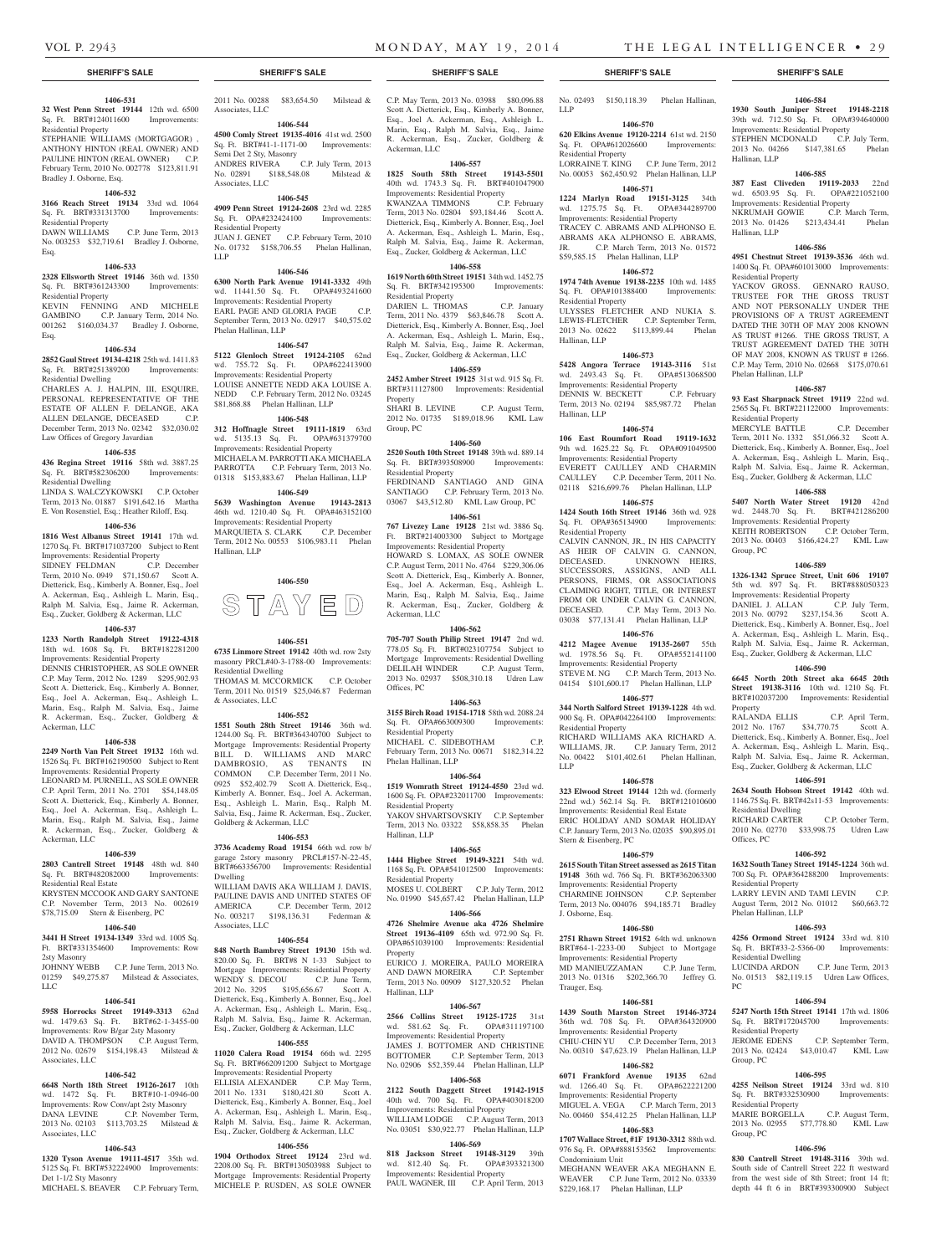to Mortgage Improvements: Single Family Residence RICHARD SITES AKA RICAHRD J. SITES C.P. September Term, 2013 No. 002088 \$101,758.75 Stephen M. Hladik, Esq.

#### **1406-597 1838 East Lippincott Street 19134** 25th wd.

777 Sq. Ft. BRT#252270200 Improvements: Residential Property JOSE RIVERA C.P. July Term, 2013 No.

# 04210 \$32,623.67 KML Law Group, PC **1406-598**

### **1107 Glenview Street 19111** 53rd wd. 2765.58 Sq. Ft. BRT#532158900 Improvements: Residential Property THERESA BLACKWELL C.P. December Term, 2012 No. 01451 \$151,511.92 KML

Law Group, PC **1406-599**

## **2503 South Alden Street 19143** 40th wd. 1137.5 Sq. Ft. BRT#402019300 Improvements: Residential Dwelling

ESTATE OF ROBIN DAVENPORT AKA ROBIN A. DAVENPORT C/O BARBARA MCBRIDE, PERSONAL REPRESENTATIVE. BARBARA MCBRIDE, PERSONAL REPRESENTATIVE OF THE ESTATE OF ROBIN DAVENPORT, AKA ROBIN A. DAVENPORT. UNKNOWN HEIRS, SUCCESSORS, ASSIGNS, AND ALL PERSONS, FIRMS, OR ASSOCIATIONS CLAIMING RIGHT, TITLE, OR INTEREST FROM OR UNDER ROBIN DAVENPORT AKA ROBIN A. DAVENPORT, DECEASED. C.P. September Term, 2010 No. 00444 \$63,338.61 Udren Law Offices, PC

# **1406-600**

**2855 Welsh Road 19152** 57th wd. 12801 Sq. Ft. BRT#571047900 Improvements: Residential Dwelling

DAVID PAEZ C.P. May Term, 2009 No. 01998 \$418,049.81 Udren Law Offices, PC

# **1406-601**

**7043 Lynford Street 19149** 54th wd. 1235.08 Sq. Ft. BRT#542212900 Improvements: Residential Property ZACHARIAH M. ABRAHAM AND MARY ZACHARIAH C.P. September Term, 2013 No. 03241 \$132,570.13 KML Law Group, PC

### **1406-602**

**638 West Park Lane 19144** 21st wd. 4095 Sq. Ft. BRT#21-3-0998-00 Improvements: Residential Dwelling

# MERVIN CONNER, JR. C.P. September Term, 2012 No. 00838 \$242,387.68 Udren Law Offices, PC

# **1406-603**

**714 Union Street Union Hill Homes 19104**  24th wd. 2360.71 Sq. Ft. BRT#243106415 Improvements: Residential Property MARLEASA A. SHERRILL-BRYANT C.P. July Term, 2013 No. 03543 \$108,318.51 KML Law Group, PC

# **1406-604**

**635 North 63rd Street 19151** 34th wd. 1702.37 Sq. Ft. BRT#342356100 Improvements: Residential Property ROBERT F PHILLIPS C.P. January Term,

2014 No. 00180 \$98,021.08 KML Law Group, PC

# **1406-605**

**1718 West Moyamensing Avenue 19145**  26th wd. 1409 Sq. Ft. BRT#26-2-3220-00 Improvements: Residential Dwelling<br>DONALD C. MADDOX C.P. April Term, DONALD C. MADDOX 2013 No. 00757 \$198,338.30 Udren Law Offices, PC

# **1406-606**

**6112 Keystone Street 19135-4220** 41st wd. 2500 Sq. Ft. OPA#411459800 Improvements:

Residential Property LEE R. THOMAS AKA LEE ROY THOMAS C.P. August Term, 2012 No. 00189 \$208,397.93 Phelan Hallinan, LLP

# **1406-607**

**11919 Alberta Drive 19154-3414** 66th wd. 2953.65 Sq. Ft. OPA#662176000 Improvements: Residential Property BARBARA KELLY IN HER CAPACITY AS EXECUTRIX AND DEVISEE OF ESTATE FRANK J. KELLY, AKA FRANCIS KELLY C.P. August Term, 2010 No. 03715 \$189,701.96 Phelan Hallinan, LLP

# **1406-608**

**5918 Turner Street 19151-3530** 34th wd. 1069.80 Sq. Ft. OPA#342102200 Improvements: Residential Property ENIDE PICHONOT C.P. March Term, 2012 No. 00209 \$40,939.68 Phelan Hallinan, LLP

# **1406-609**

**7450 Rhoads Street 19151-2922** 34th wd. 1622.82 Sq. Ft. OPA#343155500 Improvements: Residential Property CRYSTAL P. BROWN C.P. December

Term, 2013 No. 01572 \$160,264.87 Phelan Hallinan, LLP

**1406-610 5444 Charles Street 19124-1405** 62nd wd. 2531.15 Sq. Ft. OPA#622284300 Improvements: Residential Property CHAD L. HARRIS AND TAHIRAH A. HARRIS C.P. April Term, 2013 No. 02452 \$116,028.58 Phelan Hallinan, LLP

# **1406-611**

**1029 Fillmore Street 19124-2924** 23rd wd. 2112.50 Sq. Ft. OPA#234115300 Improvements: Residential Property UWE MIKSCHE C.P. June Term, 2013 No. 02386 \$113,663.24 Phelan Hallinan, LLP

# **1406-612**

**4260 Edgemont Street 19137** 45th wd. 1643.20 Sq. Ft. OPA#453241700 Improvements: Residential Property DAVID J. SULLIVAN C.P. February Term, 2013 No. 03030 \$203,574.50 Phelan Hallinan, LLP

#### **1406-613**

**530 East Cheltenham Avenue 19120-1725**  35th wd. 1123.93 Sq. Ft. OPA#351293400 Improvements: Residential Property TAMEKA HALL AND SHELDON JONES C.P. November Term, 2011 No. 01023 \$62,561.62 Phelan Hallinan, LLP

# **1406-614**

**6435 Eastwood Street 19149-3310** 54th wd. 1137.50 Sq. Ft. OPA#541275600 Improvements: Residential Property MARY A. BAKER C.P. August Term, 2013 No. 00141 \$151,761.65 Phelan Hallinan, LLP

# **1406-615**

**1323 North 28th Street 19121-4520** 29th wd. Situate on the east side of 20th Street at the distance of one hundred eighty-four feet, seven and seven-sixteenths inches north from the north side of Thompson Street BRT#292091600 Improvements: Row 2 Sty Masonry ROBERT SMITH (DECEASED) C.P. March Term, 2013 No. 04155 \$107,474.99 Robert W. Cusick, Esq.

#### **1406-616**

**3485 Emerald Street 19134** 45th wd. 773.64 Sq. Ft. BRT#452325800 Improvements: Residential Property DOROTHY PRIOR AND JOHN PRIOR C.P. August Term, 2013 No. 01384 \$58,375.02 KML Law Group, PC

# **1406-617**

**2926 Normandy Drive 19154** 66th wd. 5500<br>Sq. Ft. BRT#662495100 Improvements: Sq. Ft. BRT#662495100 Residential Property THOMAS MONAGHAN AND ROSE TESTA C.P. March Term, 2013 No. 03707 \$110,350.79 KML Law Group, PC

### **1406-618**

**1607 South 53rd Street 19143** 51st wd. (formerly part of the 40th wd.) 1120 Sq. Ft. BRT#512070000 Improvements: Residential Property ROSE M. GREAUX AS ADMINISTRATRIX TO THE ESTATE OF ROSE MARIE JENKINS,

DECEASED C.P. June Term, 2013 No. 01815 \$72,069.22 KML Law Group, PC **1406-619**

# **7019 Louise Road 19138** 10th wd. 1800 Sq. Ft. BRT#102452200 Improvements:

Residential Property KEISHLA M. SPIVEY C.P. October Term, 2013 No. 01209 \$56,697.93 KML Law Group, PC

# **1406-620**

**5731 Baltimore Avenue 19143** 46th wd. 3000 Sq. Ft. BRT#463159200 Improvements: Residential Property CONCHITA LEE AND CORNELIUS LEE

C.P. April Term, 2008 No. 02253 \$134,658.38 KML Law Group, PC

# **1406-621**

**15161 Endicott Street 19116-1509** 58th wd. 2904 Sq. Ft. OPA#583182600 Improvements: Residential Property DENNIS GOKHMAN AND RAISA SHLAIN C.P. July Term, 2008 No. 01416 \$224,058.32 Phelan Hallinan, LLP

# **1406-622**

**1815 West Ashdale Street 19141-1006**  17th wd. 900 Sq. Ft. OPA#17-1054300 Improvements: Residential Property PETERS STEPHANE AKA PETERS P. STEPHANE AND DODELINE M. STEPHANE C.P. July Term, 2013 No. 02748 \$64,306.70 Phelan Hallinan, LLP

# **1406-623**

**8023 Stenton Avenue 19150-3523** 50th wd. 1652 Sq. Ft. OPA#502002700 Improvements: Residential Property JEFFREY J. COLLIER AND CHARISSE A.

COLLIER C.P. March Term, 2013 No. 02225 \$186,704.31 Phelan Hallinan, LLP

# **1406-624**

**1406-639 2914 Passmore Street 19149-3032** 55th wd. 850.50 Sq. Ft. OPA#55-1-0295-00 Improvements: Residential Property MICHAEL GULLI C.P. April Term, 2011 No. 01152 \$131,728.97 Phelan Hallinan, No. 02971 \$115,663.28 Phelan Hallinan,

**1406-654 2932 Jenny Place 19136-1011** 57th wd. 2260.15 Sq. Ft. OPA#572040659 Improvements:

JUNIO R. DOS ANJOS AND MARY A. MAGOON C.P. December Term, 2011 No. 01546 \$187,516.49 Phelan Hallinan, LLP **1406-655 6223 Hazel Avenue 19143** 3rd wd. 1092 Sq. Ft. BRT#032113500 Improvements:

LATIFA JOHNSON C.P. May Term, 2012 No. 0008 \$113,916.54 Scott A. Dietterick, Esq., Kimberly A. Bonner, Esq., Joel A. Ackerman, Esq., Ashleigh L. Marin, Esq., Ralph M. Salvia, Esq., Jaime R. Ackerman, Esq., Zucker, Goldberg & Ackerman, LLC **1406-656 1237 Gilham Street 19111** 53rd wd. BRT#531170900 Improvements: Residential

JEAN J. ALTIDOR C.P. September Term, 2012 No. 1366 \$118,843.32 Scott A. Dietterick, Esq., Kimberly A. Bonner, Esq., Joel A. Ackerman, Esq., Ashleigh L. Marin, Esq., Ralph M. Salvia, Esq., Jaime R. Ackerman, Esq., Zucker, Goldberg & Ackerman, LLC **1406-657 5620 North 15th Street 19141-2312** 17th wd. 1584 Sq. Ft. BRT#17-2-0658-00 Subject to Mortgage Improvements: Residential Dwelling MARTINA MWAKA C.P. May Term, 2010 No. 02132 \$132,047.36 Powers, Kirn &

**1406-658 1306 Kimberly Drive 19151-2833** 34th wd. 1606 Sq. Ft. OPA#343295400 Improvements:

KALA GATHRIGHT AND LATYSHA<br>AUSTIN C.P. December Term. 2012 No. C.P. December Term, 2012 No.

03659 \$139,863.30 Phelan Hallinan, LLP **1406-659 3145 North Sheridan Street 19133** 37th wd. 920 Sq. Ft. BRT#372037300 Improvements:

A-LIST INVESTMENTS, LLC C.P. December Term, 2010 No. 1093 \$46,311.74 Scott A. Dietterick, Esq., Kimberly A. Bonner, Esq., Joel A. Ackerman, Esq., Ashleigh L. Marin, Esq., Ralph M. Salvia, Esq., Jaime R. Ackerman, Esq., Zucker, Goldberg &

**1406-660 531 Brinton Street 19144-1044** 59th wd. 2950.57 Sq. Ft. BRT#59-2173300 Subject to Mortgage Improvements: Residential Property TERRENCE E. EVANS C.P. July Term, 2013 No. 04291 \$119,700.02 Scott A. Dietterick, Esq., Kimberly A. Bonner, Esq., Joel A. Ackerman, Esq., Ashleigh L. Marin, Esq., Ralph M. Salvia, Esq., Jaime R. Ackerman, Esq., Zucker, Goldberg & Ackerman, LLC **1406-661 4746 Tampa Street 19120** 42nd wd. 1212.8 Sq. Ft. BRT#421575100 Improvements:

JENEDETTA WYLIE C.P. June Term, 2013 No. 00330 \$95,025.50 Scott A. Dietterick, Esq., Kimberly A. Bonner, Esq., Joel A. Ackerman, Esq., Ashleigh L. Marin, Esq., Ralph M. Salvia, Esq., Jaime R. Ackerman, Esq., Zucker, Goldberg & Ackerman, LLC **1406-662 1100 South Broad Street, Unit 406C and parking space 313P 19146** 36th wd. 484 Sq. Ft. BRT#888114280 Subject to Rent Improvements: Residential Property DOMINICK A. CANDITO IV AND SABRINA VELILLA, TENANTS IN COMMON C.P. April Term, 2011 No. 2341 \$162,983.86 Scott A. Dietterick, Esq., Kimberly A. Bonner, Esq., Joel A. Ackerman, Esq., Ashleigh L. Marin, Esq., Ralph M. Salvia, Esq., Jaime R. Ackerman, Esq., Zucker, Goldberg &

**1406-663 3922 North Darien Street 19140** 43rd wd. 1120 Sq. Ft. BRT#43-3-1310-00 Subject to Mortgage Improvements: Residential Property ANGELIQUE HAWES RICHARDSON C.P. October Term, 2011 No. 3744 \$50,123.99 Scott A. Dietterick, Esq., Kimberly A. Bonner, Esq., Joel A. Ackerman, Esq., Ashleigh L. Marin, Esq., Ralph M. Salvia, Esq., Jaime R. Ackerman, Esq., Zucker, Goldberg &

**1406-664 2648 South 65th Street 19142-2813**  40th wd. 1462.5 Sq. Ft. BRT#406004200 Improvements: Residential Property VENETTA BLUE, AS SOLE OWNER October Term, 2011 No. 2683 \$102,351.27 Scott A. Dietterick, Esq., Kimberly A. Bonner, Esq., Joel A. Ackerman, Esq., Ashleigh L.

LLP

Residential Property

Residential Property

Property

Javardian, LLC

Residential Property

Residential Property

Ackerman, LLC

Residential Property

Ackerman, LLC

Ackerman, LLC

**1406-640 5226 Rorer Street 19120-3614** 42nd wd. 1453.86 Sq. Ft. OPA#421531900 Improvements: Residential Property YAN Y. ZHENG AND JUN SHI ZHANG C.P. September Term, 2013 No. 02632 \$76,927.26

**1406-641 12508 Knights Road 19154-3103** 66th wd. 2280 Sq. Ft. OPA#663359200 Improvements:

DANIEL F. HACKENBERG C.P. November Term, 2013 No. 02829 \$165,190.81 Phelan

**1406-642 9902 President Street 19115-1704** 58th wd. 2800 Sq. Ft. OPA#581401603 Improvements:

MARAT BAGRAMYAN AND SVETLANA BAGRAMYAN C.P. June Term, 2013 No. 00821 \$140,403.02 Phelan Hallinan, LLP **1406-643 6226 Mershon Street 19149-3014** 35th wd. 1101.10 Sq. Ft. OPA#621576300 Improvements: Residential Property<br>LAMAR A. SHERMAN C.P. July Term, LAMAR A. SHERMAN C.P. July Term,<br>2013 No. 04552 \$164.536.29 Phelan 2013 No. 04552 \$164,536.29

**1406-644 1702 Kennedy Street 19124-1302** 62nd

**1406-645 4118 I Street 19124-5204** 33rd wd. 1083.38 Sq. Ft. OPA#332151600 Improvements:

MIGUEL DIAZ C.P. August Term, 2013 No. 03061 \$47,862.39 Phelan Hallinan, LLP **1406-646 6213 Castor Avenue 19149-2728** 54th

**1406-648 3697 Morrell Avenue, Unit D 19114-1945**  66th wd. 4230 Sq. Ft. OPA#661146215 Improvements: Residential Property GERARD J. SCHMIDT AKA GERARD SCHMIDT C.P. June Term, 2011 No. 00216 \$336,220.13 Phelan Hallinan, LLP **1406-649 117 South 61st Street 19139-3041** 3rd wd. 1326.75 Sq. Ft. OPA#031170300 Improvements: Residential Property ALIMAH SHAMSID-DEEN C.P. June Term, 2013 No. 03062 \$60,143.98 Phelan

**1406-650 4705 Hazel Avenue 19143** 46th wd. 2205 Sq. Ft. OPA#461060400 Improvements:

JOHN BARBER AND MAIMUNA BARBER C.P. September Term, 2013 No. 03306 \$153,419.96 Phelan Hallinan, LLP **1406-651 1846 East Atlantic Street 19134-2013**  45th wd. 889.76 Sq. Ft. OPA#452128000 Improvements: Residential Property ANGELO GRAHAM C.P. August Term, 2012 No. 01539 \$39,556.40 Phelan

**1406-652 5853 Belmont Terrace aka 5853 Belmar Street 19143-5208** 3rd wd. 972.62 Sq. Ft. OPA#034102700 Improvements: Residential

RITA N NJOKU AND ANTHONY O. NJOKU AKA ANTHONY NJOKU C.P. November Term, 2013 No. 01278 \$20,133.08 Phelan

**1406-653 6910 Henley Street 19119-3414** 22nd wd. 3458.85 Sq. Ft. OPA#223256600 Improvements: Residential Property ROGER VAUGHN ASHODIAN AND LISA ANN BAIRD C.P. December Term, 2007

LLP

Phelan Hallinan, LLP

Residential Property

Residential Property

Hallinan, LLP

Hallinan, LLP

wd.  $1752.96$  Sq. Ft. Improvements: Residential Property JOSEPH E. CLINTON AKA JOSEPH CLINTON, THE MARIAN FOUNDATION C.P. March Term, 2013 No. 02720 \$17,299.67

Phelan Hallinan, LLP

Residential Property

wd. 2566.20 Sq. Ft. Improvements: Residential Property HAI MIN WU C.P. August Term, 2013 No. 02488 \$108,161.79 Phelan Hallinan, LLP **1406-647 2100 Bowler Street 19115-3309** 58th wd. 5077.69 Sq. Ft. OPA#581060100 Improvements: Residential Property ANTHONY N. FORCINA C.P. May Term, 2013 No. 02587 \$194,822.17 Phelan

Hallinan, LLP

Hallinan, LLP

Residential Property

Hallinan, LLP

Property

Hallinan, LLP

**5351 Wingohocking Heights 19144** 12th wd. 12,890.88 Sq. Ft. OPA#122183000 Improvements: Residential Property MARY CASTORIE AND MICHAEL MCKINLEY C.P. December Term, 2006 No. 01484 \$318,912.83 Phelan Hallinan, LLP

### **1406-625 3021 West Stiles Street 19121-4410** 29th wd. 930 Sq. Ft. OPA#292196900 Improvements:

Residential Property ROBERT D. BROWN AND TRINA FLETCHER C.P. August Term, 2012 No. 01340 \$60,288.65 Phelan Hallinan, LLP

# **1406-626**

**120 West Gorgas Lane 19119-2507**  22nd wd. 2137.5 Sq. Ft. OPA#223122800 Improvements: Residential Property STEPHEN SPATZ, CHAONE MALLORY C.P. September Term, 2013 No. 02465 \$259,978.12 Phelan Hallinan, LLP

# **1406-627**

**7310 Crittenden Street 19119-1149** 9th wd. 7020 Sq. Ft. BRT#091225700 Improvements: Residential Dwelling

CHARLENE P. WALLER C.P. January Term, 2011 No. 01911 \$397,632.19 Law Offices of Gregory Javardian

### **1406-628**

**6234 Argyle Street 19111** 35th wd. 1782.62 Sq. Ft. BRT#353233000 Improvements: Residential Property LISA MATHEWS AND JOSEPH F.

MATHEWS II C.P. July Term, 2013 No. 03235 \$130,936.64 KML Law Group, PC **1406-629**

# **2538 South Carlisle Street 19145** 26th wd.

690 Sq. Ft. BRT#261136200 Improvements: Residential Property STEVEN J. VITALE C.P. April Term.

2013 No. 01928 \$197,050.23 KML Law Group, PC

# **1406-630**

**7332 Briar Road 19138-1328** 50th wd. 1472.55 Sq. Ft. BRT#50-1-3358-00 Improvements: Row B/gar 2sty Masonry MANOLITA I. M. EVANS C.P. June Term, 2013 No. 02585 \$153,604.24 Milstead & Associates, LLC

# **1406-631**

**2648 Ash Street aka 2648-50 Ash Street 19137- 2146** 45th wd. 3979 Sq. Ft. OPA#453111600 Improvements: Residential Property TAMMY J. KOBYLINSKI C.P. June Term,

2013 No. 00559 \$130,165.36 Phelan Hallinan, LLP **1406-632**

# **5735 Walton Avenue 19143-2427** 46th wd.

900 Sq. Ft. OPA#463080200 Improvements: Residential Property LOUIMENE COMPERE C.P. May Term,

2013 No. 02594 \$58,326.65 Phelan Hallinan, LLP **1406-633**

**6309 Tulip Street 19135-3322** 41st wd. 3249.66 Sq. Ft. OPA#411445400 Improvements: Residential Property ETHEL HENRY C.P. March Term, 2013 No.

03219 \$96,471.06 Phelan Hallinan, LLP **1406-634**

# **7060 Reedland Street 19142** 40th wd. 1105 Sq. Ft. OPA#406218200 Improvements:

Residential Property CARMELLA LEWIS C.P. December Term, 2009 No. 01610 \$17,390.06 Phelan Hallinan, LLP

#### **1406-635**

**4532 Pine Street 19143-1806** 46th wd. 2357.64 Sq. Ft. OPA#461029300 Improvements: Residential Property

RONALD L. RAMSEY C.P. February Term, 2010 No. 00964 \$428,406.80 Phelan Hallinan, LLP

# **1406-636**

**9877 Garvey Drive 19114-2115** 65th wd. 12424.86 Sq. Ft. OPA#652476800 Improvements: Residential Property STEPHEN G. BAPTISTA C.P. April Term, 2013 No. 00071 \$201,097.45 Phelan Hallinan, LLP

OPA#511087200 Improvements: Residential

TAMARA S. WARD-JONES C.P. February Term, 2013 No. 01450 \$83,907.60 Phelan

**1406-638 5341 Darrah Street 19124-1238** 23rd wd. 819 Sq. Ft. OPA#622228100 Improvements:

ERIC MILLER C.P. August Term, 2012 No. 02550 \$22,322.74 Phelan Hallinan, LLP

# **1406-637 5343 Thomas Avenue 19143-3143** 51st wd.

Property

Hallinan, LLP

Residential Property